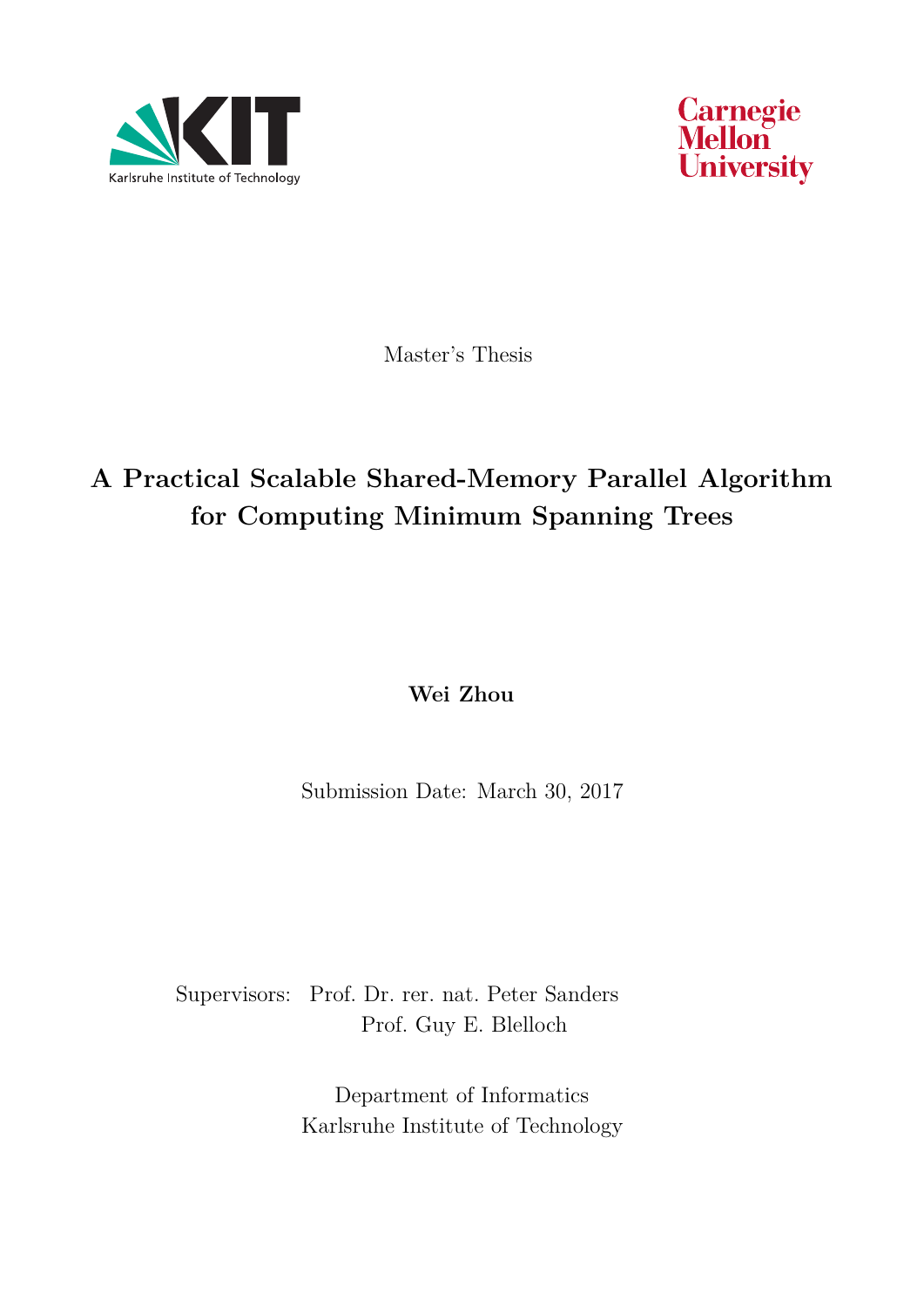Hiermit versichere ich, dass ich diese Arbeit selbständig verfasst und keine anderen, als die angegebenen Quellen und Hilfsmittel benutzt, die wörtlich oder inhaltlich übernommenen Stellen als solche kenntlich gemacht und die Satzung des Karlsruher Instituts für Technologie zur Sicherung guter wissenschaftlicher Praxis in der jeweils gültigen Fassung beachtet habe.

Karlsruhe, 30. März 2017

Wei Zhou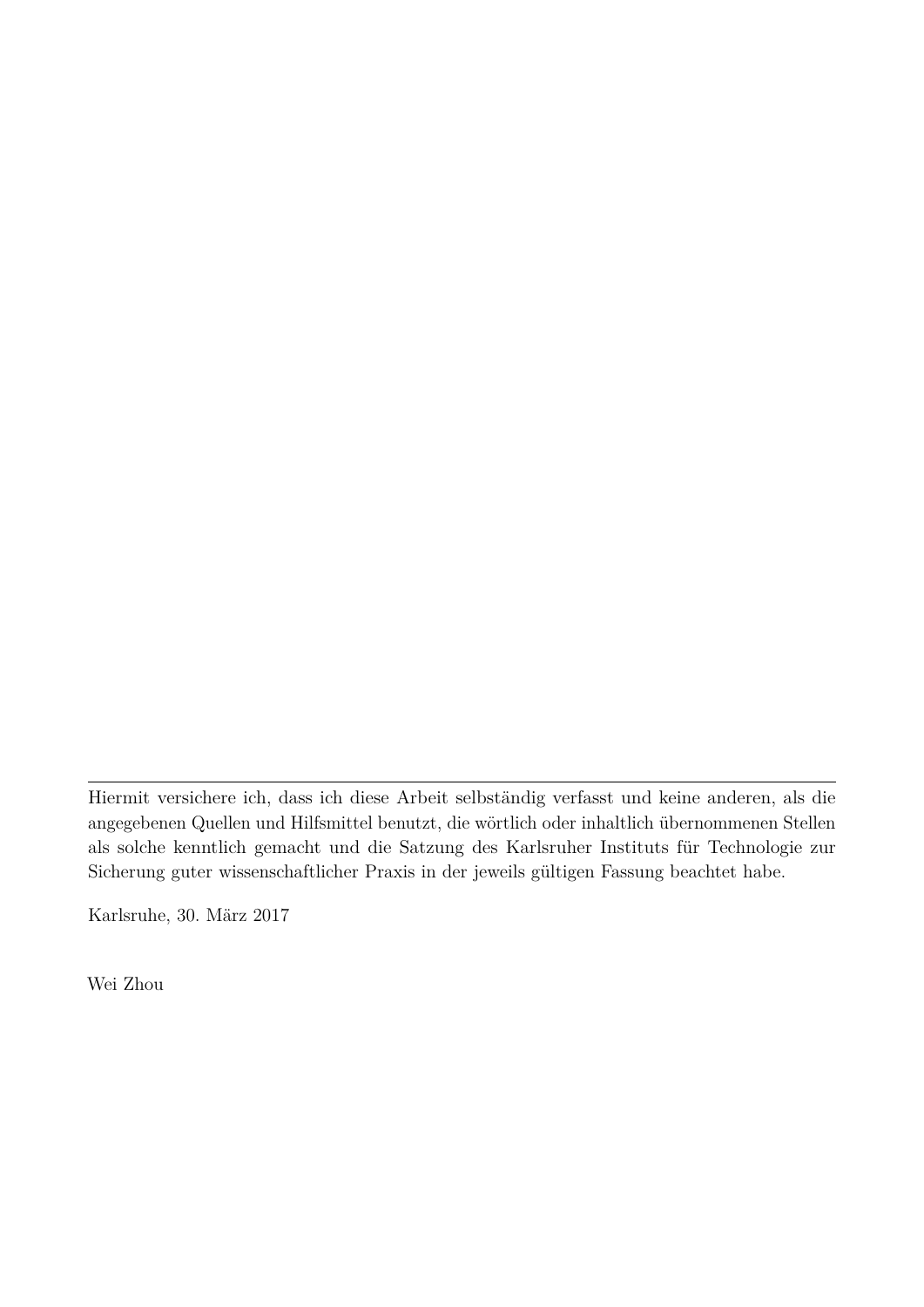#### **Abstract**

The present thesis briefly reviews the history of the Minimum Spanning Tree (MST) Problem and a number of known algorithms to solve it. Furthermore, a new simple, elegant and practical algorithm based on Borůvka's algorithm for parallel MST computation on shared-memory machines is developed. The algorithm utilizes a parallel primitive called *priority write* that is easily and efficiently implementable with atomic compare-and-swap (CAS) instructions. The parallelism in the algorithm is coarse-grained and no explicit locks other than in the implementations of usual parallel primitives are needed. Experiments show that the algorithm is efficient on both synthetic and real-world graphs and is invulnerable to adversarial inputs. In our tests, it performs faster than or as fast as state-of-the-art implementations, which often perform poorly or even sequentially on particular classes of graphs. The new algorithm offers good performance even with few processors and therefore can be used as a sole universal implementation.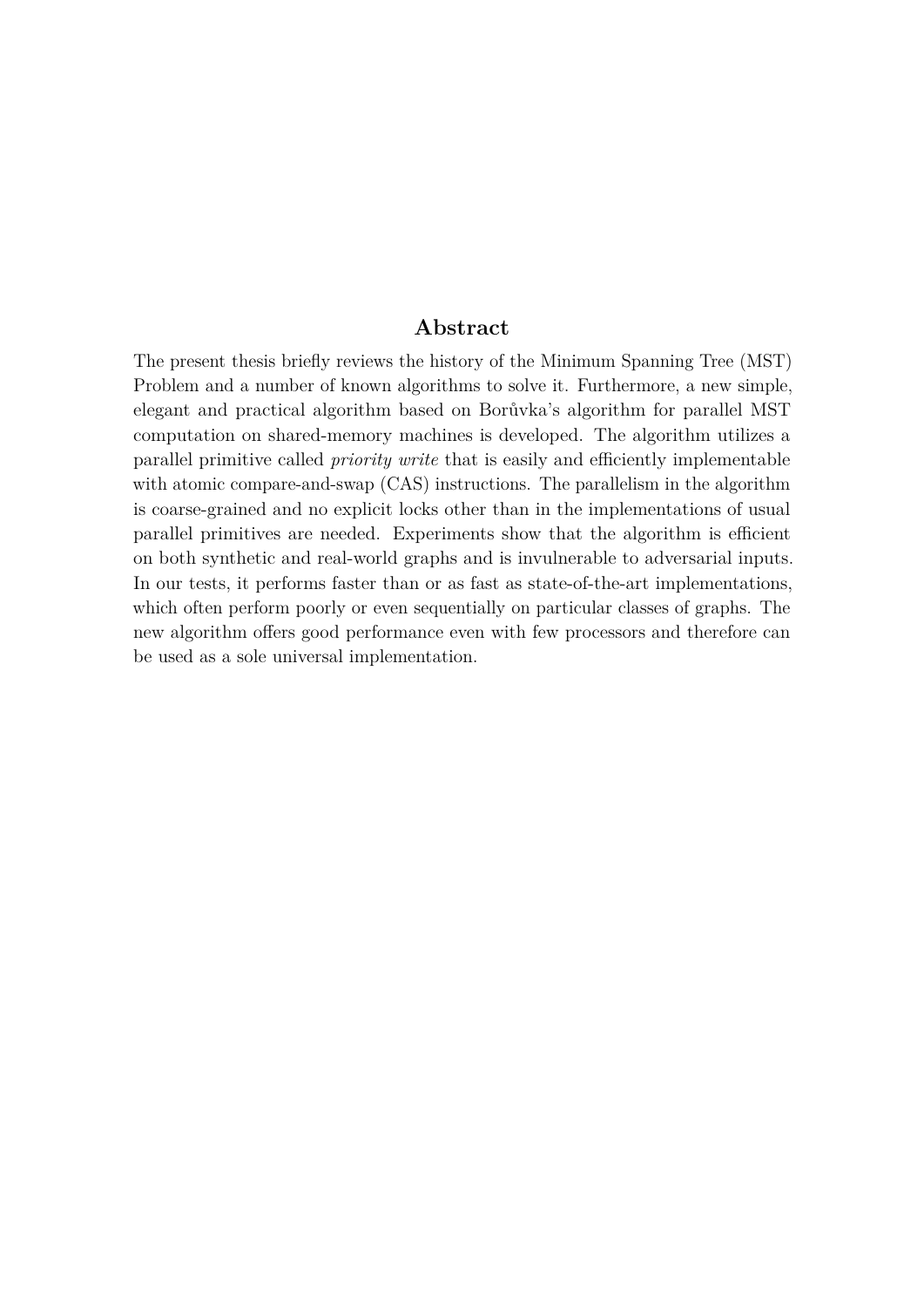# **Acknowledgments**

I feel fortunate and grateful for receiving joint supervision from Prof. Peter Sanders at the Karlsruhe Institute of Technology (KIT) and Prof. Guy E. Blelloch at the Carnegie Mellon University (CMU) for this thesis. I would like to thank the interACT program and the IGEL scholarship at KIT for their financial and organizational support for my stay at CMU, where most of the work in this thesis was finished. I am also sincerely grateful to Yan Gu at CMU and Dr. Julian Shun at the University of California, Berkeley for their help and all the valuable discussions.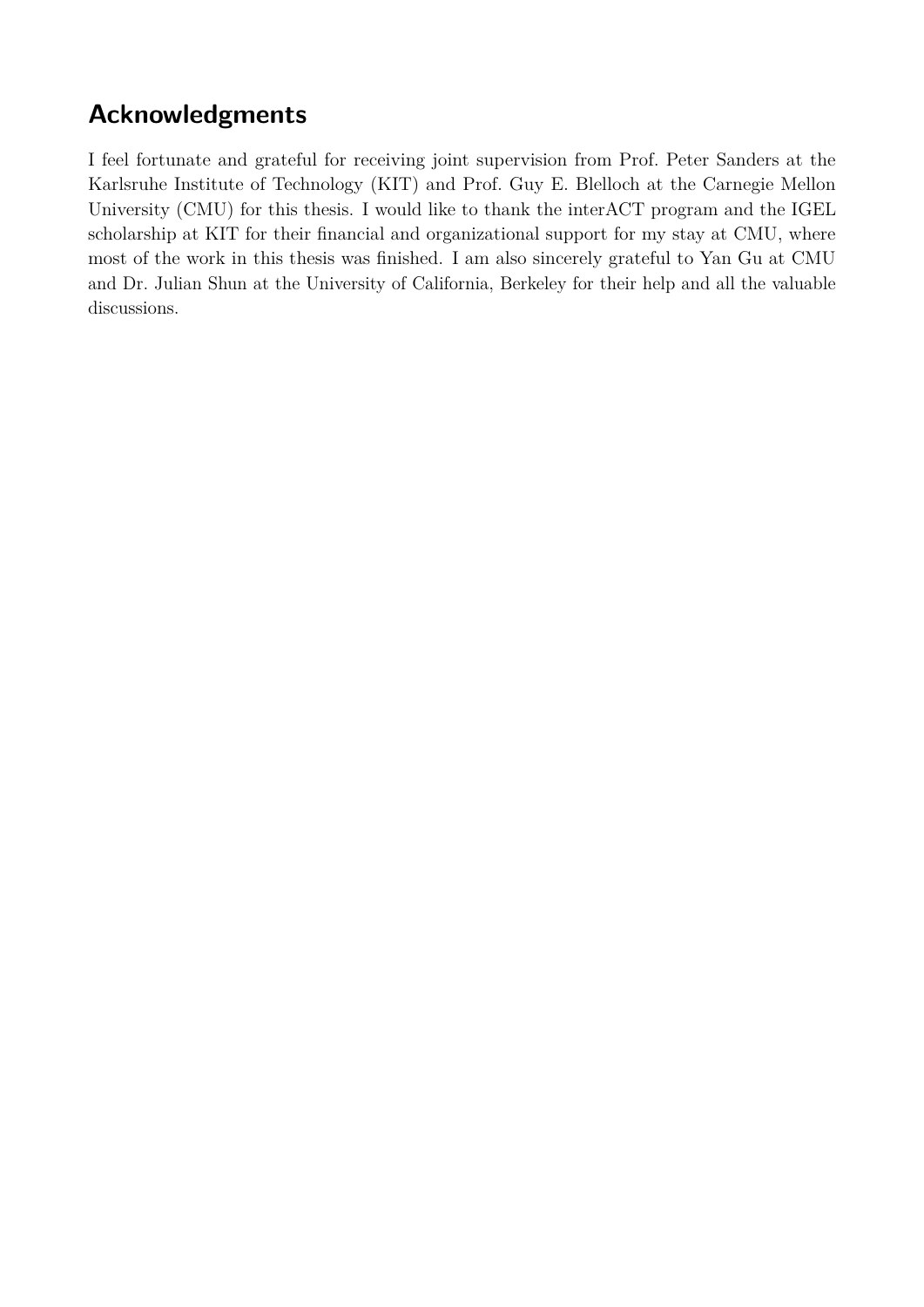# **Contents**

| 1              |                   | <b>Introduction</b>             | $\mathbf{1}$   |
|----------------|-------------------|---------------------------------|----------------|
| $\overline{2}$ |                   | <b>Previous Work</b>            | 3              |
|                | 2.1               |                                 | 3              |
|                |                   | 2.1.1                           | 3              |
|                |                   | 2.1.2                           | $\overline{7}$ |
|                |                   | 2.1.3                           | 8              |
|                | 2.2               |                                 | 9              |
|                |                   | 2.2.1                           | 10             |
|                |                   | 2.2.2                           | 10             |
|                |                   | 2.2.3                           | 11             |
|                |                   | 2.2.4                           | 12             |
|                | 2.3               |                                 | 14             |
|                |                   | 2.3.1                           | 14             |
|                |                   | 2.3.2                           | 17             |
|                |                   | 2.3.3                           | 18             |
|                |                   | 2.3.4                           | 18             |
| $\overline{3}$ |                   | <b>The New Algorithm</b>        | 22             |
|                | 3.1               |                                 | 22             |
|                | 3.2               |                                 | 24             |
|                | 3.3               |                                 | 25             |
| 4              |                   | <b>Experimental Results</b>     | 29             |
|                | 4.1               |                                 | 29             |
|                | 4.2               | <b>Benchmark Results</b>        | 33             |
|                |                   | 4.2.1                           | 33             |
|                |                   | 4.2.2                           | 46             |
|                |                   | 4.2.3                           | 47             |
| 5              |                   | <b>Conclusions and Outlooks</b> | 49             |
|                | <b>References</b> |                                 | 50             |

# **List of Figures**

| $2^{\circ}$    | A graph and the pseudo-forest formed during a Borůvka step. $\dots \dots \dots$                 |  |
|----------------|-------------------------------------------------------------------------------------------------|--|
| $\mathcal{R}$  | Path compression $\ldots \ldots \ldots \ldots \ldots \ldots \ldots \ldots \ldots \ldots \ldots$ |  |
| $\sim$ 4       |                                                                                                 |  |
| 5 <sup>1</sup> |                                                                                                 |  |
| -6             |                                                                                                 |  |
| $7\degree$     |                                                                                                 |  |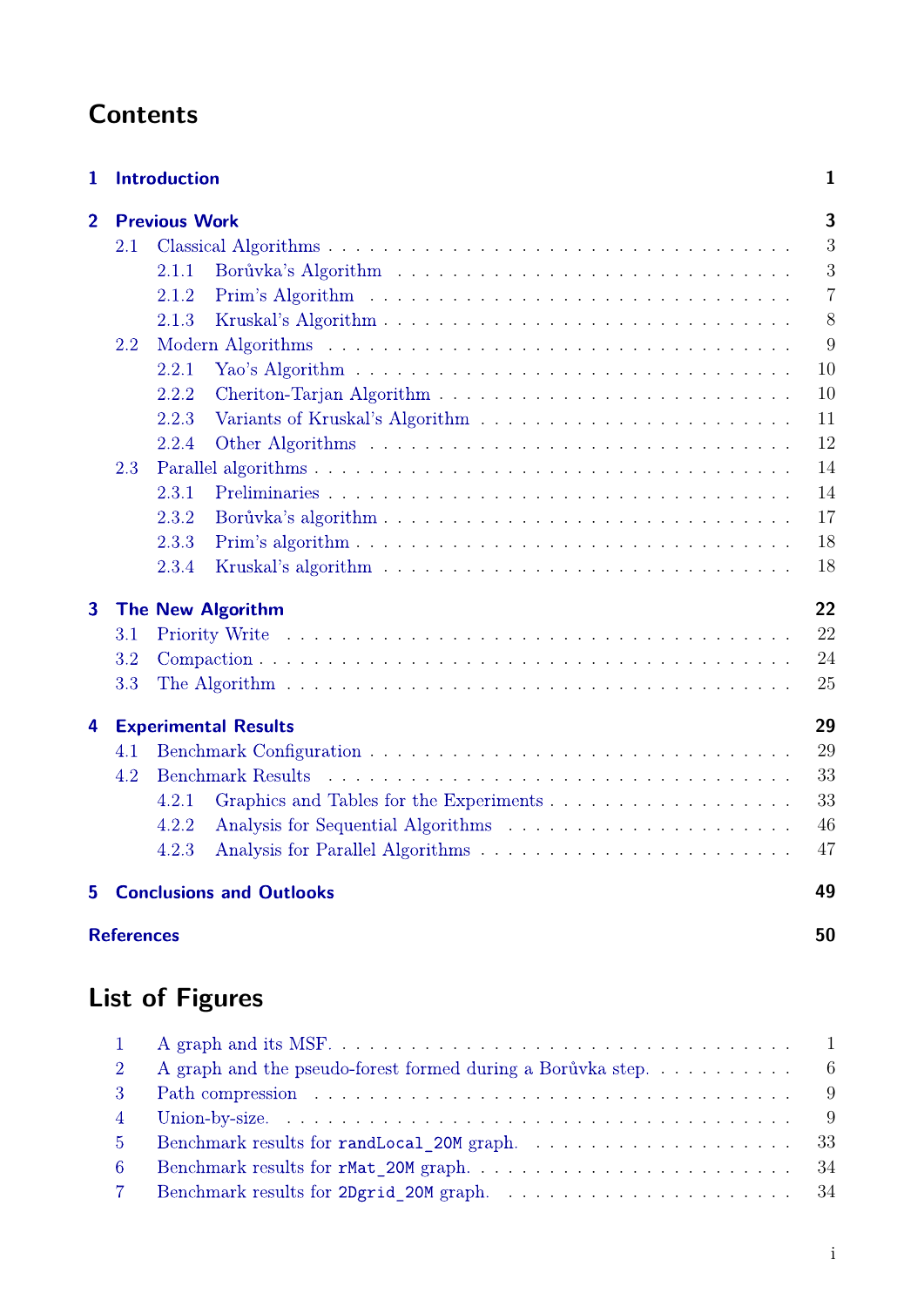| 8             |                                               | 35 |
|---------------|-----------------------------------------------|----|
| 9             | Benchmark results for stars_20M graph         | 35 |
| <sup>10</sup> | Benchmark results for chain_20M graph         | 36 |
| 11            |                                               | 36 |
| <sup>12</sup> | Benchmark results for delaunay_20M-n graph    | 37 |
| 13            | Benchmark results for delaunay_20M-2n graph   | 37 |
| 14            | Benchmark results for delaunay3d_10M graph    | 38 |
| 15            | Benchmark results for delaunay3d_10M-2n graph | 38 |
| <b>16</b>     | Benchmark results for delaunay3d_10M-4n graph | 39 |
| 17            | Benchmark results for uniform_20M_20M graph   | 39 |
| 18            | Benchmark results for uniform_2M_20M graph    | 40 |
| 19            | Benchmark results for uniform_200K_20M graph. | 40 |
| 20            | Benchmark results for uniform_20K_20M graph   | 41 |
| 21            | Benchmark results for nlpkkt240 graph         | 41 |
| 22            | Benchmark results for USA graph               | 42 |
| 23            | Benchmark results for livejournal graph       | 42 |
|               |                                               |    |

# **List of Tables**

| 4.2 Sizes of the test graphs and the numbers of MST edges. 32 |  |
|---------------------------------------------------------------|--|
|                                                               |  |
|                                                               |  |
|                                                               |  |

# **List of Algorithms**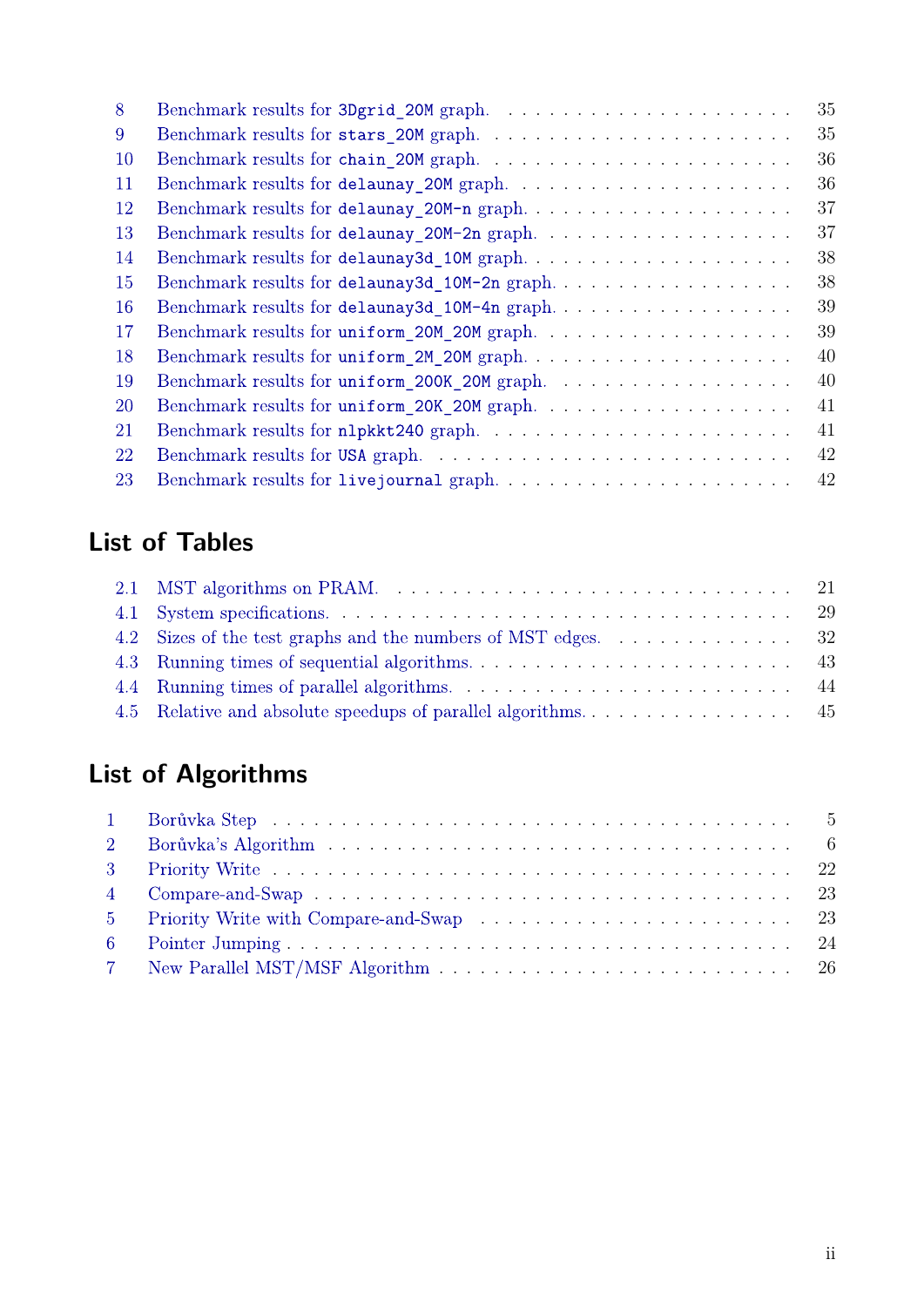# <span id="page-6-3"></span><span id="page-6-0"></span>**1 Introduction**

Given a connected weighted undirected graph  $G = (V, E)$  where V and E are the set of vertices and edges, respectively, and an edge weight (or cost) function  $w: E \to \mathbb{R}^+$ , the *Minimum Spanning Tree (MST)* of G is defined as a *connected* subgraph  $T = (V, E_0)$  such that  $E_0 \subseteq E$  and spanning Tree (MST) of G is defined as a *connected* subgraph  $I = (V, E_0)$  such that  $E_0 \subseteq E$  and the total weight of the chosen edges,  $\sum_{e \in E_0} w(e)$ , is minimized. T must be a tree because fewer edges will disconnect the graph while more edges will introduce cycles in T and removing any edge on a cycle will reduce the total weight while keeping T connected. Some authors explicitly require acyclicness in the definition of MST.

The definition can be extended to unconnected G. In that case, we define the *Minimum Spanning Forest (MSF)* to be the set of the MSTs of all the connected components of G. We may also allow non-positive weights in the definition of MST by explicitly requiring T to be a tree with the lowest total weight. A graph with marked MSF edges is given in [Figure 1.](#page-6-1)

<span id="page-6-1"></span>

**Figure 1:** A graph and its MSF. The boldface edges are in the MSF.

The *Minimum Spanning Tree (Forest) Problem* is to find an MST (MSF) for a given graph  $G = (V, E)$ . Note that there can be more than one MST (MSF) for a graph with the same minimum total weight. Any single one is a valid solution to the problem.

Minimum spanning trees have many theoretical and practical applications. The most direct and obvious one is network design, e.g. road network or electrical grid construction. The goal of the former is to connect all cities with roads and we would like to minimize the cost for the construction. MST problem also occurs as the critical part of other algorithms. Notable examples include an approximation algorithm to the NP-Hard *Metric Traveling Salesman Problem (Metric TSP)*<sup>[1](#page-6-2)</sup> that is no worse than twice of the optimal cost (see e.g. [\[1\]](#page-55-1)). The MST problem is also closely related to the concept of *matroids* [\[1\]](#page-55-1).

Largely due to physical limitation, the clock frequency of a CPU and its computing power cannot rise arbitrarily. In contrast, however, the data volume of modern information processing is growing faster than ever. This motivates the study of parallel computation.

<span id="page-6-2"></span><sup>&</sup>lt;sup>1</sup>The problem is defined as follows: given n points with a distance function  $d(\cdot, \cdot)$  satisfying the triangle inequality, i.e.  $d(a, c) \leq d(a, b) + d(b, c)$  for all a, b and c, find a tour with the minimum total traveled distance that visits every point exactly once and then leads back to the starting point.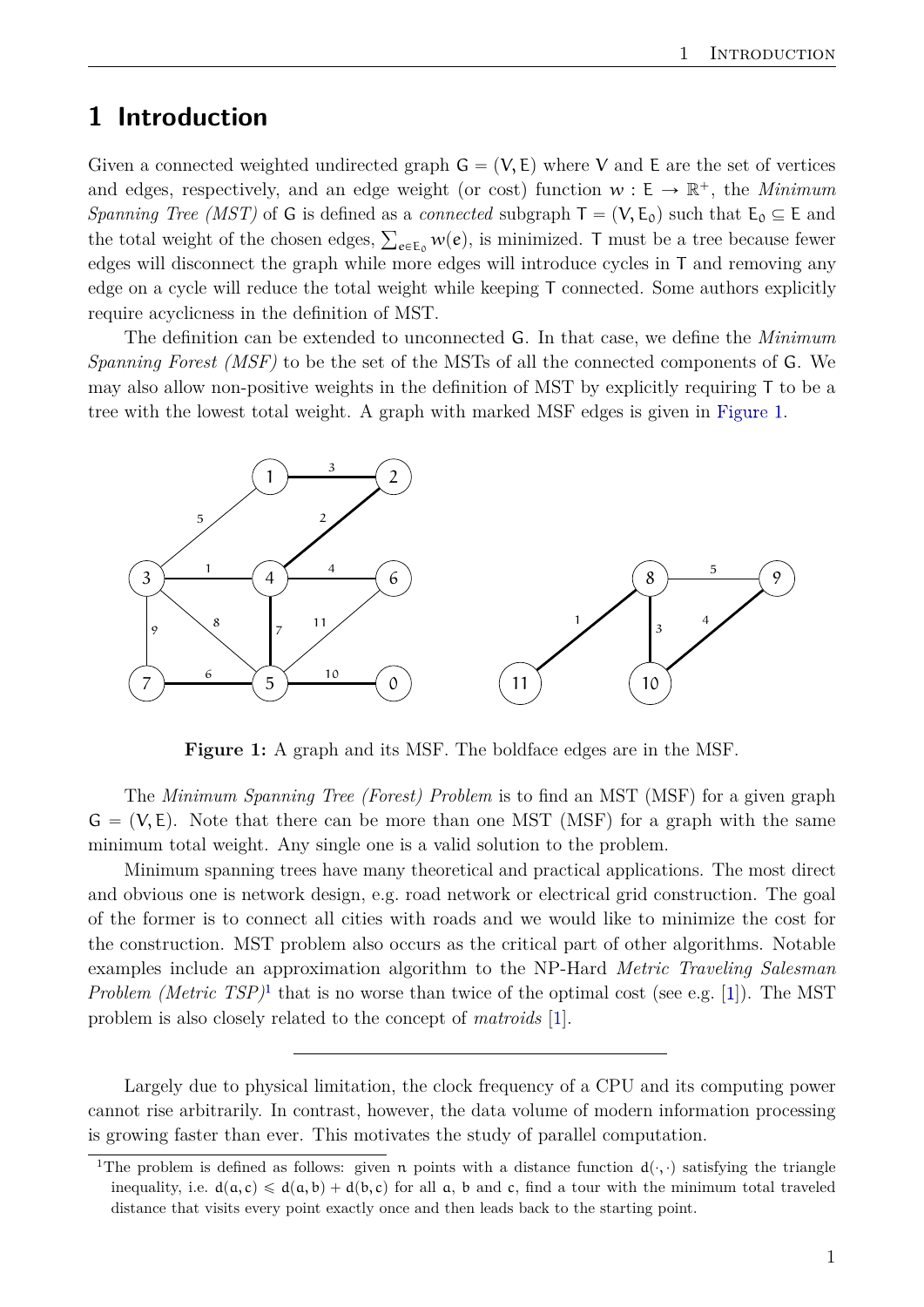<span id="page-7-2"></span>In this thesis, we develop an efficient coarse-grained parallel algorithm for the MST problem for shared-memory architectures. The algorithm is applicable on multi-core computers that are ubiquitous nowadays. Experimental results indicate that, at least for the MST problem, even consumer-grade PCs can handle huge graphs efficiently.

The thesis is outlined as follows. The next section, [Section 2,](#page-8-0) introduces some fundamental properties of MSTs that enable their efficient computation and then briefly presents some known algorithms, both classical and modern ones, serial and parallel ones, for MST computation. [Section 3](#page-27-0) focuses on the main result of the thesis, a new parallel algorithm for the MST problem based on Borůvka's algorithm introduced in [Section 2.](#page-8-0) The new algorithm is evaluated on synthetic and real-world graphs in [Section 4](#page-34-0) together with some of the known algorithms in [Section 2.](#page-8-0) [Section 5](#page-54-0) concludes the thesis with a summary and some outlook on future research.

Throughout this thesis, we use  $n = |V|$  and  $m = |E|$  to denote the number of vertices and that of edges, respectively. Vertices are uniquely numbered and identified from 0 to  $n - 1$ and edges from 0 to  $m - 1$ . An edge is represented by a tuple  $e = (u, v, w)$  where u and  $\nu$  are the two endpoints and w the weight. We use e.u, e.v and e.w to denote the three components of the tuple of edge e. We also assume that the edge weights are distinct. Ties can be broken by any deterministic property of the edges, e.g. unique edge indices. For graphs with distinct edge weights, the MST is also unique. This is easily proved by contradiction using the Cycle property described in [Section 2.](#page-8-0) Unless otherwise noted, "graphs" in this thesis are assumed to be connected, undirected and weighted. The thesis focuses on MST instead of MSF. This does not incur loss of generality because all of the presented algorithms can be easily adapted for MSF computation without raising their asymptotic time complexities. For sequential algorithms, one can first perform a breadth-first search and run the MST algorithms on each connected component. Most parallel MST algorithms can handle unconnected graphs natively because of the way they work. We can otherwise always resort to a parallel algorithm to the connectivity problem<sup>[2](#page-7-0)</sup> which is intuitively an easier problem (see e.g. [\[2\]](#page-55-2)). Since most of the algorithms discussed in this thesis can trivially be implemented with  $\mathcal{O}(m + n)$  space which is asymptotically optimal<sup>[3](#page-7-1)</sup>, space complexity is generally omitted throughout the thesis unless noteworthy.

<span id="page-7-1"></span><span id="page-7-0"></span><sup>&</sup>lt;sup>2</sup>The connectivity problem is the problem of identifying all connected components of a given graph. <sup>3</sup>This holds as long as the input is also taken into account.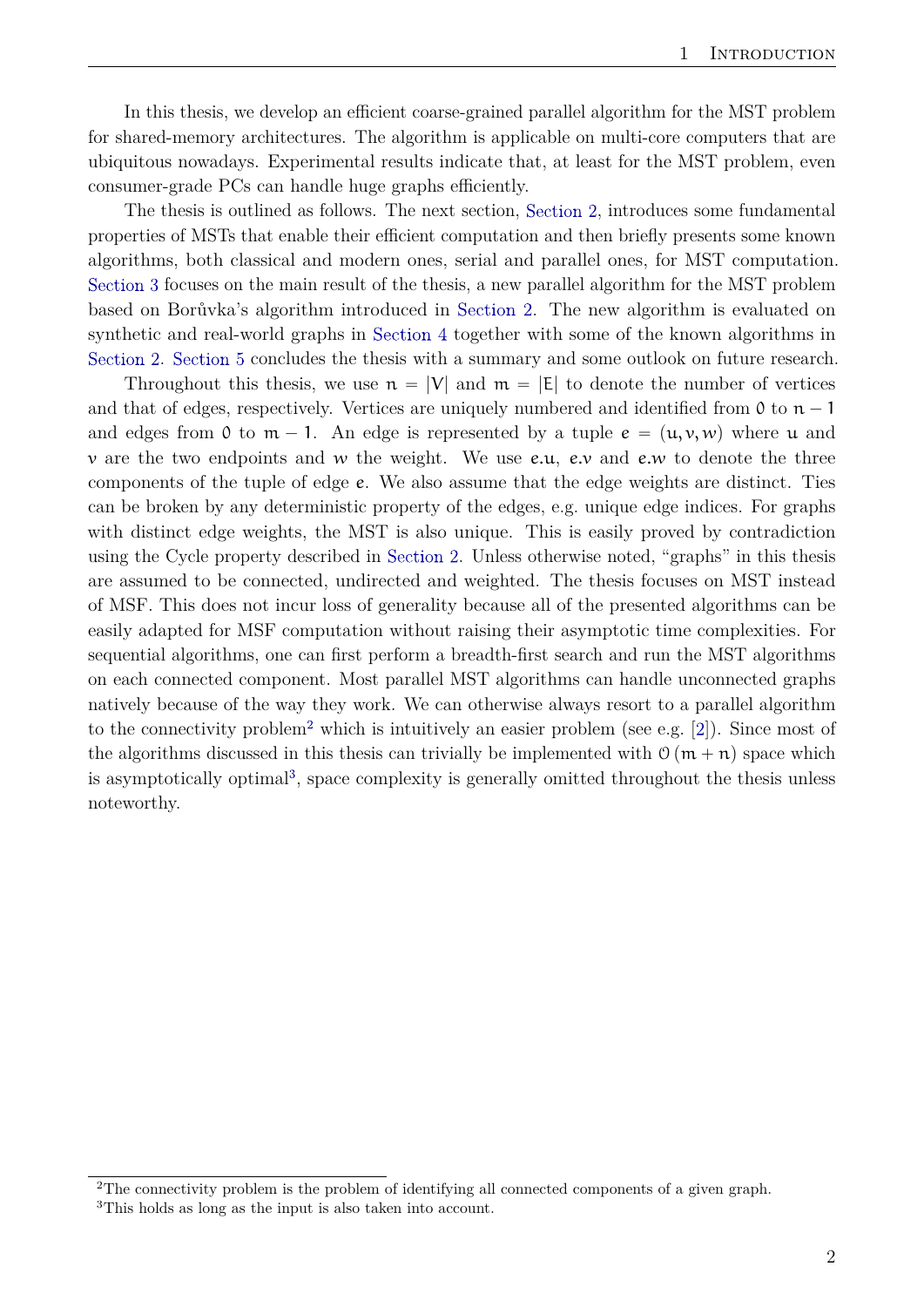# <span id="page-8-5"></span><span id="page-8-0"></span>**2 Previous Work**

The Minimum Spanning Tree Problem is one of the fundamental problems of algorithmics and therefore has been extensively studied. In this section we briefly introduce some of the known algorithms for solving the MST problem. We first look at some classic serial algorithms and then later parallel ones.

MSTs have various properties that can be exploited to compute them. The following are some of the most frequently used ones. All of those properties have simple proofs by contradiction which are omitted here (see e.g. [\[1,](#page-55-1) [3\]](#page-55-3)).

**Property 2.1** (Cycle property)**.** *If* G *contains a cycle* C *and there is only one edge* e *on* C *whose weight is* **strictly** *higher than edges on* C*, then* e *cannot be in an MST.*

**Definition 2.2** (cut, cut edge)**.** *A* **cut** C *of a graph* G *is a partitioning of its vertices into two disjoint sets*  $V_0$  *and*  $V_1$ *. A* **cut edge** *with respect to* C *is an edge that connects a vertex in*  $V_0$ *and another in*  $V_1$ *.* 

**Property 2.3** (Cut property). If a cut edge e with respect to cut  $C = \{V_0, V_1\}$  is strictly *lighter than any other cut edges with respect to* C*, then* e *belongs to an MST. In the case where all edges have distinct weights,* e *belongs to* **the** *MST.*

**Property 2.4** (uniqueness)**.** *If all edges in graph* G *have distinct weights, then* G *has a unique MST.*

## <span id="page-8-1"></span>**2.1 Classical Algorithms**

### <span id="page-8-2"></span>**2.1.1 Borůvka's Algorithm**

The earliest explicit formulation of the MST problem and an efficient MST algorithm is believed to be due to Borůvka in 1926 [\[4,](#page-55-4) [5,](#page-55-5) [6\]](#page-55-6). His algorithm has been re-discovered several times during the next decades by others, e.g. Sollin [\[6\]](#page-55-6), and therefore bears many names, most notably "Borůvka's algorithm" and "Sollin's algorithm". We call it "Borůvka's algorithm" throughout the thesis.

Borůvka's algorithm runs in phases. It maintains the set of found connected components, denoted S, during the process. It starts with n trivial components, each containing a single vertex. We then iteratively reduce the number of components in the set by so-called *Borůvka steps* in each phase until there is only one connected component in the set.

A Borůvka step basically tries to find *safe edges* and add them to the MST by exploiting the Cut property. It does so by finding the minimum outgoing  $edge<sup>4</sup>$  $edge<sup>4</sup>$  $edge<sup>4</sup>$  for every connected component in the set S. By the Cut property (by choosing the cut  $C = (T, V \setminus T)$  for each component  $T \in S$ ), those edges must be in the MST. After adding those edges to MST, it joins the respective connected components of the two endpoints of every found MST edge.

It is easy to prove that no more than  $\mathcal{O}(\log n)^5$  $\mathcal{O}(\log n)^5$  Borůvka steps are needed. That is because the number of vertices in the *smallest* connected component at least doubles after each step and a connected component cannot contain more than n vertices. The total time complexity of Borůvka's algorithm is therefore  $\mathcal{O}(\log n \cdot T_{\text{bostep}}(m, n))$ , where  $T_{\text{bostep}}(m, n)$  depends on the

<span id="page-8-3"></span><sup>4</sup>Though the graph is undirected, we sometimes assign conceptual directions to the edges. No actual modification of the edges is performed.

<span id="page-8-4"></span> $5$ log n is always base-2 logarithm and  $\ln n$  is e-based throughout this thesis. Logarithms of other bases are given explicitly.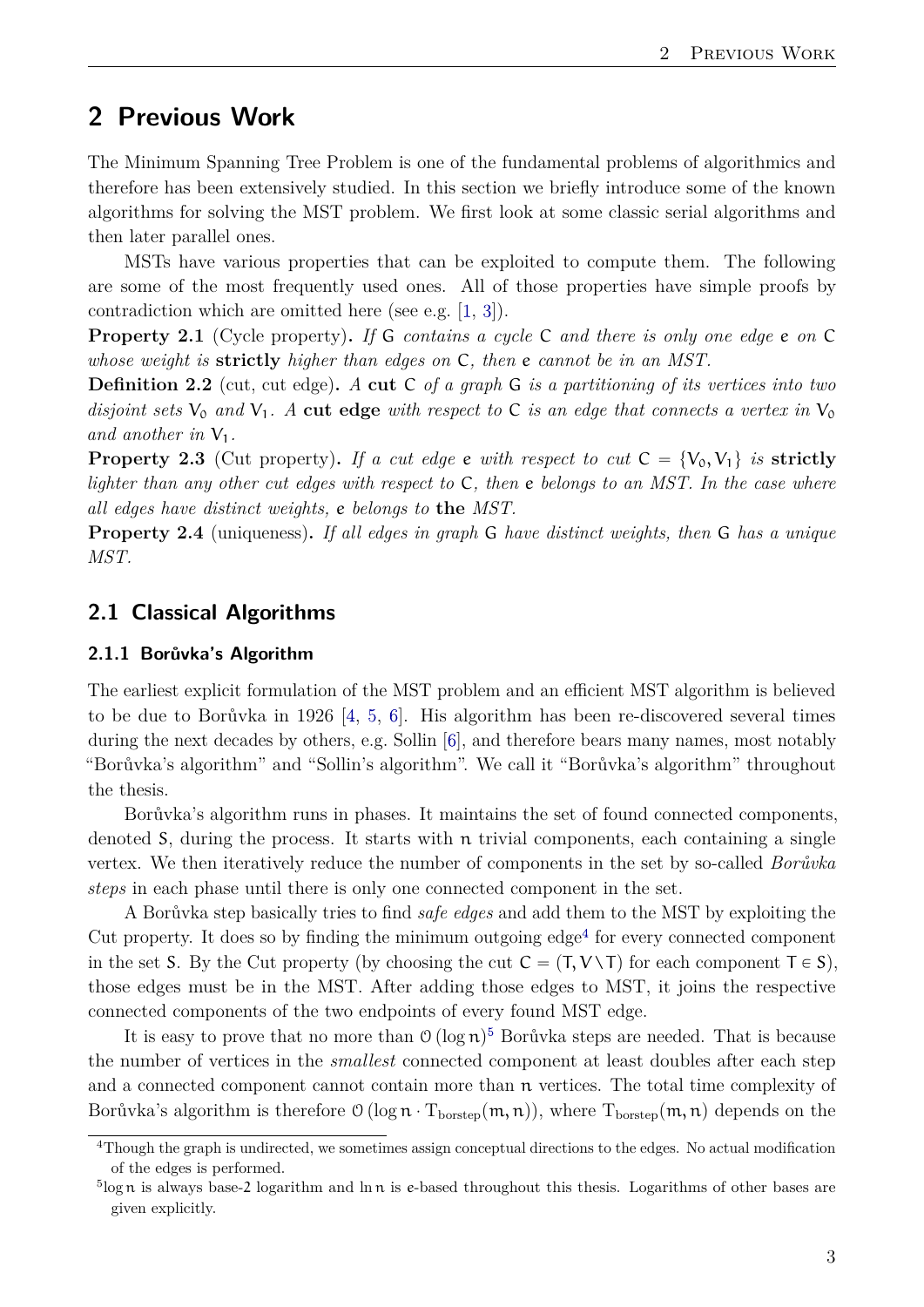<span id="page-9-1"></span>concrete implementation of Borůvka steps. Borůvka steps can be implemented in  $\mathcal{O}(m)$  time so that the total running time of Borůvka's algorithm is  $\mathcal{O}(m \log n)$ . One such implementation is described below.

The implementation assumes an edge-list representation<sup>[6](#page-9-0)</sup> of graphs and connected components are implicitly defined by recording the *representative* of the connected component of every vertex. Let  $R[u], u \in V$ , denote the representative of the connected component in which vertex u lies. The implementation works in three steps: *find-min*, *grafting* and then *shortcutting*.

**Find-Min Step.** The find-min step enumerates all edges that connect two different connected components and updates the current lightest outgoing edge for both connected components. By using R values to check whether both endpoints are in the same component, it is easy to see find-min works in  $\mathcal{O}(m)$  time.

**Grafting Step.** After finding the minimum edges, they are added to the MST. The grafting step merges the two connected components joined by any such minimum edge  $e = (u, v, w)$  by "grafting" one component to the other, i.e. setting  $R[i] \leftarrow j$  where  $i = R[u]$  and  $j = R[v]$  are the representatives of the components of  $\mu$  and  $\nu$ , respectively. Note that after this step, the meaning of R changes slightly so that the true representative of the component containing a non-representative vertex u is found by following the *path* defined by those R values, i.e. by iteratively setting  $u \leftarrow R[u]$  until it stops changing. However, this may never stop when there is a cycle. This issue is discussed later. This grafting step takes  $\mathcal{O}(n)$  time because every connected component has no more than one minimum outgoing edge and we only do an assignment for each such edge.

**Shortcutting Step.** The final shortcutting step then fully "shortcuts" all such paths by finding the true representative of i's component and then setting the R values for all vertices along this path to this representative. This step takes  $\mathcal{O}(n)$  time because each transition from i to  $R[i]$  will only be processed at most twice — once while trying to find the true representative and once while shortcutting along the path — and there are only  $\mathcal{O}(n)$  such transitions.

The total running time of this Borůvka step implementation is therefore  $\mathcal{O}(m)$ , implying an  $\mathcal{O}(m \log n)$ -time implementation of Borůvka's algorithm. [Algorithm 1](#page-10-0) details this implementation of Borůvka step and Borůvka's algorithm is given in [Algorithm 2.](#page-11-1)

As mentioned before, there is a caveat in the grafting step: an edge could be chosen as the minimum edge by the components of both its endpoints. It is thus important not to add an edge to the MST twice in [line 8](#page-10-1) of [Algorithm 1](#page-10-0) on the one hand. On the other hand, careful analysis reveals that the relation " $\rightarrow$ " where "A  $\rightarrow$  B" means the minimum edge for connected component A goes to component B, forms a *pseudo-forest*, meaning there is no cycle except for roots, where every root also points back via the same minimum edge, forming cycles of length 2 (see [Figure 2\)](#page-11-0). This situation results in an infinite loop in the shortcutting step. This can be solved by breaking the symmetry during the grafting: before setting  $R[i] \leftarrow j$  we check if the minimum edge for the current  $(i's)$  component is also the minimum for j's and, if so, we only graft i to j when  $i > j$ . This decision is arbitrary as long as it is deterministic — we may also choose to graft when  $i < j$ . The solution is reflected in [line 13.](#page-10-2)

There are other popular implementations of Borůvka's algorithm assuming different graph representations. The edge-list representation is given in detail because it is particularly suitable for the new algorithm in this thesis and enables a more elegant parallelization. A asymptotically faster variant of Borůvka's algorithm by Yao [\[7\]](#page-55-7) is given in [Section 2.2.1.](#page-15-0)

<span id="page-9-0"></span><sup>&</sup>lt;sup>6</sup>In this representation, the edge tuples are stored in a simple array of length m, denoted as  $E[0..m-1]$ .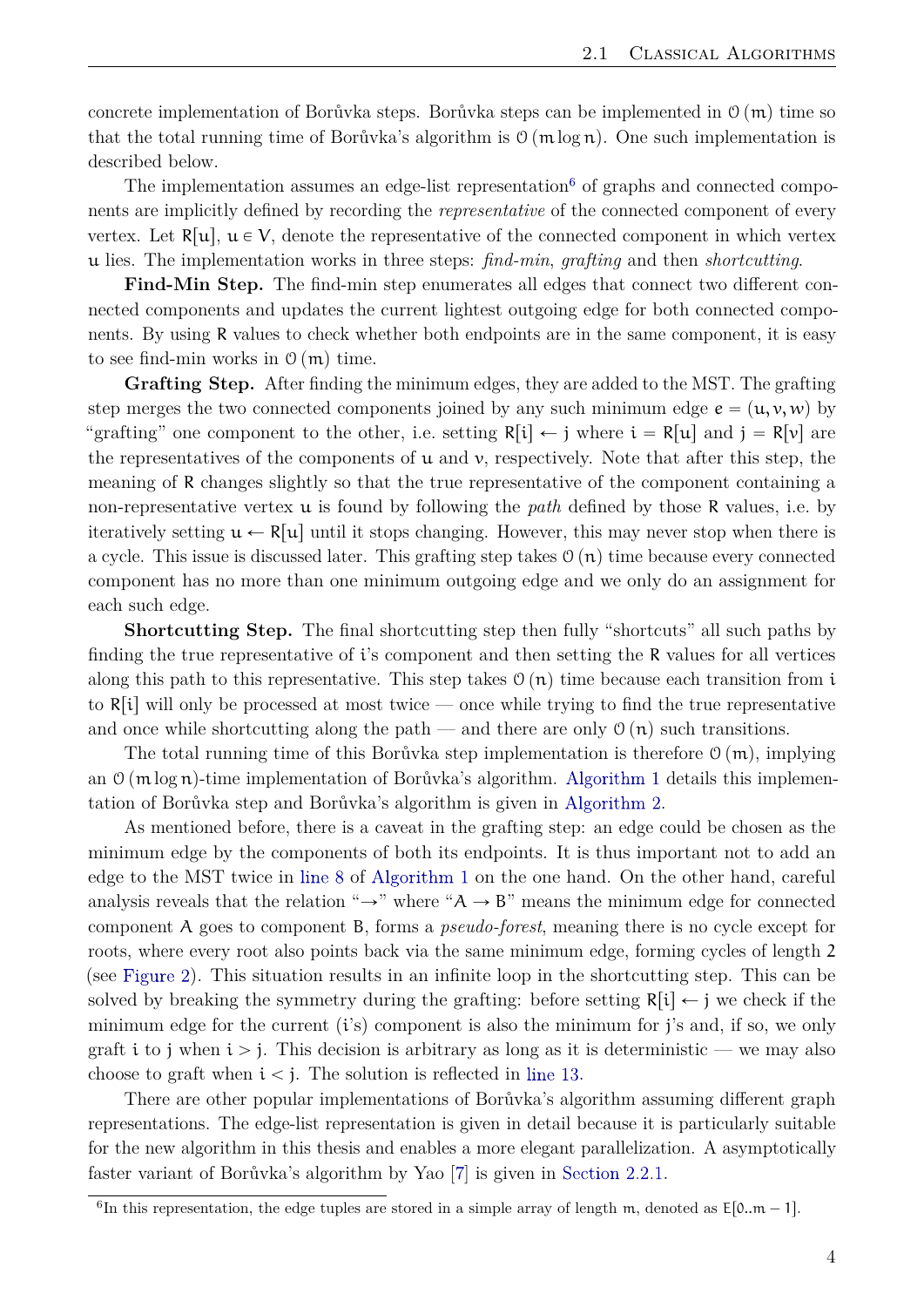**Algorithm 1:** Borůvka Step

```
Data: Graph G = (V, E)Array R[0..n-1], where R[u] is the representative of the connected component in
        which vertex u lies
  Result: Updated array of representatives
1 begin
2 best[i] \leftarrow sentinel, i \in V /* assuming sentinel is an edge of weight \infty */
     /* find-min step */
3 foreach e \in E where R[u] \neq R[v] do
4 if e.w < \text{best}[R[e.u]].w then
5 best[R[e.u]] \leftarrow e6 if e,w < \text{best[R}[e,v]], w then
7 \mid \cdot \cdot \cdot \cdot \cdot \cdot best[R[e.v]] \leftarrow e/* best[i] is now the lightest edge leaving i's component if i is a
        representative and there are still valid edges connecting i's
        component and another; otherwise best[i] = sentinel. */
8 Add those minimum edges to the MST (e.g. by marking these edges).
     /* grafting step */
9 foreach i \in V do
10 if best[i] \neq sentinel then \left( \begin{array}{c} \ast \\ \ast \end{array} \right) is a representative \ast/
11 u Ð the endpoint (of edge bestris) in the other component
12 \mid \cdot \cdot \cdot \cdot \cdot R[u]13 | | if best[i] = best[j] and i < j then
14 | | Do nothing / break symmetry; R[i] stays i */
15 \vert \vert else
16 | | | R[i] \leftarrow j /* graft i to j */
     /* shortcutting step */
17 \vert foreach i \in V do
18 \tau \leftarrow i19 | while r \neq R[r] do
20 | | r \leftarrow R[r]/* r is now the representative of i's component * */
21 | \mathbf{j} \leftarrow \mathbf{i}22 while R[i] \neq r do
23 | | (R[j], j) \leftarrow (r, R[j]) /* simultaneous assignments */
```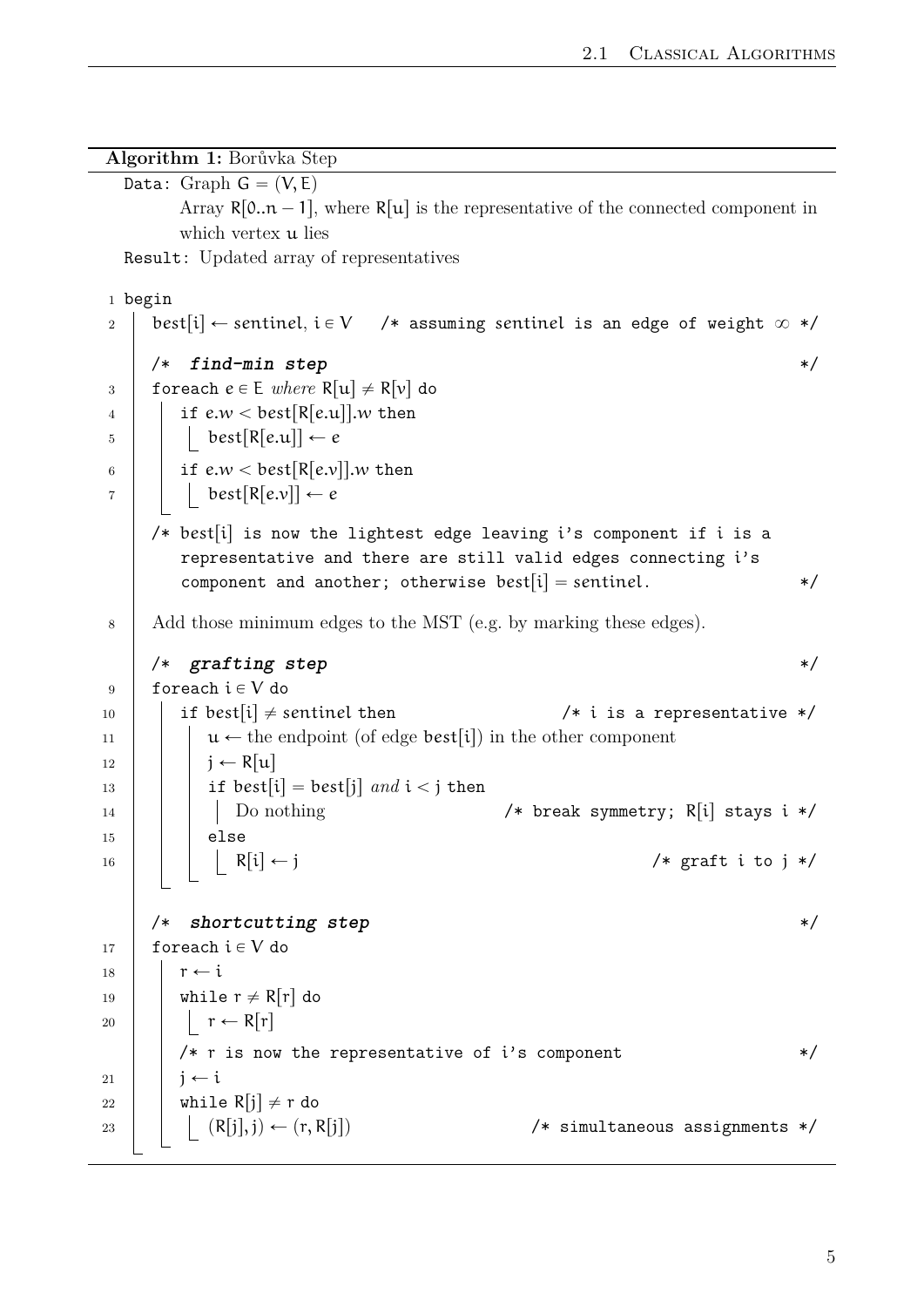<span id="page-11-1"></span>

| Algorithm 2: Borůvka's Algorithm |                                                                                                |  |  |
|----------------------------------|------------------------------------------------------------------------------------------------|--|--|
|                                  | Input: Graph $G = (V, E)$                                                                      |  |  |
| Output: The MST of G             |                                                                                                |  |  |
|                                  | $1$ begin                                                                                      |  |  |
| $\overline{2}$                   | $R[i] \leftarrow i, i \in V$<br>$/*$ initialization $*/$                                       |  |  |
| 3                                | $cc \leftarrow n$ /* number of connected components implicitly defined by R */                 |  |  |
| $\overline{4}$                   | while $cc > 1$ do                                                                              |  |  |
| $\bf 5$                          | Invoke Borůvka step (Algorithm 1)                                                              |  |  |
| $\,6\,$                          | $\vert$ $cc \leftarrow  \{i \in V \mid i = R[i]\} $ /* every component has a representative */ |  |  |
| $\overline{7}$                   | return MST edges found during Borůvka steps                                                    |  |  |

<span id="page-11-0"></span>

**Figure 2:** A graph and the pseudo-forest formed during a Borůvka step. The dashed arrows define the pseudo-forest. Note that three 2-cycles are formed. All of them must be broken to prevent infinite loops in the shortcutting step.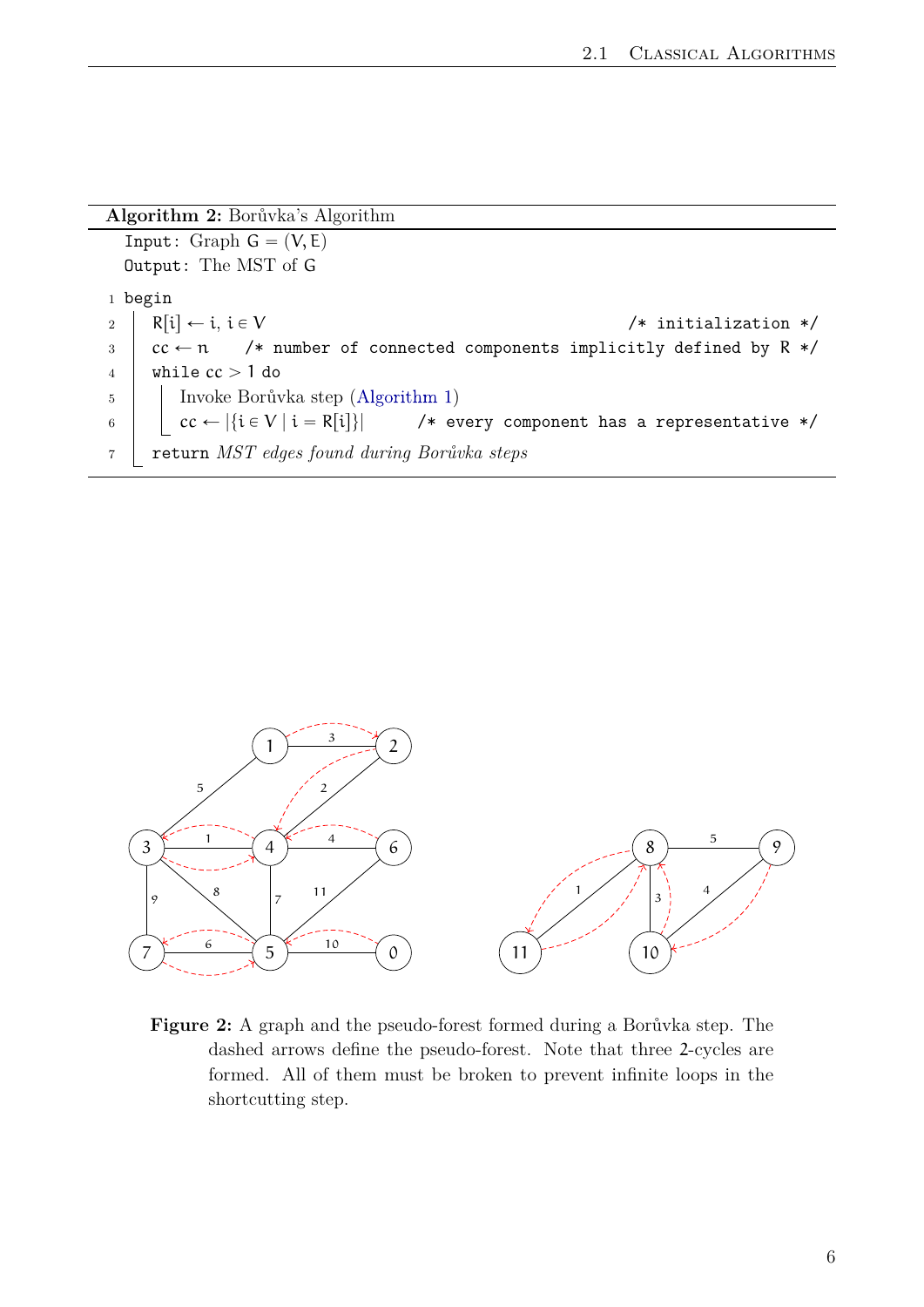#### <span id="page-12-2"></span><span id="page-12-0"></span>**2.1.2 Prim's Algorithm**

Prim's algorithm [\[8\]](#page-55-8) (independently by Dijkstra [\[9\]](#page-55-9) at around the same time), a three-decade later re-discovery of Jarník's algorithm [\[6\]](#page-55-6), is another classical algorithm on the MST problem. It, together with Kruskal's algorithm discussed later, has received better coverage in standard texts on algorithms than Borůvka's algorithm, perhaps because the most recent re-discovery of Borůvka's algorithm by Sollin (that aroused renewed interest therein [\[6\]](#page-55-6)) appeared a couple of years later than these two.

The algorithm works by choosing an arbitrary vertex as the starting MST and then growing the tree gradually by finding the nearest vertex to the current tree which has not been added to it. The correctness of the algorithm follows from the Cut property.

The running time of Prim's algorithm depends on how fast the nearest vertex can be found. For a dense graph  $(m = \Theta(n^2))$ , it suffices to maintain the minimum distance between each vertex and the MST in an array D (initialized with  $\infty$ s). This way, the next vertex can be found by a loop in time  $\mathcal{O}(n)$ . After adding the vertex, the minimum distances stored in array D are updated for its neighbors, which again takes  $\mathcal{O}(n)$  time. The algorithm terminates after  $n - 1$ steps and thus has a time complexity  $\mathcal{O}(n^2)$ , which is asymptotically optimal.

The running time can be improved for sparse graphs with priority queues. A priority queue is an abstract data type that supports insert, delete, find-min, delete-min and decrease-key operations. find-min finds the smallest element in the priority queue and delete-min removes it. decrease-key takes a pointer to a present element in the priority queue and decreases its key by a given (non-negative) difference. General delete operation can be implemented by a decrease-key with a sufficiently large difference followed by a delete-min.

If we maintain the vertices in a priority queue with their respective minimum distances as the keys, finding the nearest vertex reduces to finding (and deleting) the minimum in the priority queue. After adding the minimum edge and the nearest vertex u to the MST, we update the distances for u's neighbors as before or add a neighbor if it has never been present in the priority queue. Because we only need to update vertex  $v$ 's distance if the weight between  $\mu$  and  $\nu$  is smaller than the current distance of  $\nu$ , the update can be implemented by a decrease-key operation. Thus we need  $(n - 1)$  delete-min operations,  $(n - 1)$  inserts and  $\mathcal{O}(m)$  decrease-keys. The running time of Prim's algorithm then fully depends on the concrete priority queue implementation. For binary heaps (see e.g. [\[1\]](#page-55-1)), all three operations have complexity  $\mathcal{O}(\log n)$  where n is the number of elements in the heap, giving an  $\mathcal{O}((m+n) \log n)$ implementation of Prim's algorithm. Advanced priority queues like Fibonacci heaps [\[10\]](#page-55-10) and thin heaps [\[11\]](#page-55-11) offer constant amortized time complexity for all standard operations except for deletions which take  $\mathcal{O}(\log n)$  time, enabling an  $\mathcal{O}(m + n \log n)$  time implementation of Prim's algorithm, though the constant factor hidden in the complexity limits their usefulness [\[12,](#page-55-12) [13\]](#page-55-13). On the contrary, a data structure named pairing heap [\[14\]](#page-55-14) proves to be fast also in practice [\[12,](#page-55-12) [13\]](#page-55-13), though its decrease-key operation is now known to be  $\Omega$  (log log n) [\[15\]](#page-55-15), i.e. *not* optimal after a decade of being conjectured so. A modified version of pairing heaps achieving this lower bound is also known [\[16\]](#page-56-0).

An interesting aspect of Prim's algorithm with binary heaps is its expected time complexity when the edge weights are random. [\[17\]](#page-56-1) proves that the expected running time in this case is  $\mathcal{O}(m + n \log n \log(1 + m/n)) = \mathcal{O}(m + n \log n \log \log n)^7$  $\mathcal{O}(m + n \log n \log(1 + m/n)) = \mathcal{O}(m + n \log n \log \log n)^7$  even when an adversary gets to choose

<span id="page-12-1"></span><sup>&</sup>lt;sup>7</sup>The reduction to the latter is proved by discussing the two cases  $m \ge n \log n \log \log n$  and  $m < n \log n \log \log n$ .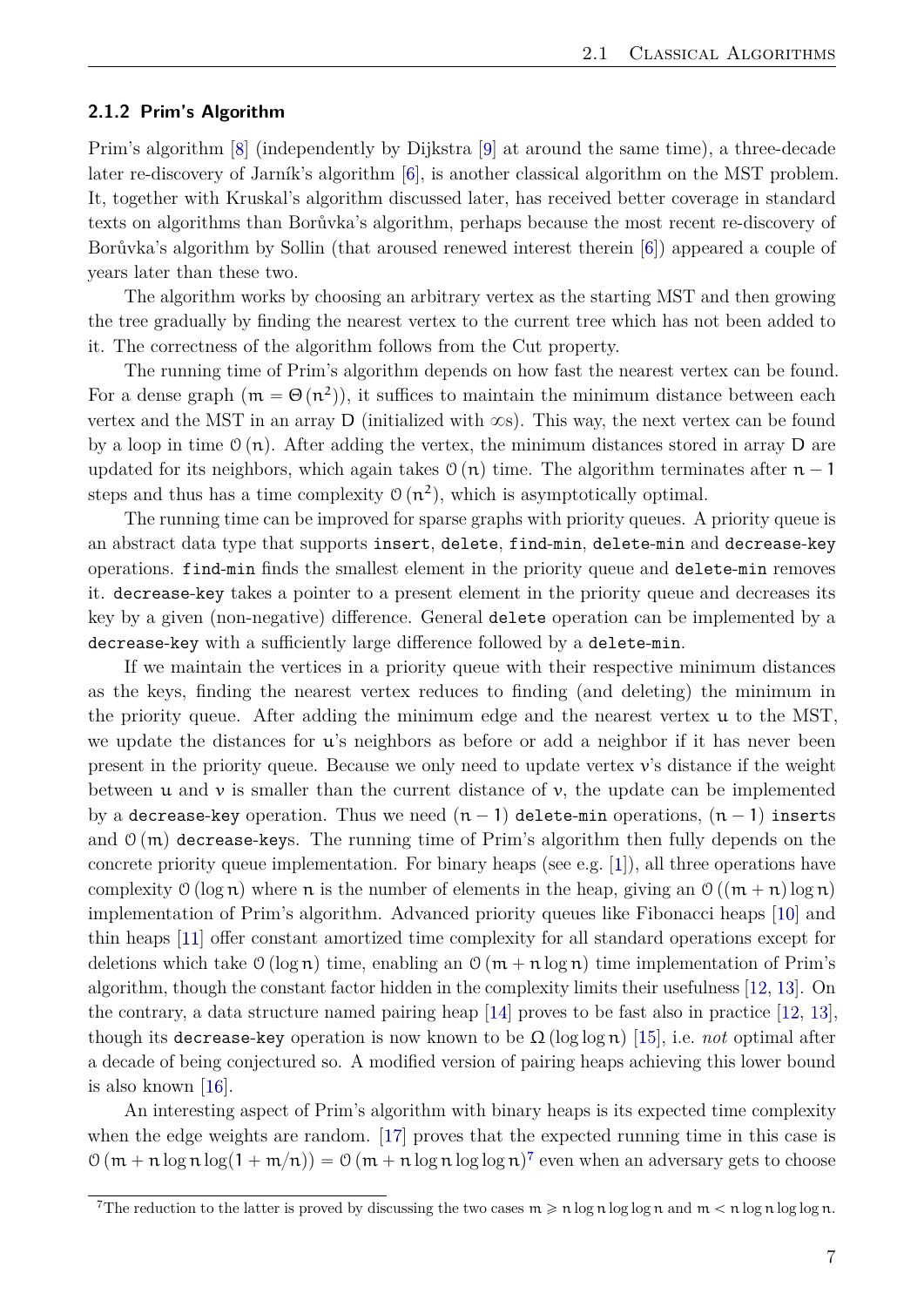<span id="page-13-2"></span>the graph topology as long as the weights are random. This justifies the efficiency of this simple implementation demonstrated in practice [\[12,](#page-55-12) [13\]](#page-55-13).

#### <span id="page-13-0"></span>**2.1.3 Kruskal's Algorithm**

Another standard algorithm for computing MSTs in sequential settings is Kruskal's algorithm [\[18\]](#page-56-2). It maintains the set of connected components starting with n trivial ones just as in Borůvka's algorithm. However, it does not locally choose the minimum edge for each component, but globally finds the minimum edge connecting two different components and then joins them in one step. The procedure is executed until the number of connected components is reduced to one. The most prevailing way to implement the searching procedure is to first sort all edges by their weights in ascending order and inspect every edge in the sorted order to see whether both endpoints are in the same component. If they are, the edge is skipped; otherwise both components are joined and the edge is marked to be in the MST.

If we abstract the needed operations from the algorithm, we in fact need the so called *disjoint set* or *union-find* abstract data type that supports

- make-set(x): making a singleton set containing x,
- find(x): finding the representative of the set in which x lies, and
- unite $(x, y)$ : joining the sets containing two given elements x and y.

The most suitable union-find data structure for Kruskal's algorithm is similar to the R array used in Borůvka's algorithm. Each set is represented as a tree that is implicitly defined by those R values where  $R[i]$  is the parent of i in its tree. The representative of i's set is found by following R until we reach the top (where  $R[i] = i$ ). Merging is done by grafting the root of one tree to that of the other.

This representation looks simple but inefficient. However, it can be proven that, when two techniques called *path compression* and *union-by-size* are employed, the total time for executing any sequence of operations containing m finds and n make-sets (thus at most  $(n - 1)$  unites) is  $\mathcal{O}(n + \max(m + n, n))$ , where  $\alpha(m, n)$  is a very slow-growing function called the *inverse* Ackermann function<sup>[8](#page-13-1)</sup> that is no larger than 4 for all practical inputs [\[19\]](#page-56-3). Path compression is almost what we did in the shortcutting step in Borůvka's algorithm: for every  $\text{find}(x)$  operation, after finding the root r, we set the parent of every element y on the path from  $x$  to r also to r, i.e.  $R[y] \leftarrow r$ . Intuitively, this makes future find operations on those elements much cheaper without increasing the complexity of the present one. Union-by-size adds an attribute to every root representing the size (number of elements) in its tree. When doing an unite operation, we only graft the tree of smaller size to the larger one, breaking ties arbitrarily, and update the size attribute of the new root. The size field of the smaller tree will never be used again thereafter and can be discarded if necessary. Both techniques are depicted in [Figure 3](#page-14-1) and [Figure 4.](#page-14-2) They are very easy to implement yet the analysis is highly non-trivial and out of the scope of this thesis. [\[19\]](#page-56-3) offers a complete analysis and more techniques that can be used to replace path compression and/or union-by-size and are asymptotically equally fast. Furthermore, it has been also proven in [\[19\]](#page-56-3) that the time bound is *tight* in a sense: any implementation of the union-find data structure needs  $\Omega(n + m\alpha(m + n, n))$  time in the worst case to execute a

<span id="page-13-1"></span> ${}^8$ Formally,  $\alpha(m, n) := \min\{i \geq 1, i \in \mathbb{Z} \mid A(i, \lfloor \frac{m}{n} \rfloor) \geq \log_2 n\}$  where the *Ackermann function* is defined to be  $A(1, j) = 2^j$  for  $j \ge 1$ ,  $A(i, 1) = A(i - 1, 2)$  for  $i \ge 2$ , and  $A(i, j) = A(i - 1, A(i, j - 1))$  for  $i, j \ge 2$ . The latter has an explosively fast growth, which is why the growth of its inverse is extremely slow.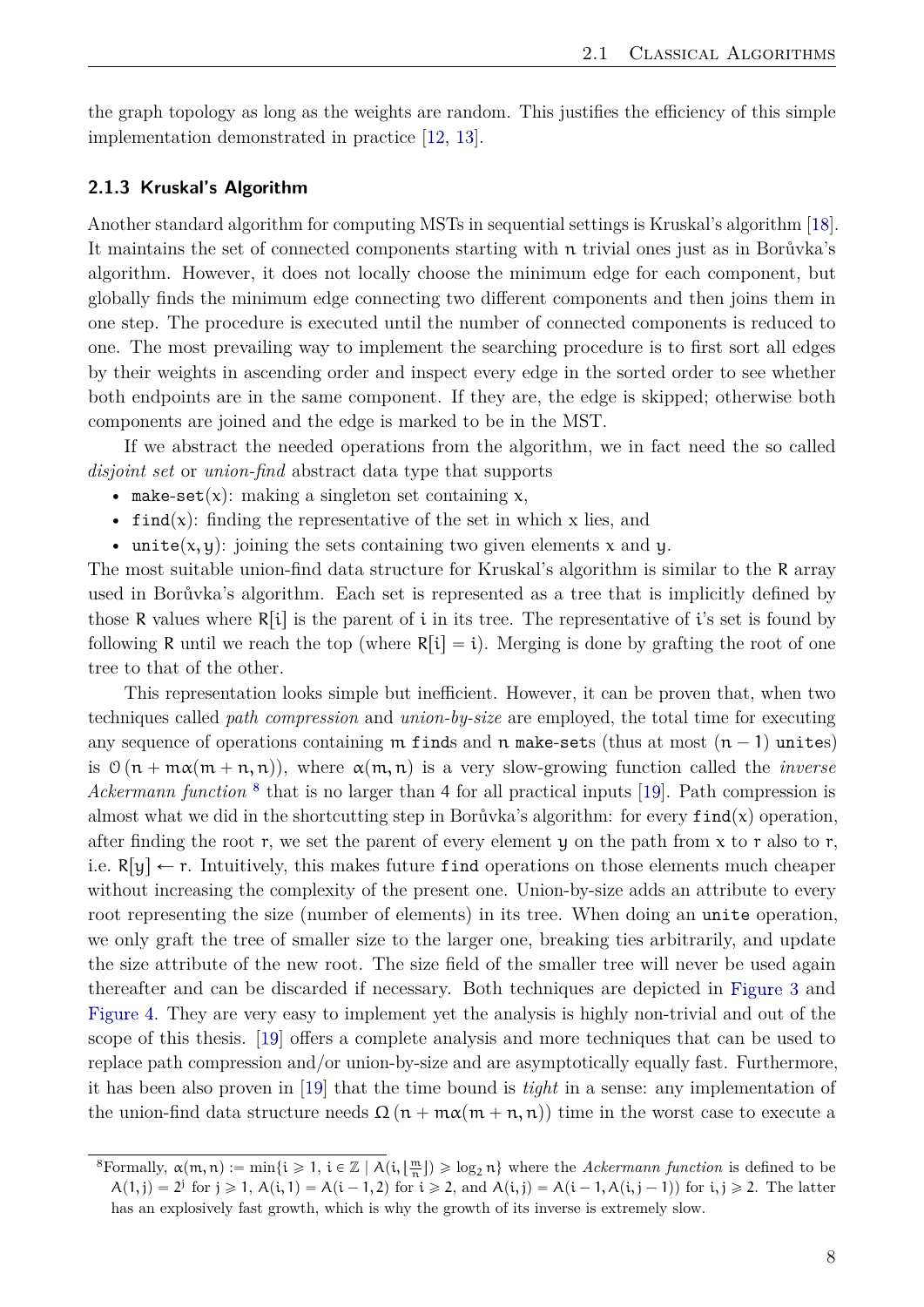<span id="page-14-1"></span>sequence containing m finds and n make-sets for *pointer machines*[9](#page-14-3) under certain technical assumption. For  $m \geq n$ , which is the case in Kruskal's algorithm, a simpler lower and upper bound of  $\Theta$  ( $m\alpha(m, n)$ ) can be proven.



<span id="page-14-2"></span>



**(a)** A union-find data structure.



**Figure 4:** Union-by-size.

Kruskal's algorithm can be efficiently implemented using this union-find data structure. Sorting the edges costs  $\mathcal{O}(m \log m)$  time. After that, we have to inspect every edge in the worst case, involving two find operations per edge, and possibly join both components which are  $(n - 1)$  unite operations in total. Thus we need  $\mathcal{O}(m\alpha(m, n))$  time in the worst case. In summary, Kruskal's algorithm has a time complexity of  $\mathcal{O}$  (m log m) or, if the edges are already given in sorted order,  $\mathcal{O}(m\alpha(m, n)).$ 

## <span id="page-14-0"></span>**2.2 Modern Algorithms**

On top of the discussed classical algorithms, many more algorithms that are theoretically or practically more efficient have been proposed. In this section we give a brief introduction to some of them. We start with variants of these classical algorithms and then look at some of the more recent and advanced ones.

<span id="page-14-3"></span><sup>&</sup>lt;sup>9</sup>Informally, pointer machines are a model of computation where no direct memory addressing is allowed. Memory cells must be found by following pointers and not by arithmetic.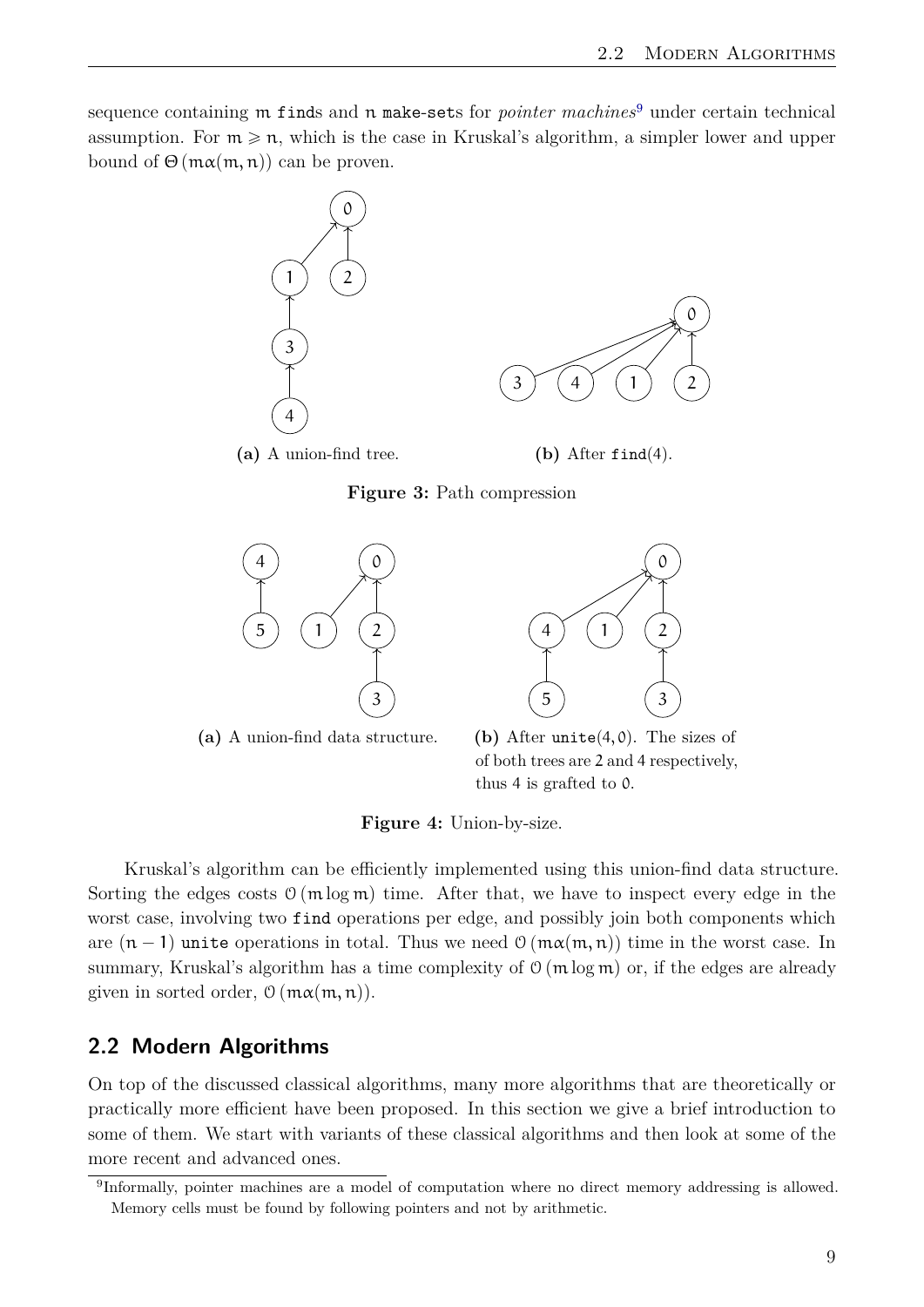#### <span id="page-15-3"></span><span id="page-15-0"></span>**2.2.1 Yao's Algorithm**

Borůvka's algorithm makes local decisions during each Borůvka step. If we can speed up these local decisions, we can then accelerate Borůvka step. A natural direction to try is to avoid inspecting every edge during each Borůvka step somehow. It should be possible to implement Borůvka step in less than  $\Theta(m)$  time if we can manage this because other steps in a Borůvka step only takes  $\mathcal{O}(n)$  time in contrast to  $\mathcal{O}(m)$ .

Yao's algorithm [\[7\]](#page-55-7) is the first MST algorithm that achieves an  $\mathcal{O}(\mathfrak{m} \log \log n)$  time bound in the worst case. It assumes an adjacency  $\arctan^{10}$  $\arctan^{10}$  $\arctan^{10}$  (or list) representation of graphs. The outbound edges for every vertex are first partitioned into  $k = \log n$  equal-sized groups such that every edge in a later group is at least as heavy as all edges in earlier groups for the same vertex. Edges within the same group are *not* sorted. This can be done in  $\mathcal{O}(m \log k) = \mathcal{O}(m \log \log n)$ time if we recursively apply the classical linear selection algorithm (see e.g. [\[1\]](#page-55-1)). The goal of the partitioning is to make sure later groups do not have to be checked before all earlier ones are fully exhausted. Therefore only one group, i.e. only  $\frac{1}{k}$  of all edges for each vertex have to be checked to determine the minimum edge for this vertex. We remember the current group ID for every vertex across the Borůvka steps. After determining the minimum edge for a vertex, we mark it or (lazily) remove it. If exhausting the whole group did not yield any usable edge, we increment the group ID for the vertex and search again in the next group. The total cost for *failed* searches of the groups for an unused edge is bounded by the number of edges across all Borůvka steps and is therefore  $\mathfrak{O}(m)$ . We still have  $\mathfrak{O}(\log n)$  stages, so the total time for all stages is  $\mathfrak{O} \big( \operatorname{\mathfrak{m}}\nolimits + \log \operatorname{\mathfrak{n}}\nolimits \cdot \big)$ ner<br>Vit  $i=1$  $|$  neighbors $(i)|$  $\frac{\text{Dors}(\mathfrak{t})|}{k}$   $\Big|$   $\Big) = \mathcal{O}$ `  $m + \log n \cdot (\frac{2m}{k} + n)$  $,$ which is  $O(m + n \log n)$ for  $k = \log n$ . For  $m = \Omega(n \log n)$  this is a linear time algorithm. In order to eliminate the n log n term for the case  $m = \mathcal{O}(n \log n)$ , we first run normal Borůvka steps (with k = 1, i.e. no partitioning) for  $\log \log n$  stages to reduce the number of vertices by a factor of  $\log n$ . This preprocessing takes  $\mathcal{O}(m \log \log n)$  time, which is also the running time of the whole algorithm. Yao's algorithm is often considered impractical because it involves the linear selection algorithm which has a high constant factor [\[20\]](#page-56-4).

#### <span id="page-15-1"></span>**2.2.2 Cheriton-Tarjan Algorithm**

Another  $\mathcal{O}(\mathfrak{m} \log \log n)$  algorithm for MST is due to [Cheriton and Tarjan](#page-56-5) [\[21\]](#page-56-5). The algorithm also maintains a set of connected components implicitly represented by the representatives of every component, just as in Borůvka's algorithm. For every component it manages a *meldable* priority queue, i.e. a priority queue that supports efficient merging of two queues, of all edges having exactly one endpoint inside the component. Edge weight is the key of the priority queues.

The algorithm works in a *round-robin* fashion. At the beginning we have n trivial connected components in a (normal, first-in first-out) *queue*. At each step, the algorithm pops the first element from the queue and then the minimum edge from its priority queue. We find the other endpoint of the edge (the one that is not in this component) and its corresponding component and remove it from the queue. We then merge the two connected components and their associated priority queues. Finally the merged component is appended to the queue. The

<span id="page-15-2"></span><sup>&</sup>lt;sup>10</sup>An adjacency array representation has an edge list sorted by their starting vertex (thus every undirected edge is stored twice in the list), and an array of length n representing the index of the first outgoing edge for every source index. This way, we can efficiently find all neighbors of any given vertex.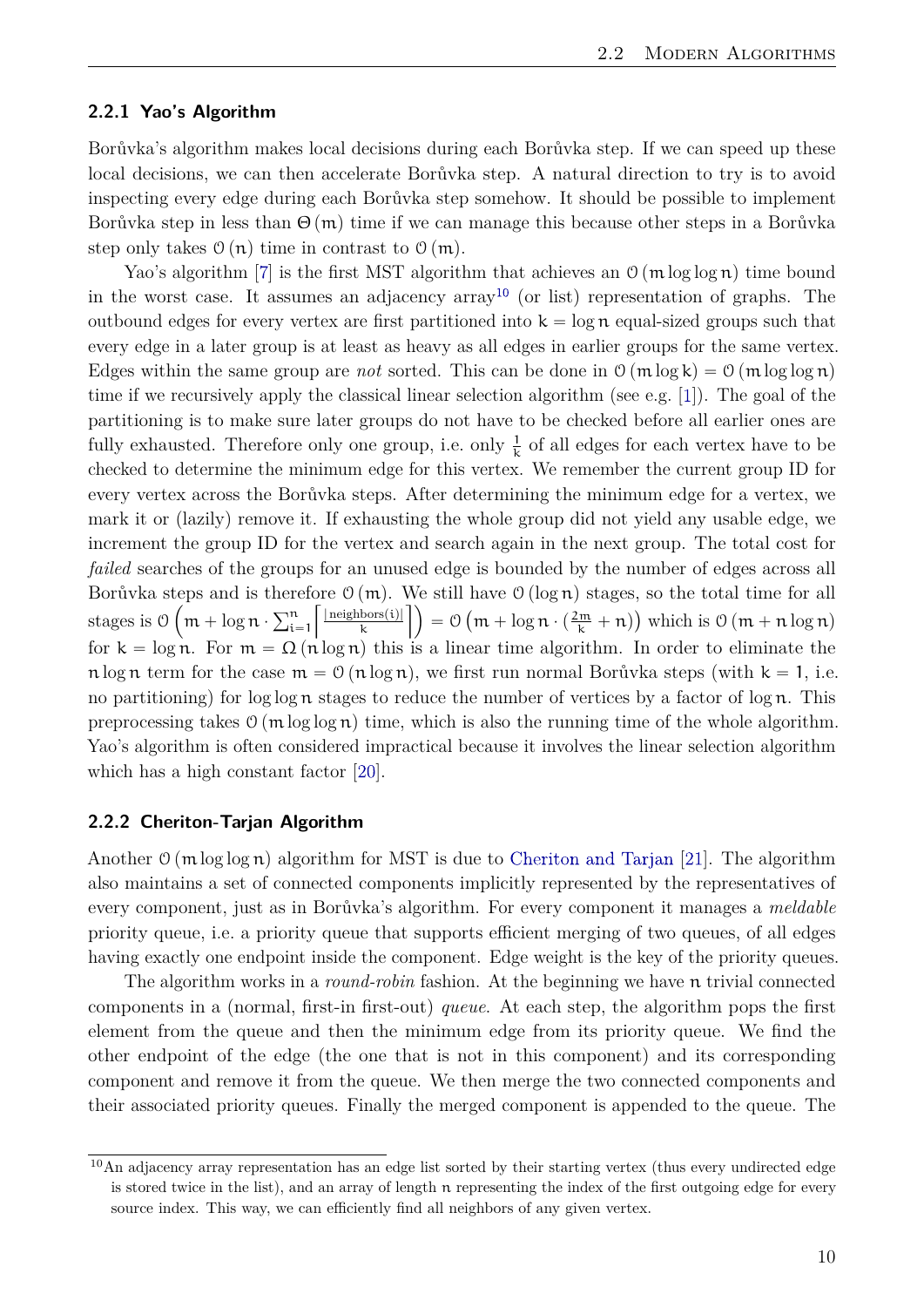<span id="page-16-1"></span>steps are repeated until we have only one connected component in the queue. This connected component represents the MST of the original graph.

Components can be represented by the same union-find data structure as in Kruskal's algorithm. Therefore the merging of two connected components can be efficiently implemented. It remains to find a priority queue implementation that supports efficient merging. Cheriton and Tarjan chose a variant of so-called *leftist heaps* invented by [Crane](#page-56-6) [\[22\]](#page-56-6). A leftist *tree* is a binary tree such that, for every node in the tree, the right path from the node (the path along the pointers of the right children until there is none) is the shortest among all paths from the node to the bottom. Another way to characterize leftist trees is to define a function rank( $x$ ) for every node x as

$$
\mathrm{rank}(x) = \begin{cases} 0, & \text{if } x \text{ is an external node} \\ 1 + \min\{\mathrm{rank}(\mathrm{left}(x)), \mathrm{rank}(\mathrm{right}(x))\}, & \text{otherwise} \end{cases}
$$

where left(x) and right(x) are the left and right child of x, respectively. A leftist tree is defined as a binary tree satisfying rank(left(x))  $\geq$  rank(right(x)) for every internal node x, hence its name. A leftist *heap* is then a leftist tree satisfying the heap order as in binary heaps. In addition to insert and delete-min, leftist heaps also support merge operations that merge two leftist heaps in  $\mathcal{O}(\log n)$  time, where n is the total number of elements in both trees, in contrast to ordinary binary heaps, for which it would take  $\mathcal{O}(n)$  time. The variant used in Cheriton-Tarjan algorithm uses *lazy deletion* and *lazy merging* to achieve the claimed  $\mathcal{O}(\mathfrak{m} \log \log \mathfrak{n})$  time bound. The running time of this algorithm can be improved slightly further to  $\mathcal{O}(\mathfrak{m} \log \log_{2+m/n} \mathfrak{n})$  by doing some cleanup operations that remove duplicate or self edges (edges that connect vertices in the same connected component) at appropriate intervals. Further details can be found in [\[21\]](#page-56-5) and [\[20\]](#page-56-4). This algorithm is also deemed impractical because the small speedup over classical algorithms does not overweigh the constant factors due to the use of more complicated pointer based data structures.

#### <span id="page-16-0"></span>**2.2.3 Variants of Kruskal's Algorithm**

The bottleneck of Kruskal's algorithm resides in the sorting step. Intuitively, the number of connected components is often reduced to one (thus the MST has already been found) long before every edge is inspected. A result from the theory of random graphs states that the expected number of edges that need to be checked is about  $\frac{1}{2}n \ln n$  for large enough n [\[23\]](#page-56-7), much fewer than m for dense graphs.

A method to incorporate this observation is to build a priority queue on the edges instead of sorting and then use delete-min to get the next lightest edge until the MST has been built. Building a priority queue takes  $\mathcal{O}(m)$  time for many implementations, e.g. binary heaps (see e.g. [\[1\]](#page-55-1)). Each subsequent delete-min needs  $\mathcal{O}(\log m)$  time. The worst-case time complexity is therefore  $\mathcal{O}(m + m \log m + m \alpha(m, n)) = \mathcal{O}(m \log n)$  just as the original algorithm, but the average case is now only  $\mathfrak{O}(\mathfrak{m} + \mathfrak{n} \ln \mathfrak{n} (\log \mathfrak{m} + \alpha(\mathfrak{m}, \mathfrak{n}))) = \mathfrak{O}(\mathfrak{m} + \mathfrak{n} \log^2 \mathfrak{n}).$  This implementation is called *Kruskal's algorithm with demand-sorting* by some authors [\[12\]](#page-55-12).

Another algorithm demonstrating this early-stopping idea works like Quick-sort. If the number of edges is small enough (e.g.  $m = \Theta(n)$ ), we run a normal Kruskal's algorithm with union-find. Otherwise, we choose a pivot edge (uniformly at random or the median) and partition the edges into two sets:  $E_1 = \{e \mid e.w \leq pivot.w\}$  and  $E_2 = \{e \mid e.w > pivot.w\}$ . We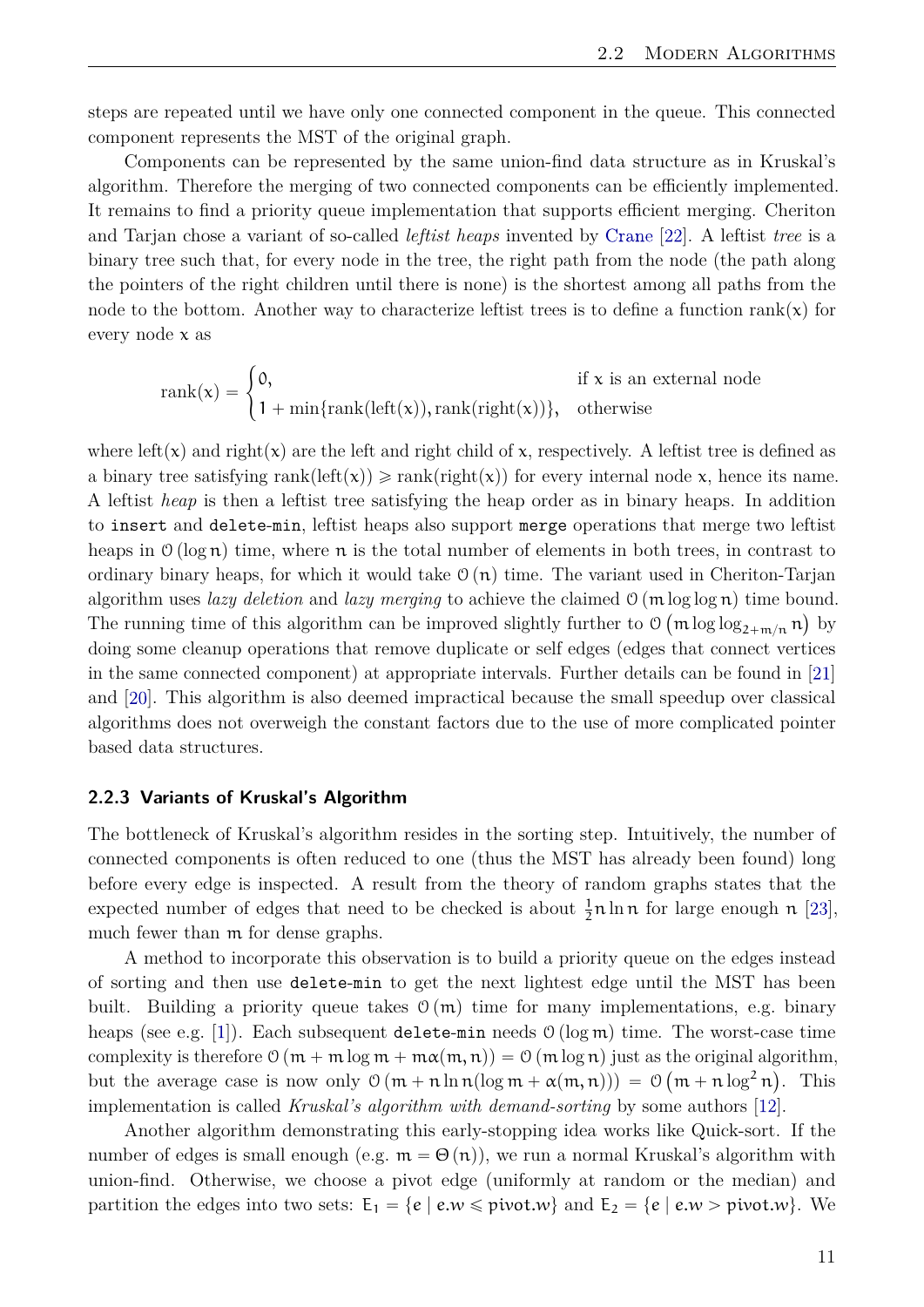<span id="page-17-1"></span>then recurse with only the edges in  $E_1$ . After returning from the recursion, we check if the MST has already been built and only recurse with edges in  $E_2$  if it has not. During the whole algorithm, a global union-find data structure is used. This algorithm, sometimes called the Quick-Kruskal algorithm [\[24\]](#page-56-8), has the same average time complexity as Kruskal's algorithm with demand-sorting, i.e.  $\mathcal{O}(m + n \log^2 n)$  [\[25\]](#page-56-9).

The above two algorithms with early-stopping only work well for random graphs with random weights as early stopping is of no use even if the MST contain a single heavy edge. If the topology is fixed and can be chosen by an adversary, random weights alone cannot guarantee the above average time complexity [\[24\]](#page-56-8). An example given in [\[24\]](#page-56-8) is a "lollipop graph" that consists of a random graph and a tail (a chain) connected to one node. Obviously, all of the edges on the tail must be in the MST, and the probability that an edge is in the heavier half of all edges is  $\frac{1}{2}$ , implying about half of the edges on the tail are in the heavier half, rendering the early-stopping ineffective.

A simple remedy of the Quick-Kruskal algorithm called the *Filter-Kruskal algorithm* is given in [\[24\]](#page-56-8). It adds a *filtering step* which removes the edges that have endpoints in the same components after recursing processing the lighter half of the edges, before recursing with the heavier half. This filtering is done with help of the global union-find data structure. Experiments show that his heuristic is indeed much more robust than early-stopping alone. From a theoretical point of view, they proved that the expected running time of Filter-Kruskal algorithm is  $\mathcal{O}\left(\mathfrak{m} + \mathfrak{n} \log \mathfrak{n} \log \frac{\mathfrak{m}}{\mathfrak{n}}\right) = \mathcal{O}\left(\mathfrak{m} + \mathfrak{n} \log \mathfrak{n} \log \log \mathfrak{n}\right)$  for *arbitrary graph* with random weights. Note the same bound is also achieved by Prim's algorithm with binary heaps under the same condition as mentioned before in [Section 2.1.2.](#page-12-0)

The filtering idea can be used without recursive partitioning. We simply do a *one-time* partitioning with Quick-select (see e.g. [\[1\]](#page-55-1)) to find the (e.g.  $\Theta(n)$ ) lightest edges, run Kruskal's algorithm (or any other MST algorithm that *return* a union-find data structure) with those edges, do a filtering on the heavier edges, and invoke Kruskal's algorithm on the remaining heavier edges. This is what the parallel implementation of Kruskal's algorithm in the *Problem Based Benchmark Suite (PBBS)* [\[26\]](#page-56-10) does. More details on that algorithm is given in [Section 2.3.4.](#page-23-1)

#### <span id="page-17-0"></span>**2.2.4 Other Algorithms**

In the last few decades, a couple of algorithms that are asymptotically faster than Yao's and Cheriton and Tarjan's  $O(m \log \log n)$  have been proposed. Most of them are highly complicated and thus deemed impractical, or are only applicable to graphs with certain special properties. We only give an incomplete listing here.

[Fredman and Tarjan](#page-55-10) [\[10\]](#page-55-10) gave an  $\mathcal{O}(m \log^* n)$  time algorithm for the MST problem that invokes Prim's algorithm implemented with Fibonacci heaps iteratively, where the *iterated*  $logarithm \log^* n := \min\{i \mid \log \log \cdots \log n \leq 1\}$  and  $\log^* n \leq 5$  for all practical input. The i times

rationale of the algorithm is to limit the number of elements that coexist in the priority queue to reduce the  $\mathfrak{n} \log \mathfrak{n}$  term in the time complexity of Prim's algorithm (which is  $\mathfrak{O}(\mathfrak{m} + \mathfrak{n} \log \mathfrak{n})$ ). The algorithm runs in passes, each of which executes Prim's algorithm until the number of elements in the priority queue exceeds a certain threshold k or after it just added a vertex into the priority queue that has been marked by a previous Prim instance, at which point it starts a new instance of Prim's algorithm in another vertex. The pass ends when every vertex belongs to the tree of an instance of Prim's algorithm. Every tree found by a Prim instance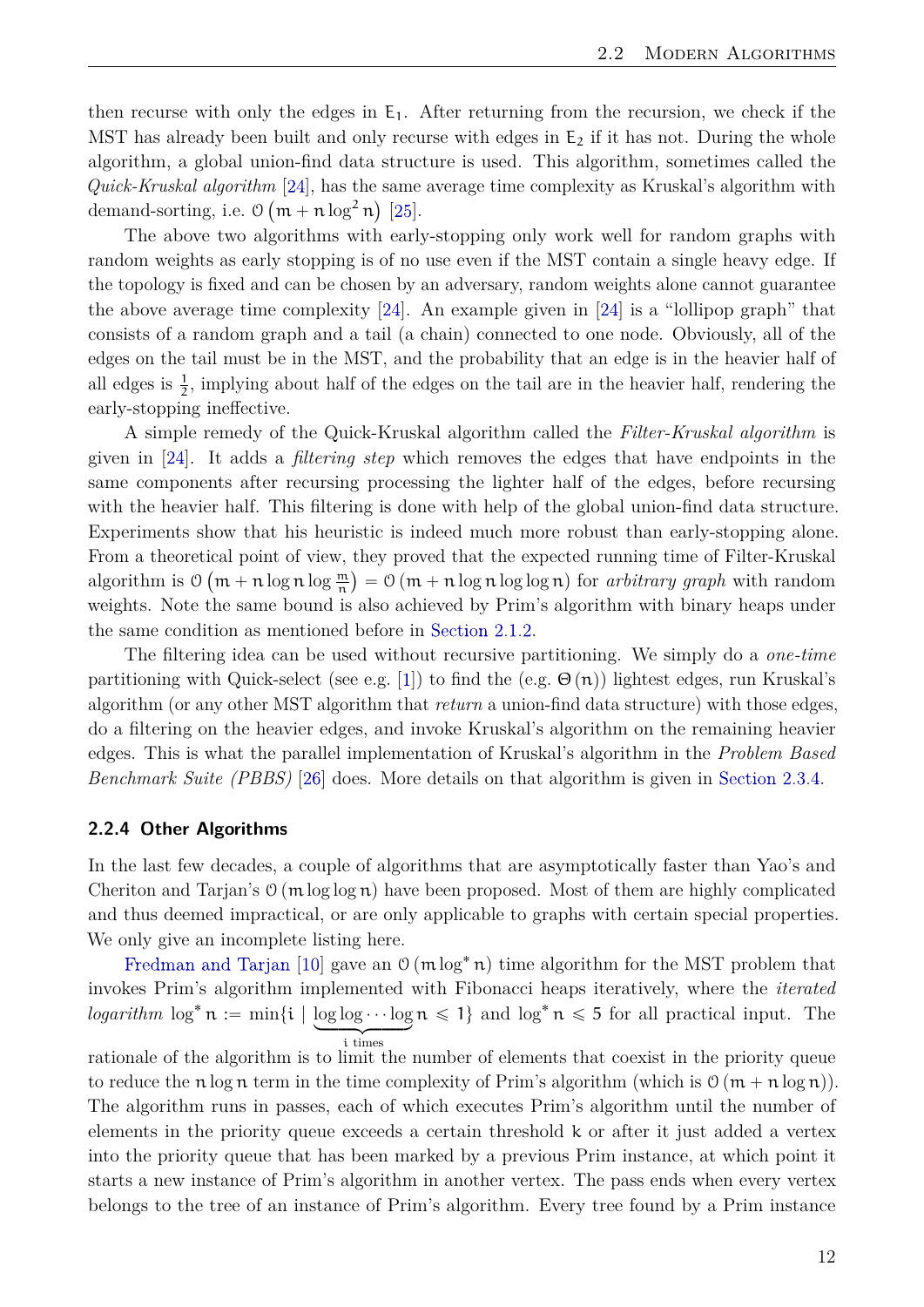<span id="page-18-0"></span>is contracted into a super-vertex. The *i*-th pass can be implemented in time  $\mathcal{O}(m + n_i \log k)$ where  $n_i$  is the number of vertices before the pass. If we set  $k = k_i = 2^{\frac{2m}{n_i}}$ , that would be  $\mathcal{O}\left(m + n_i \log(2^{\frac{2m}{n_i}})\right) = \mathcal{O}\left(m + n_i \cdot \frac{2m}{n_i}\right)$  $\left(\frac{2m}{n_i}\right) = O(m)$ . Furthermore, it can be shown that no more than  $\frac{2m}{k_i}$  super-vertices remain after pass *i*, because the total degree of every Prim tree after the pass is at least  $k_i$  and the total degrees of the whole graph is 2m. Therefore we have  $k_{i+1} = 2^{\frac{2m}{n_{i+1}}} \geqslant 2^{\frac{2m}{2m/k_i}} = 2^{k_i}$ . Thus the sequence of  $k_i$  increases *tetrationally*, indicating the number of passes is  $\mathcal{O}(\log^* n)$ , proving a total time complexity  $\mathcal{O}(\text{m log}^* n)$  for the algorithm. This algorithm is then (very) slightly improved by [Gabow et al.](#page-56-11) [\[27\]](#page-56-11) to  $\mathcal{O}(\mathfrak{m} \log \log^* n)$  shortly thereafter.

The bound for deterministic algorithms for the MST problem was again lowered by [Chazelle](#page-56-12) [\[28\]](#page-56-12) to  $\mathcal{O}(\text{m}\alpha(\text{m}, \text{n}))$  by utilizing an interesting data structure called *soft heaps* also invented by him [\[29\]](#page-56-13). A soft heap is a meldable priority queue implementation that may *corrupt* elements stored in it by increasing their keys. Soft heaps support delete-min and merge in constant amortized time and insert in  $\mathcal{O}(\log \frac{1}{\epsilon})$ , satisfying the additional property that no more than  $\epsilon$ n elements in the data structure are corrupted at any time, where  $0 < \epsilon \leq \frac{1}{2}$  is the *error rate*. The errors are introduced to break the information-theoretic lower bound on priority queues because otherwise insertions and deletions could be used to do comparison-based sorting in  $o(n \log n)$  time. A similar algorithm with the same bound has also been independently proposed by [Pettie](#page-56-14) [\[30\]](#page-56-14).

[Pettie and Ramachandran](#page-56-15) [\[31\]](#page-56-15) ultimately have broken the bound again by providing an asymptotically *optimal* deterministic comparison-based algorithm for the MST problem on pointer machines. An intriguing fact about the algorithm is that although the running time of their algorithm is proven to be matching the decision tree lower bound for pointer machines, this bound itself is not known. The best upper and lower bound of the running time of the algorithm to date are  $\mathcal{O}(\max(\mathfrak{m}, \mathfrak{n}))$  (achieved by [Chazelle](#page-56-12) [\[28\]](#page-56-12) as mentioned above) and  $\Omega(\mathfrak{m})$ , respectively. They have also proved that their algorithm works in linear time with high probability for random graphs even if the lower bound should later be shown to be superlinear. Roughly, their algorithm first generates optimal *decision trees* for graphs of no more than  $r = \log \log \log n$  vertices in  $\theta(n)$ time. Then it partitions the graph into subgraphs of about r vertices in  $\mathcal{O}(m)$  time. After that, the MST for each subgraph is calculated by using the optimal decision trees, for which we do not know the exact time bound. The found MSTs are contracted into individual super-vertices in linear time. The remaining graph is dense because the number of vertices is reduced to n  $\frac{n}{r}$ . For such a graph, the MST can be found in linear time by invoking previous algorithms (e.g. Fredman and Tarjan's  $\mathcal{O}(m \log^* n)$  time algorithm). Therefore the total running time is dominated by the application of the decision trees and other steps take linear time in total.

Note that the lower bound for the MST problem, should it prove to be superlinear, does not necessarily hold for models other than pointer machines. For example, on the so-called *trans-dichotomous model*, a unit-cost RAM model where a word cannot hold *unreasonably* much data, the MST can be found in deterministic linear time for integral edge weights [\[32\]](#page-57-0). Deterministic linear time can also be achieved for special graphs. For example, the MST problem for *planar* graphs can be solved in  $\vartheta$  (n) time and for dense graphs (where  $m = \Omega(n^{1+\epsilon})$  for some  $\epsilon > 0$ ) in  $\mathcal{O}(m)$  time [\[21\]](#page-56-5). The limit on the density can be relaxed to  $m = \Omega(n \log \log \log n)$ while retaining a linear time bound for all asymptotically faster algorithms described in this section [\[31\]](#page-56-15). This fact is exploited in the optimal algorithm described above.

If we have access to a stream of perfectly random bits with uniform distribution, the MST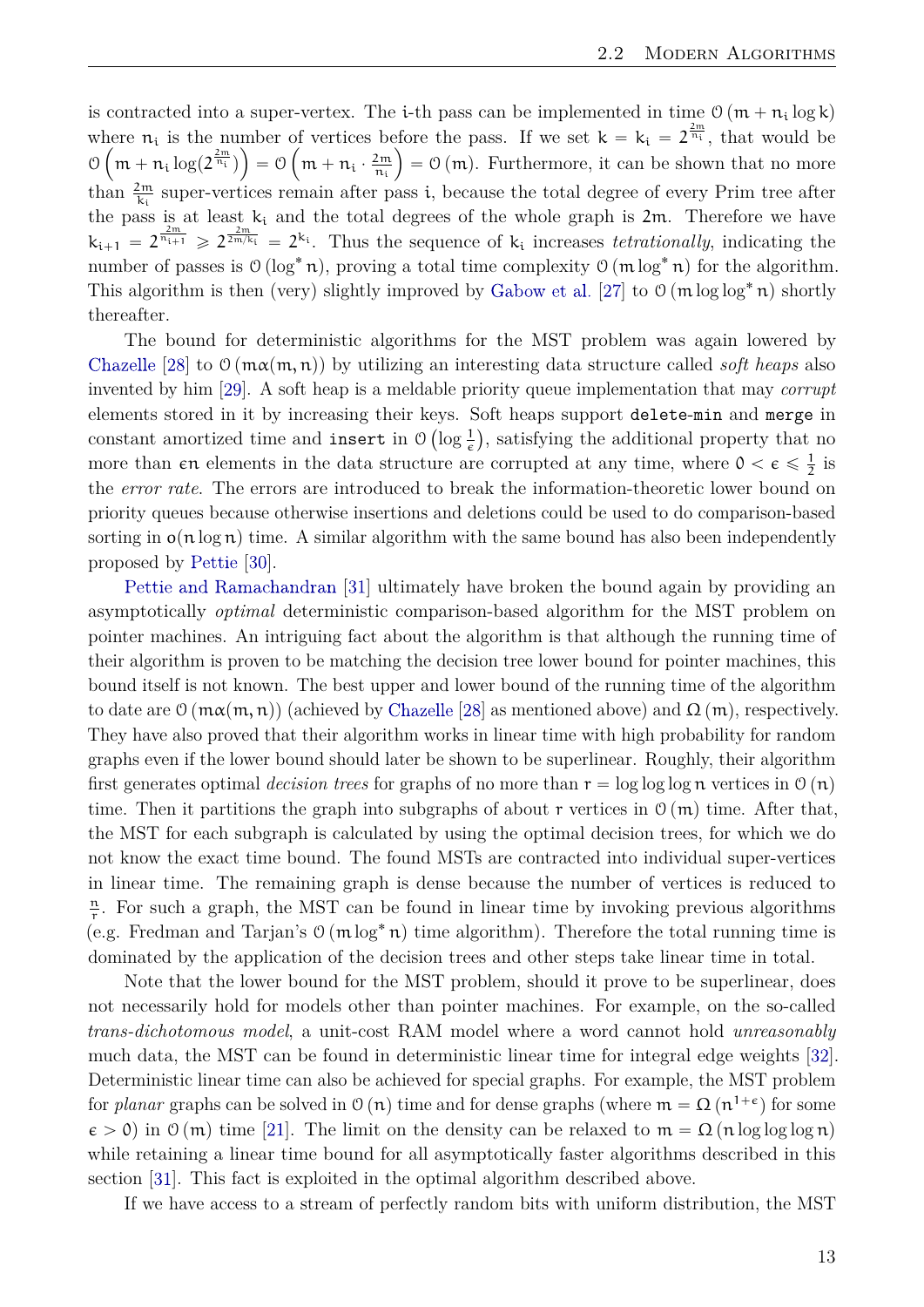<span id="page-19-2"></span>problem can be solved in expected linear time by an algorithm given by [Karger et al.](#page-57-1) [\[33\]](#page-57-1). Their algorithm relies on a linear *verification* algorithm, an algorithm that verifies the minimality of a spanning tree in linear time and returns witnesses for edges that do not belong in the true MST. One such verification algorithm on word RAM model is given by [King](#page-57-2) [\[34\]](#page-57-2) and one for pointer machines by [Buchsbaum et al.](#page-57-3) [\[35\]](#page-57-3). With the latter, this MST algorithm can be completely implemented on pointer machines. The MST algorithm first executes Borůvka step twice to reduce the number of vertices by a factor of 4. It then chooses a random sample of all edges by including each edge with  $\frac{1}{2}$  probability and finds the MSF F of the chosen subgraph recursively. The heavy edges with respect to the found MSF F are then filtered out with help of the verification algorithm. This is an application of the Cycle property. If we denote the remaining light edges as L, the algorithm finally returns the MST of  $F \cup L$  with a recursive call. The key observation that leads to the claimed running time is that L has an expected size of only  $\frac{n}{2}$ . Therefore the expected running time is  $T(m, n) = T(\frac{m}{2})$  $\frac{m}{2}, \frac{n}{4}$  $\frac{\pi}{4}$ ) + O(n + m) + T( $\frac{\pi}{2}$  +  $\frac{\pi}{4}$ ,  $\frac{\pi}{4}$  $\frac{\pi}{4}$ ) =  $O(n + m)$  where  $T(m, n)$  denotes the running time of the algorithm on a graph with m edges and n vertices.

[Katriel et al.](#page-57-4) [\[36\]](#page-57-4) focused on a practical modification of the randomized linear time algorithm for dense graphs by ignoring the Borůvka steps, selecting a sample of edges of size  $\sqrt{mn}$  instead of  $\frac{m}{2}$ , utilizing Prim's algorithm instead of recursion and reducing the verification step to range minimum queries (RMQ) that make use of a byproduct of the first Prim instance, namely the order in which vertices are added into the MST. The resulting algorithm has expected time complexity  $\mathcal{O}(m + n \log n + \sqrt{mn})$  if Prim's algorithm is implemented with Fibonacci heaps. They reported favorable performance with pairing heaps.

There are more algorithms that are based on the Cycle property. For example, the so-called *reverse-delete* algorithm that Kruskal described in the same paper as Kruskal's algorithm [\[18\]](#page-56-2) works by looking at the edges in *descending* order by weight and delete an edge if it does *not disconnect* the graph. As a practical implementation would need an efficient algorithm for dynamic connectivity supporting edge deletion which is highly non-trivial, this algorithm is not usually used. An implementation by [Thorup](#page-57-5) [\[37\]](#page-57-5) achieves a running time of  $\mathfrak{O}\left(\mathfrak{m}\log\mathfrak{n}(\log\log\mathfrak{n})^3\right)$ .

### <span id="page-19-0"></span>**2.3 Parallel algorithms**

This section discusses some parallel algorithms for the MST problem. For that, we first give some fundamental definitions and constructs in parallel computing.

#### <span id="page-19-1"></span>**2.3.1 Preliminaries**

**Models of Computation** The most-used computation models in shared-memory parallel computation are the Parallel Random-Access Machine (PRAM) models, an analogy to the RAM model for sequential algorithms. On a PRAM, we have a set of p processors identified by unique indices called processor IDs. The number of processors may depend on the problem size. All processors have access to a global shared memory and have their own private registers and memory that others cannot access. All processors work synchronously and each can perform a standard arithmetic or logic operation on a memory cell within one clock cycle. There are multiple PRAM variants that differ in the way they handle concurrent memory accesses to the same memory cell within the same clock cycle: **Exclusive-Read Exclusive-Write**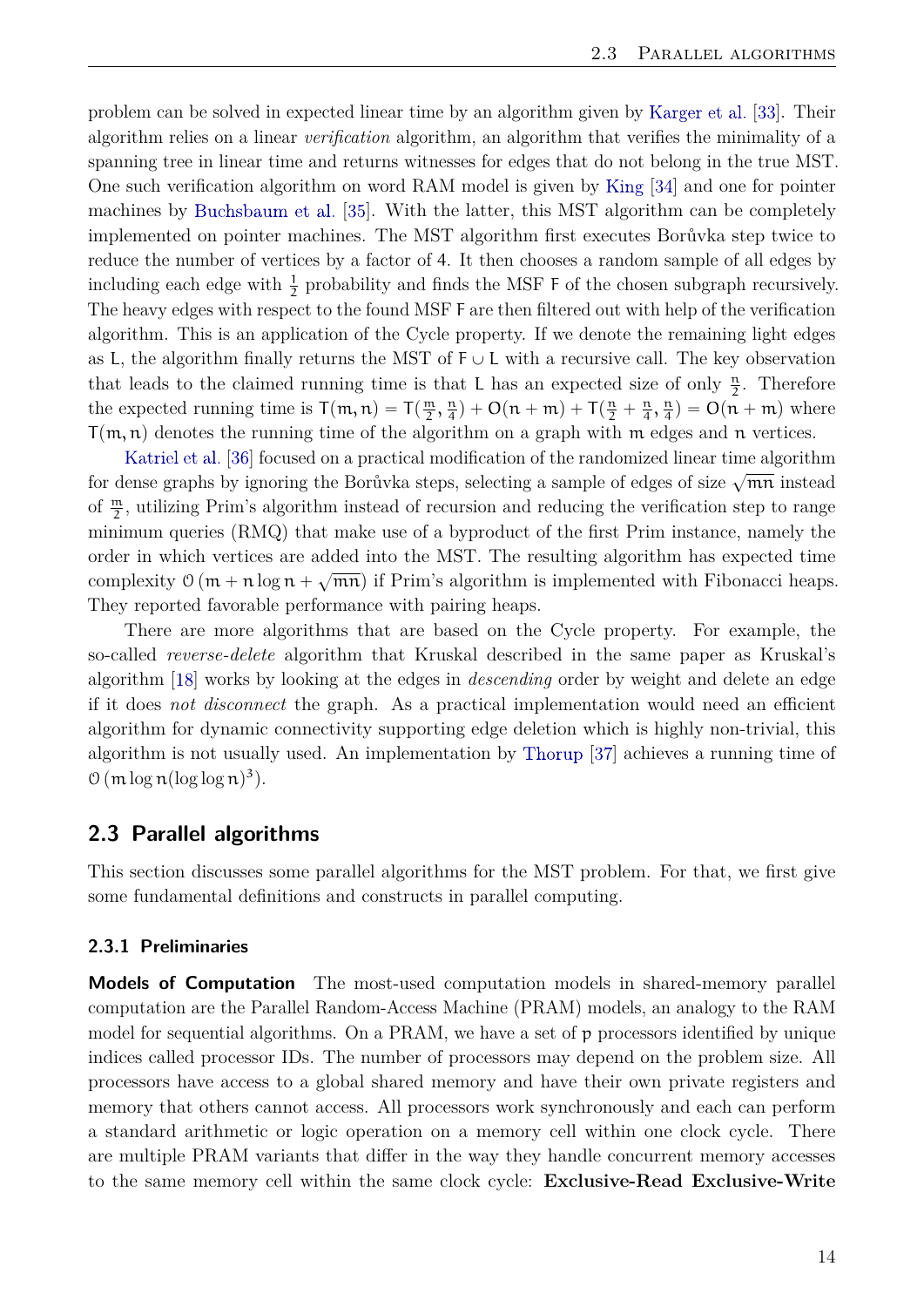<span id="page-20-0"></span>**(EREW):** No concurrent reads or writes to the same memory location are allowed; **Concurrent-Read Exclusive-Write (CREW):** Processors may read a memory cell concurrently and will receive the same value, but no concurrent writes by multiple processors are allowed; and **Concurrent-Read Concurrent-Write (CRCW):** Processors may read or write to the same memory location at the same time. Technically it is also possible to define an Exclusive-Read Concurrent-Write (ERCW) PRAM, but this is rarely used because write access is generally assumed to imply read access. In the case of CRCW PRAM, it is important to define the result of concurrent writes. Again here are several variants given in the increasing order of ability: **CRCW-Common** where all processors writing to the same cell in the same clock cycle must write the same value and this value is stored into the cell; **CRCW-Arbitrary** where processors may write different values and an arbitrary (random) processor would succeed in writing its value into the cell while the values other processors want to write are ignored; **CRCW-Priority** where the processor with the smallest ID (thus highest *priority*) succeeds; and **CRCW-Reduction** where an associative operator (a reduction) somehow combines the written values the processors attempt to write into a single one and writes it into the cell, e.g. taking the sum, minimum or maximum. Although the latter two seem much stronger than CRCW-Common, which in turn looks stronger than EREW PRAM, it is possible to simulate a concurrent memory access of CRCW-Reduction or CRCW-Priority PRAM on an EREW PRAM within only  $\mathcal{O}(\log p)$  parallel time by exploiting the fact that sorting n elements can be done on EREW PRAM in  $\mathcal{O}(\log n)$  time (see [\[38\]](#page-57-6)).

Within PRAM models, we can define quantities that characterize the performance of algorithms. Basically we have the *depth* which is the number of clock cycles that have elapsed before all processors (hence the program or algorithm) terminate, and *work* which is the sum of clock cycles of every processor in which the processor performed operations (in contrast to being idle). The main advantages of using depth and work to specify the complexity of a PRAM algorithm is the simplicity to translate them into the running time of the algorithm on a real-world computer via *Brent's theorem*. Brent's theorem, also called the Work-Time Scheduling Principle, states that we can simulate a PRAM algorithm of time  $T(n)$  and work  $W(n)$  with unlimited number of processors on p processors within  $T_p(n) = O\left(\frac{W(n)}{p} + T(n)\right)$ time on the same PRAM model [\[38\]](#page-57-6).

In order to describe parallel algorithms, the following well-studied fundamental operations are defined and used as primitives later for describing parallel algorithms.

**Parallel Map.** Perhaps the simplest parallel construct is the *map* function. map $(f, L)$ applies a function f to every element in the sequence L and returns a sequence containing the results. Formally,  $map(f, L) := \{f(x) | x \in L\}$ . map is normally required to return the sequence of new values in the same order as their corresponding values in L. If the function f is *pure*, i.e. it does not have any side-effect and its value only depends on the argument,  $f(x)$  can be evaluated for every  $x \in L$  in parallel. Due to the simplicity to parallelize such a map operation, it is sometimes called "embarrassingly parallel". If function f does not have a return value, but does something to the environment based on its argument like writing to an array, map is also called parallel *foreach* or parallel *for-loop*. map is present in most functional programming languages, though it is not always executed in parallel.

**Parallel Reduction (Fold).** Another frequently used primitive is *reduction* or *fold*. For a pure associative binary function f and a sequence L, reduce applies f to the first two elements in L, and then successively applies f to the last function value and the next element of L. Formally,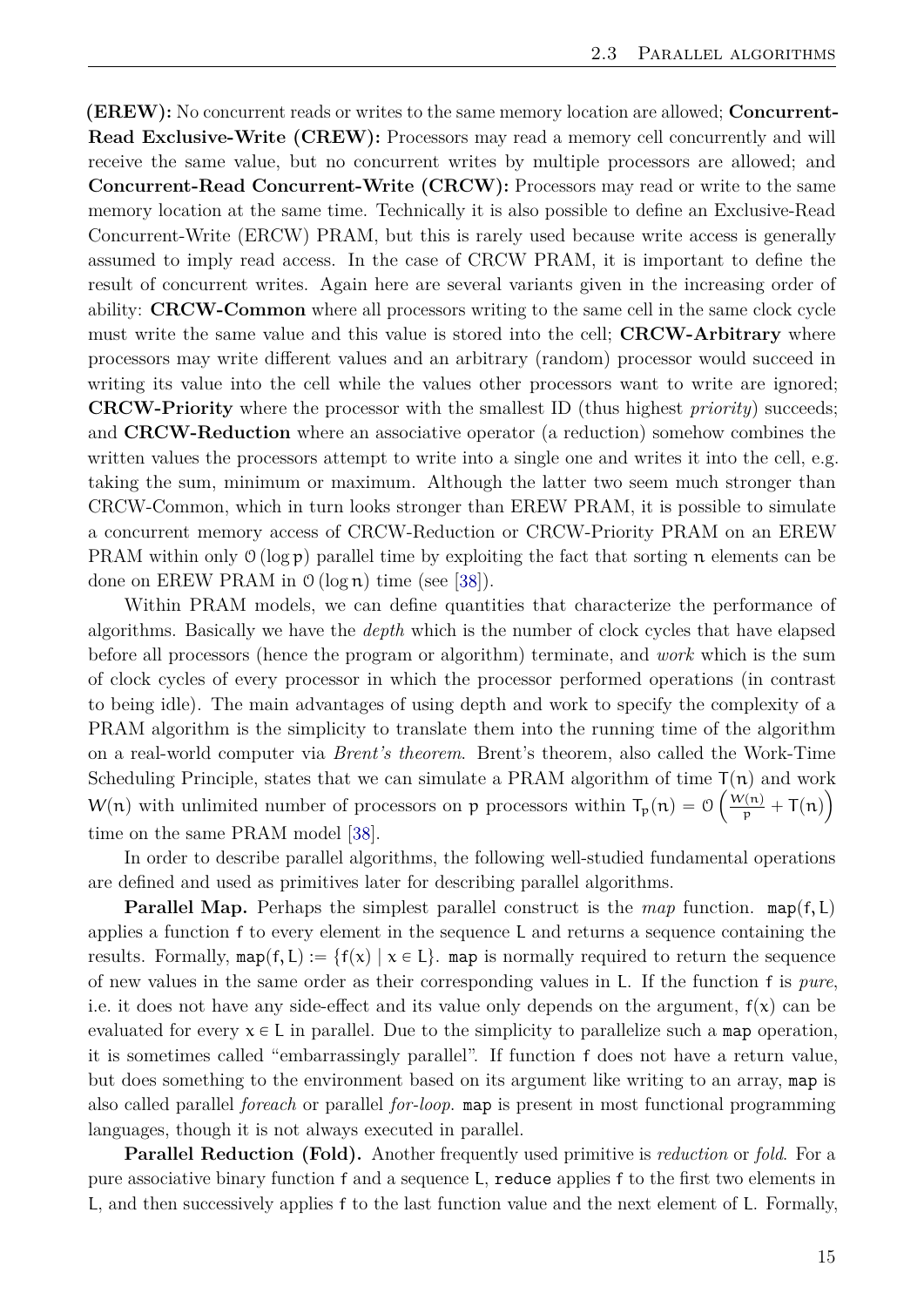<span id="page-21-0"></span>its functionality is defined as reduce(f,  $L[0..n - 1]$ ) := f(reduce(f, L[0..n - 2]), L[n - 1]) and reduce  $(f, L[0..1]) := f(L[0], L[1])$ . Often, we also define the result of reduce on an one-element list to be the list itself. Though any associative f can be used, the most frequently used ones by far are min, max and sum. The associativity of f comes into play when we try to implement reduce in sub-linear time. Since  $\textsf{reduce}(\mathsf{f},\mathsf{L}[0..n-1]) = \mathsf{f}(\textsf{reduce}(\mathsf{f},\mathsf{L}[0..\frac{n}{2}]),\textsf{reduce}(\mathsf{f},\mathsf{L}[\frac{n}{2}+1..n-1]))$ by associativity and both arguments of the outer application of f are independently computable,  $\verb|reduce| can be implemented in depth 0 (log n) on EREW PRAM. By Brent's theorem, we can$ simulate the algorithm in  $\mathcal{O}\left(\frac{n}{p} + \log n\right)$  time on a machine with p processors. If  $p < \log n$ , we can achieve a depth of O \  $\frac{n}{p} + p$ ש<br>. easily by breaking the list into  $p$  part and letting each processor compute the sum of one sublist. A single processor computes adds the sums of the sublists together to produce the final result.

**Parallel Prefix-Sum (Scan).** Prefix-sum, also called *scan*, is a stronger primitive than reduction and is present in many parallel algorithms. It also forms the foundation of other parallel primitives. This operation computes all prefix sums of a given sequence. Two versions of prefix-sum exist, namely inclusive and exclusive prefix-sums. They differ in whether  $L[i]$ is included in the prefix-sum of position i. Prefix-sum is stronger than reduction because the last value of an inclusive prefix-sum is exactly the reduction. At first glance, it is not obvious that prefix-sum can be computed efficiently in parallel because its definition seems inherently sequential. However, it can also be computed in  $\mathcal{O}(\log n)$  time too by a two-phase algorithm sometimes called *Blelloch scan* [\[39\]](#page-57-7). Prefix-sums can also be generalized to any associative operators besides addition.

**Parallel Filtering.** With help of prefix-sum, we can implement another useful primitive: filtering.  $fintercept(\text{pred}, L)$  gives a sequence containing the elements of L for which the predicate pred gives true in their original relative order, i.e.  $\text{filter}(\text{pred}, L) := \{x \in L \mid \text{pred}(x) = \text{true}\}.$ For an efficient implementation of filter, we first use a parallel map to compute an array flags of 0 or 1 where flags[i] = 1 if and only if  $pred(L[i])$  is true. An exclusive prefix-sum of flags is calculated. This gives the count of elements before  $L[i]$  where the predicate gives true, and is thus the final position of  $L[i]$  in the resulting sequence if  $pred(L[i])$  is true. A final parallel for-loop copies these values to the corresponding position of the target array. A special case of filtering,  $pack(flags, L)$ , simply stores elements of L whose flag values are 1 into another array. If we also want to get those elements with flags of 0, we may use a partition or split which is slightly more efficient than two filtering operations because it can reuse some intermediate computations.

**Parallel Sorting.** As in sequential computation, sorting is also a fundamental building block of parallel algorithms. Many efficient algorithms exist for PRAM (see e.g. [\[38\]](#page-57-6)). On real-world multi-core CPUs, people seem to prefer sample sort which proves to be efficient [\[40\]](#page-57-8). The algorithm chooses a sample of the original array, sorts the sample, chooses  $m-1$  equidistant values as *splitters* and partitions the original array into m disjoint buckets with those splitters. Buckets are recursively sorted and then concatenated to form the sorted array. We omit the details here.

The most natural choice of classical algorithm for parallelization is Borůvka's algorithm because of the way it makes decisions: every Borůvka step finds the minimum outgoing edge for a component *locally*, thus can be executed for all components in parallel. That is probably why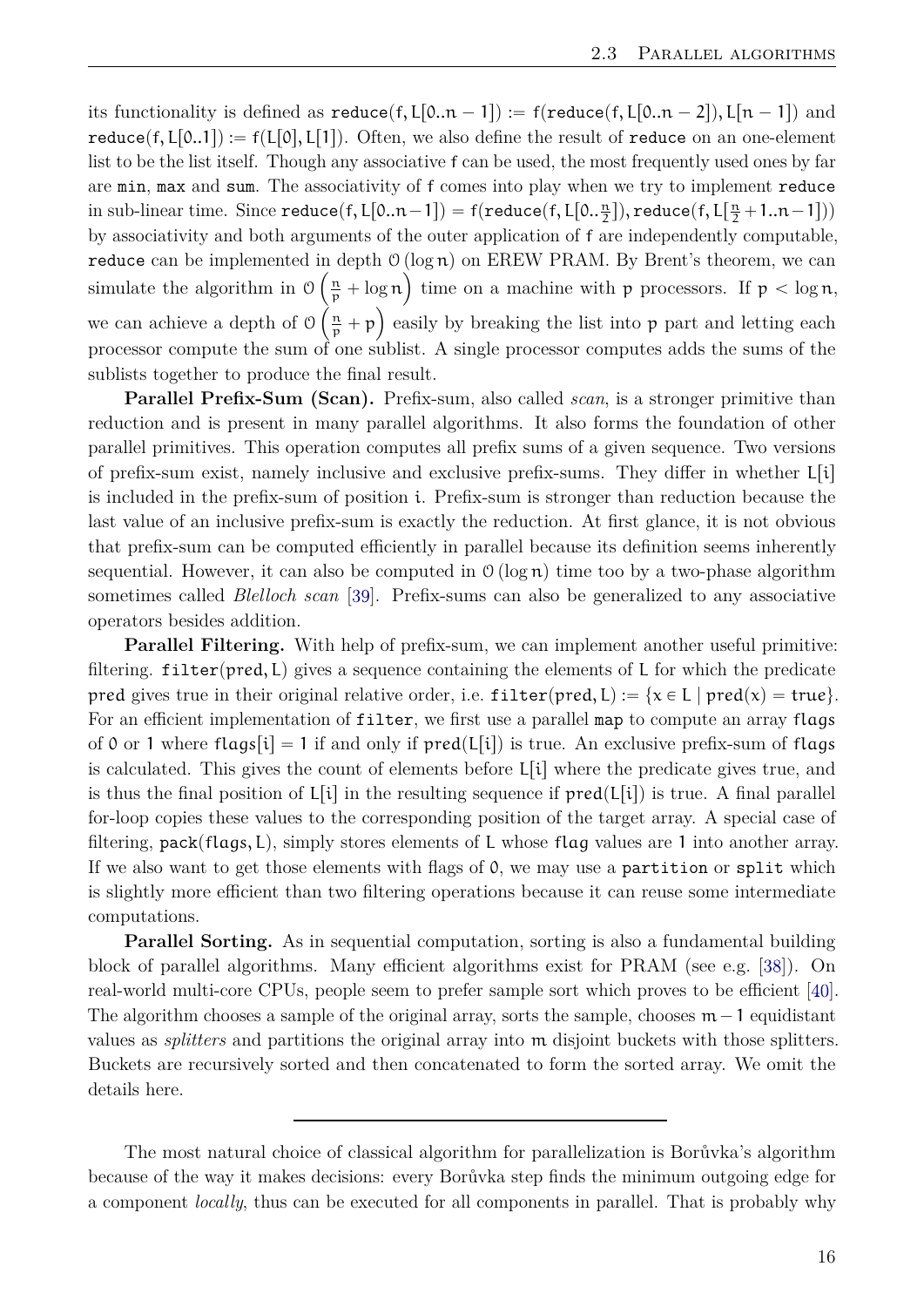<span id="page-22-1"></span>Borůvka's algorithm received far more attention in the era of parallel computation than Prim's and Kruskal's in the literature. We first look at some implementations of Borůvka's algorithm and then a few of Prim's and Kruskal's algorithm.

#### <span id="page-22-0"></span>**2.3.2 Borůvka's algorithm**

[Bader and Cong](#page-57-9) [\[41\]](#page-57-9) gave several parallel implementations of Borůvka's algorithm and are among the first that reported reasonable speedup on shared-memory multiprocessors. All of these implementations do a true graph compaction (also known as contraction) after grafting in a Borůvka step, i.e. contract every component to a super-vertex, instead of the implicit one given in [Algorithm 1.](#page-10-0) They use different representations of graphs and thus have slightly different implementations of Borůvka steps.

**Variant 1.** One implementation (called Bor-EL) uses an edge-list representation as in [Algorithm 2](#page-11-1) but every edge is stored twice in the list (one for each direction). The contraction step is simply sorting the edge list with the super-vertex (or representative as in [Algorithm 2\)](#page-11-1) of the first endpoint as the primary, that of the second endpoint as the secondary and the edge weight as the tertiary key. Self-loops within the same component and multi-edges between components are removed with a subsequent parallel prefix-sum.

**Variant 2.** A second implementation (Bor-AL) uses adjacency array as the graph representation where every edge is again in both lists of outgoing edges of its endpoints. The contraction step is accomplished by sorting the array of vertices by their representatives, which is equivalent to sorting all the edges by the representatives of their first endpoints, and then concurrently sort the outgoing edges for every vertex by the representatives of the second endpoints with a sequential sorting algorithm (insertion sort for short lists and merge sort for longer ones). Redundant edges are then removed with prefix sums.

**Variant 3.** A last implementation of Borůvka's algorithm which is perhaps more interesting uses a *flexible adjacency lists (array)* representation of graphs (denoted Bor-FAL). This implementation reduces the cost for compaction by allowing every vertex to hold a *list of adjacency lists (arrays)*. After grafting, every vertex plugs its list of adjacency arrays to that of its representative and edges themselves do not have to be moved around. The find-min step has to check for redundant edges because self and multi-edges are not removed with this representation.

A fundamental problem with all these implementations is that their find-min steps are done concurrently for all vertices but *sequentially* for each vertex. That means there can be massive load imbalance if the degrees of the vertices differ too much, as is the case for graphs containing star-shaped subgraphs. Furthermore, the first two implementations uses the expensive parallel sort to build the contracted graph. The Bor-FAL implementation does not have this problem, but may degenerate to the cache-unfriendly adjacency-list representation if vertex degrees are evenly distributed.

Another implementation of Borůvka's algorithm using adjacency-array representation is given by [da Silva Sousa et al.](#page-57-10) [\[42\]](#page-57-10). In the contraction step, the implementation uses atomic incrementing instructions to count the new number of outgoing edges to get the index of the first edge for each vertex. Subsequently it copies edges between to the new edge array, again using atomic increments. Self-edges within a component are removed but multi-edges between components are not. This implementation also suffers from the load-imbalance problem in the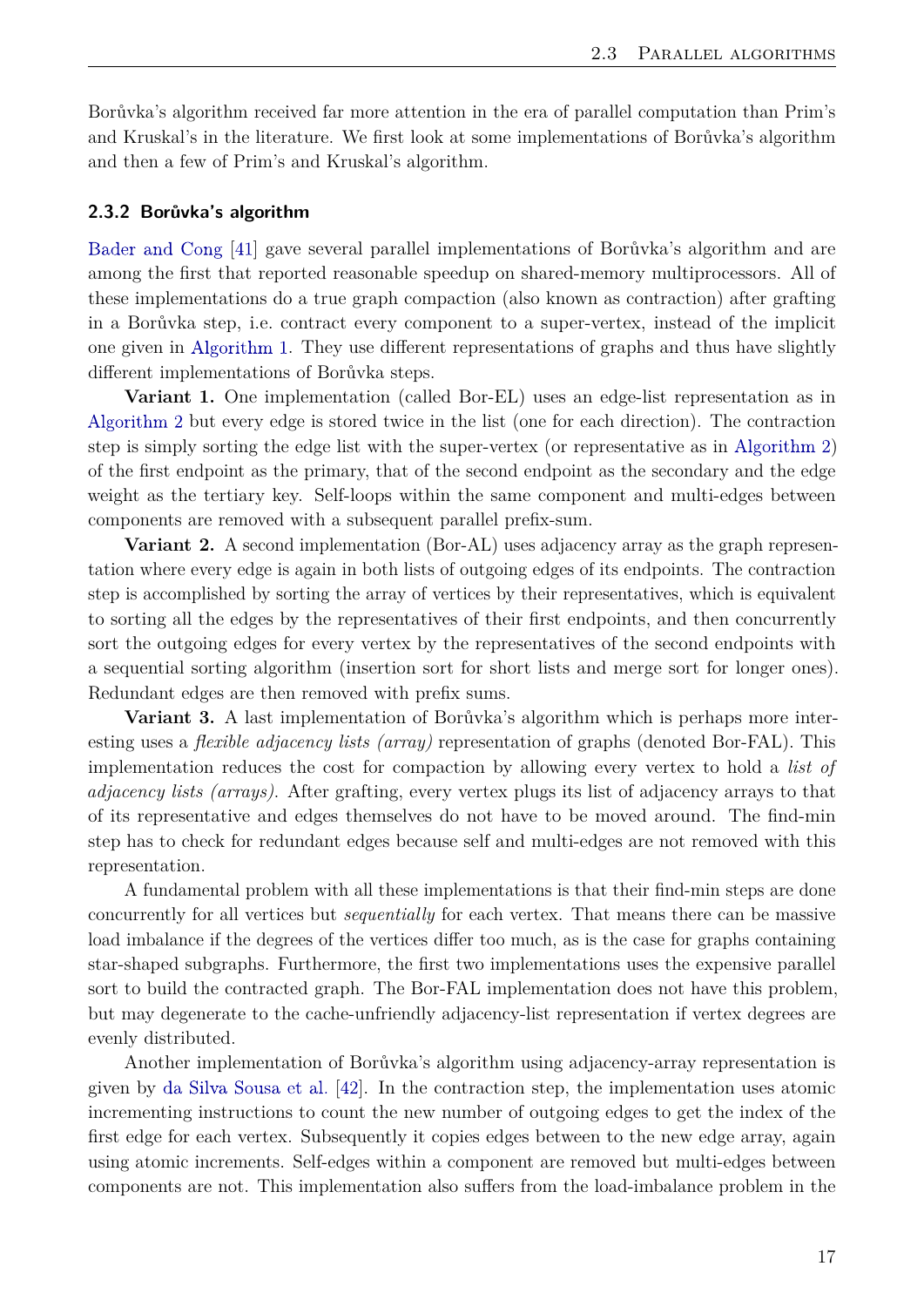<span id="page-23-2"></span>find-min step and in the contraction step due to atomic increments.

A very recent work of [Cong and Tanase](#page-57-11) [\[43\]](#page-57-11) aims to reduce the cost for memory accesses and improve locality in Borůvka's algorithm, generalizing ideas proposed in [\[44\]](#page-57-12). Their implementation (independently) exploits some ideas similar to the present thesis. We feel this thesis is still justified because the new algorithm proposed here has other new ideas and the design was finalized prior to the publication of their work. When describing the new algorithm we will give reference to their work that demonstrates the same or similar idea.

#### <span id="page-23-0"></span>**2.3.3 Prim's algorithm**

Prim's algorithm is apparently inherently sequential and hard to scalably parallelize. Known algorithms run several instances of Prim's algorithm starting from different vertices simultaneously and stop to do some kind of merging when two trees touch. Such algorithms can be fast on many graphs, but are vulnerable to adversarial or non-random input in which case the algorithms can be forced to run sequentially. One implementation by [Bader and Cong](#page-57-9) [\[41\]](#page-57-9) that combines Prim's algorithm with Borůvka's is given here.

The algorithm works by running multiple instances of Prim's algorithm with binary heaps simultaneously with different starting vertices. Every Prim instance performs sequentially as normal and *colors* the found vertices to its unique color when they are first added into its heap. It runs until the heap becomes empty or it extracts a vertex from its heap that is colored by another processor or has any neighbor that is.

After all Prim instances are stopped, we add the found trees to the MST. For every vertex that is not removed from the heap by any Prim instance, we also add its shortest outgoing edge to the MST. Then we shrink the components induced by the MST edges to super-vertices in parallel. Super-vertices with no outbound edges are removed because they represent connected components of the original graph.

After the shrinking we start over again with multiple Prim instances. The whole process is repeated until the number of remaining super-vertices goes below a threshold, at which point we find its MST by executing Prim's algorithm sequentially.

Since every processor running a Prim instance may visit different number of vertices during an iteration, load-imbalance may occur. This is remedied with a work-stealing technique. They also noted that the algorithm may make no progress during an iteration for very special graphs. This can be solved if vertices are shuffled in advance. A definite worst-case for this algorithm is star-shaped graph where almost no progress can be made in the Prim instances and they loop through all neighbors of a vertex by a single processor, essentially sequentializing the algorithm. This problem is not easily solvable by work-stealing in their algorithm as stated.

#### <span id="page-23-1"></span>**2.3.4 Kruskal's algorithm**

Of the two main phases of Kruskal's algorithm, sorting is very well parallelizable (see e.g. [\[38\]](#page-57-6)). In the contrary, the second part is hard to scalably parallelize because whether to accept or to reject an edge depends on the decisions made earlier. Known implementations can be forced to run sequentially by an adversary and will do more work than the sequential implementation. However, a good speedup on graphs that arise in practice is still achievable. One such practical implementation is given by [Blelloch et al.](#page-56-10) [\[26\]](#page-56-10) and included in the PBBS.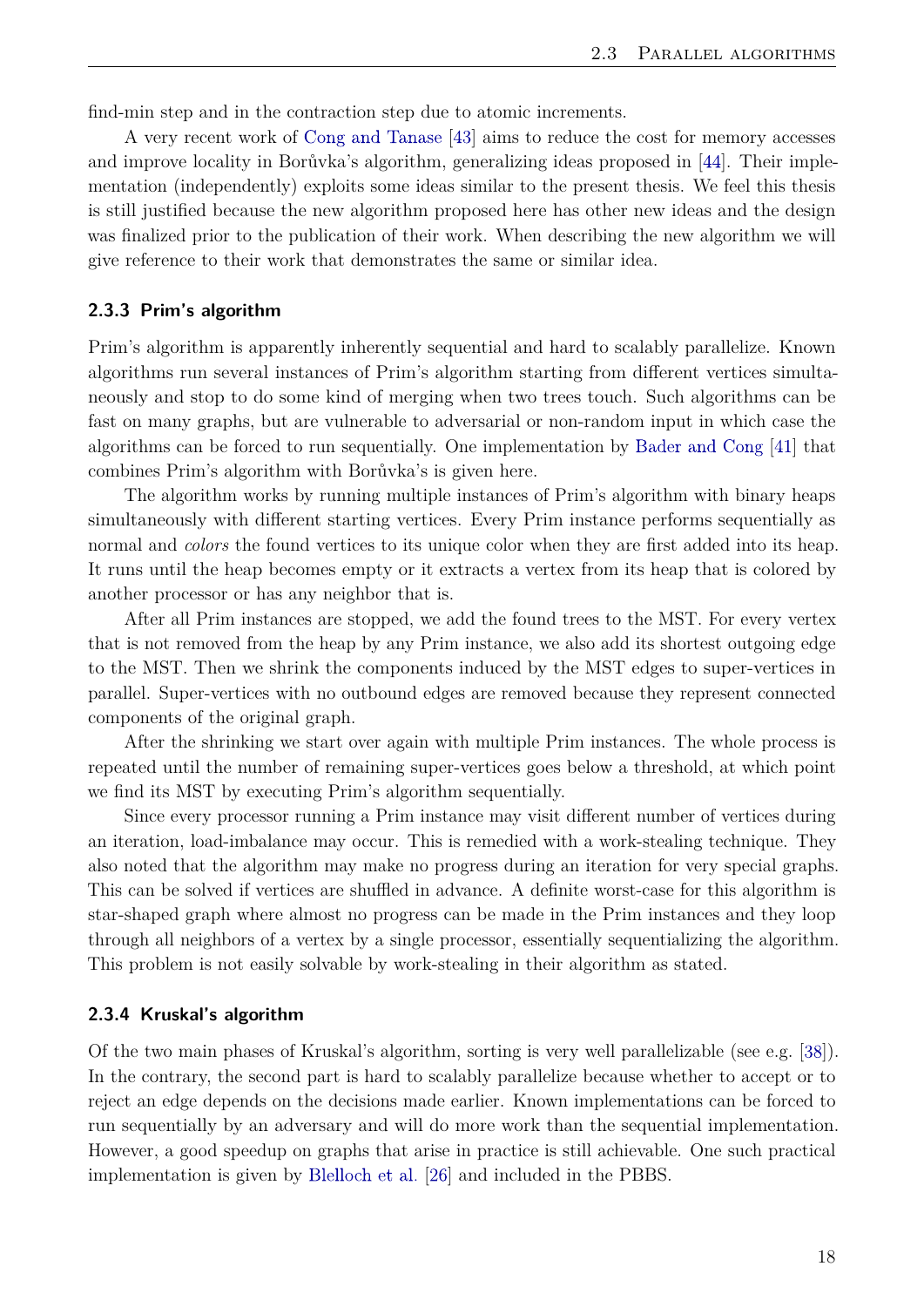Blelloch et al.'s algorithm utilizes a technique called *deterministic reservation*. First, the following structures and operations are introduced as building blocks of the algorithm:

**Priority write.** For a memory cell  $x$ , a priority write, denoted x.  $\text{pwrite}(v)$ , sets the value in x to v if v is smaller than the original value stored in x (thus having a higher *priority*). If multiple processors perform this operation on the same memory cell simultaneously, the memory cell will contain the smaller of the original value stored in the cell and the smallest value of all those write operations. On modern shared-memory architectures, this operation can be implemented with the atomic compare-and-swap (CAS) instruction within a loop. More on that is given later in [Section 3.](#page-27-0)

**Priority reserve.** A data type (called a reservation station) is introduced which supports three operations: priority reserve  $(x.\text{reserve}(p))$ , check  $(x.\text{check}(p))$  and check-and-release  $(x.\,\text{checkR}(p))$ , where p is conceptually the priority of the operation. x. reserve $(p)$  reserves the memory location  $x$  with priority  $p$ . This reservation fails (or will be canceled) if other reservations with higher priority have reserved (or should reserve later) the same location. The function returns whether the reservation was successful. x. check $(p)$  checks if x is reserved with priority p. x. check $R(p)$  checks if x is reserved with priority p and cancels the reservation if so. Cancellation is done by storing a sentinel priority  $\perp$  to the cell to denote the cell is now not reserved. This value is also used to initialize the data type.

We now describe their algorithm. Edges are first sorted into nondecreasing order using a parallel sample sort. An array of reservation stations is initialized with  $\perp$ . A union-find data structure for the n vertices is initialized to contain singletons. The algorithm takes a *prefix* of the array of edges, and for an edge between  $u$  and  $v$  of index i in the sorted order, it tries to reserve stations  $u$  and  $v$  with priority i if  $u$  and  $v$  do not belong to the same connected component according to the current union-find structure. This can be done with a parallel for-loop. After all reservations are submitted, a *commit step* performs a parallel loop over that prefix to check if the respective edge successfully reserved at least *one of* u and v. If so, it releases the reservation on the other station, marks the edge as an MST edge, and merges the components of u and v as in the normal Kruskal's algorithm by linking *the smaller of* u *and* v *to the larger*. This ensures no cycle is formed. Note that we lose the benefit of union-by-size by doing this. After that, a prefix-sum is used to move the unsettled (neither discarded nor successfully committed) edges together to the front of the remaining unprocessed edges and a new iteration is started with another prefix of the same length of the unsettled edges and some new edges.

Another optimization mentioned before can also be used. Namely we only choose a small number (say  $\frac{4}{3}n$ ) of the lightest edges and run the algorithm on this reduced list of edges. After that we filter out the heavy edges with respect to the current spanning forest and run the algorithm on the remaining edges. They reported a relative speedup of 18 and absolute speedup of 10 (against an optimized serial implementation of Kruskal's algorithm with the same filtering optimization) on a machine with 32 cores (64 threads with hyper-threading). This algorithm is used as the main rival of the new algorithm introduced in [Section 3.](#page-27-0)

Another parallel algorithm based on Kruskal's algorithm is the Filter-Kruskal algorithm described in [Section 2.2.3.](#page-16-0) The parallelism resides in the base case where  $m = \mathcal{O}(n)$ , where a parallel sorting algorithm can be used, the partitioning and the filtering. In fact, the base case can be any other parallel MST algorithm as long as it maintains the global union-find data structure in the Filter-Kruskal algorithm. This algorithm with the above parallel Kruskal's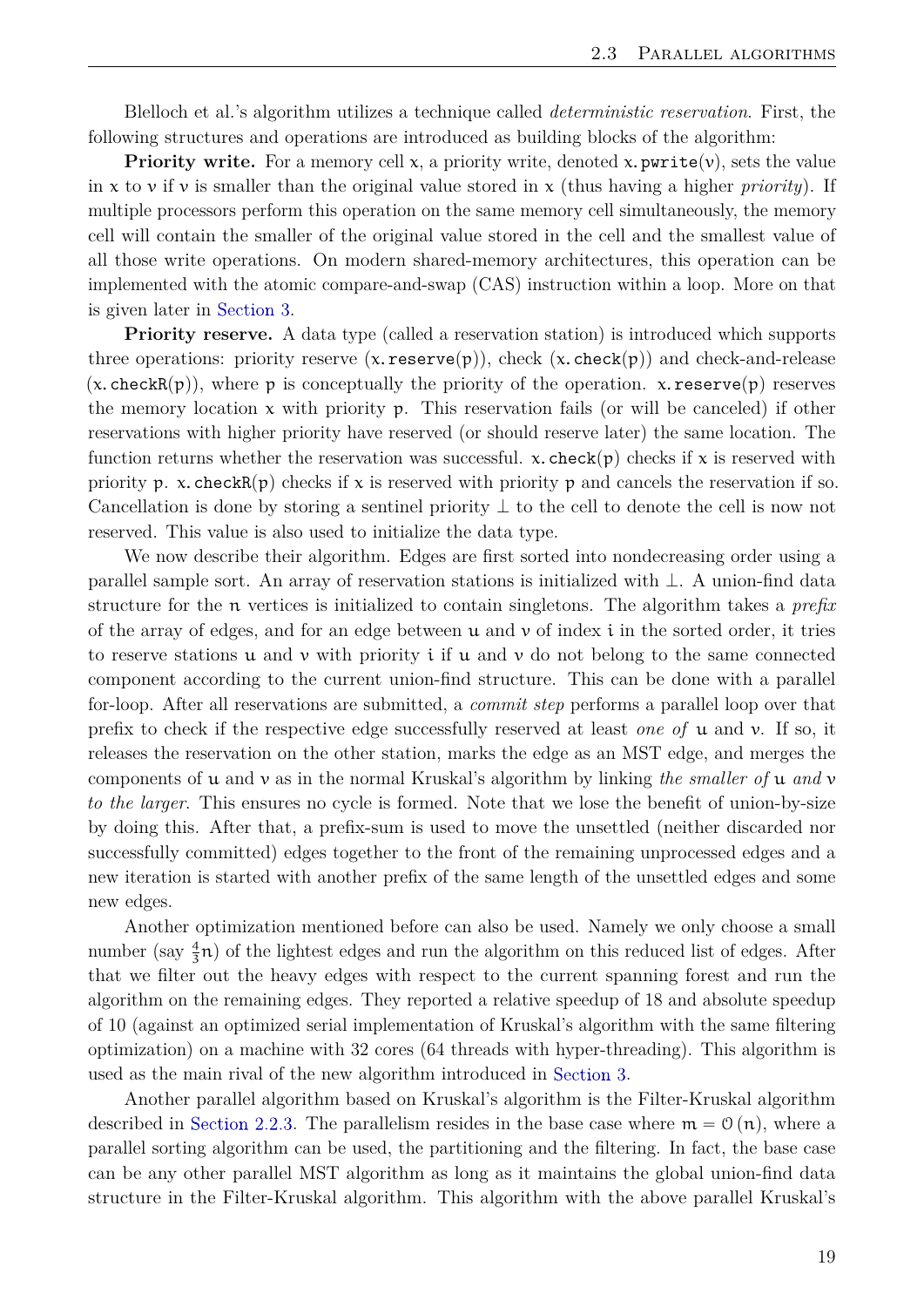<span id="page-25-0"></span>algorithm of PBBS as the base case is also included in the experiments in [Section 4.](#page-34-0)

[Katsigiannis et al.](#page-58-0) [\[45\]](#page-58-0) tried to speed up Kruskal's algorithm using helper threads that discard heavy edges on cycles while the main threads executes the normal Kruskal's algorithm. The edges are still considered by the main thread in non-decreasing order. Helper threads examine the edges that have not yet been checked by the main thread and mark discarded the edges forming cycles in the present forest with help of the union-find data structure. The main thread first consults an boolean array that the helper threads write to to see whether the edge is already discarded before checking for cycle itself. Because multiple helper threads are running, one may hope that many edges are already discarded when the main thread comes to those edges. Though they reported a speedup of 5 on 8 cores on some synthetic graphs, it can be seen this algorithm does not scale well as the number of threads goes up because of low utilization of the helper threads. In fact, it even demonstrated *slow-down* when the number of helper threads increases to some (not very high) point.

Apart from parallel implementations of originally sequential algorithms, there are also algorithms designed to be parallel, especially on PRAM models. We give an incomplete summary of the results in [Table 2.1.](#page-26-0) Many of these PRAM algorithms share strong similarities with the classical sequential algorithms, especially Borůvka's algorithm.

A notable example is due to [Awerbuch and Shiloach](#page-58-1) [\[46\]](#page-58-1). The algorithm exploits a variant of the CRCW-Priority PRAM model where the priority of processors are not defined by their IDs, but by another fixed attribute. The algorithm needs one processor for each edge and one for each vertex. That priority attribute of the processors representing edges is edge weight. Each iteration of the algorithm is also roughly divided into find-min, grafting and breaking symmetry, and shortcutting where the find-min is implicitly performed by exploiting the concurrent write capability. The difference from [Algorithm 1](#page-10-0) is that the shortcutting step only does one linking step for each vertex instead of a full compression of the trees. The number of iterations can still be proven to be  $\mathcal{O}(\log n)$ . [Zaroliagis](#page-58-2) [\[47\]](#page-58-2) modifies this algorithm by incorporating the partitioning idea in Yao's algorithm and achieves the same depth within the CRCW-Common PRAM model. The algorithm is more complicated and calls the above algorithm to reduce the number of vertices for sparse  $(m < n \log^2 n)$  graphs. It also makes use of a number of other algorithms for different tasks, notably a algorithm that simulates CRCW-Priority PRAM on CRCW-Common PRAM.

Both algorithms and most of the other algorithms in [Table 2.1](#page-26-0) do not permit easy efficient implementation on real-world machines because simulating CRCW PRAM on computers is generally not practical, and the partitioning would incur large constant factor anyway. The EREW ones are often complicated. In retrospect, the ideas in the present thesis (priority writes) might be applicable to implement these algorithms on real computers. This could be a direction for future work.

There are also algorithms designed for other architectures. For example, [\[48,](#page-58-3) [49,](#page-58-4) [50,](#page-58-5) [51,](#page-58-6) [42\]](#page-57-10) aim at GPUs and [\[52,](#page-58-7) [53,](#page-58-8) [54\]](#page-58-9) at distributed-memory architectures. These are out of the scope of this thesis.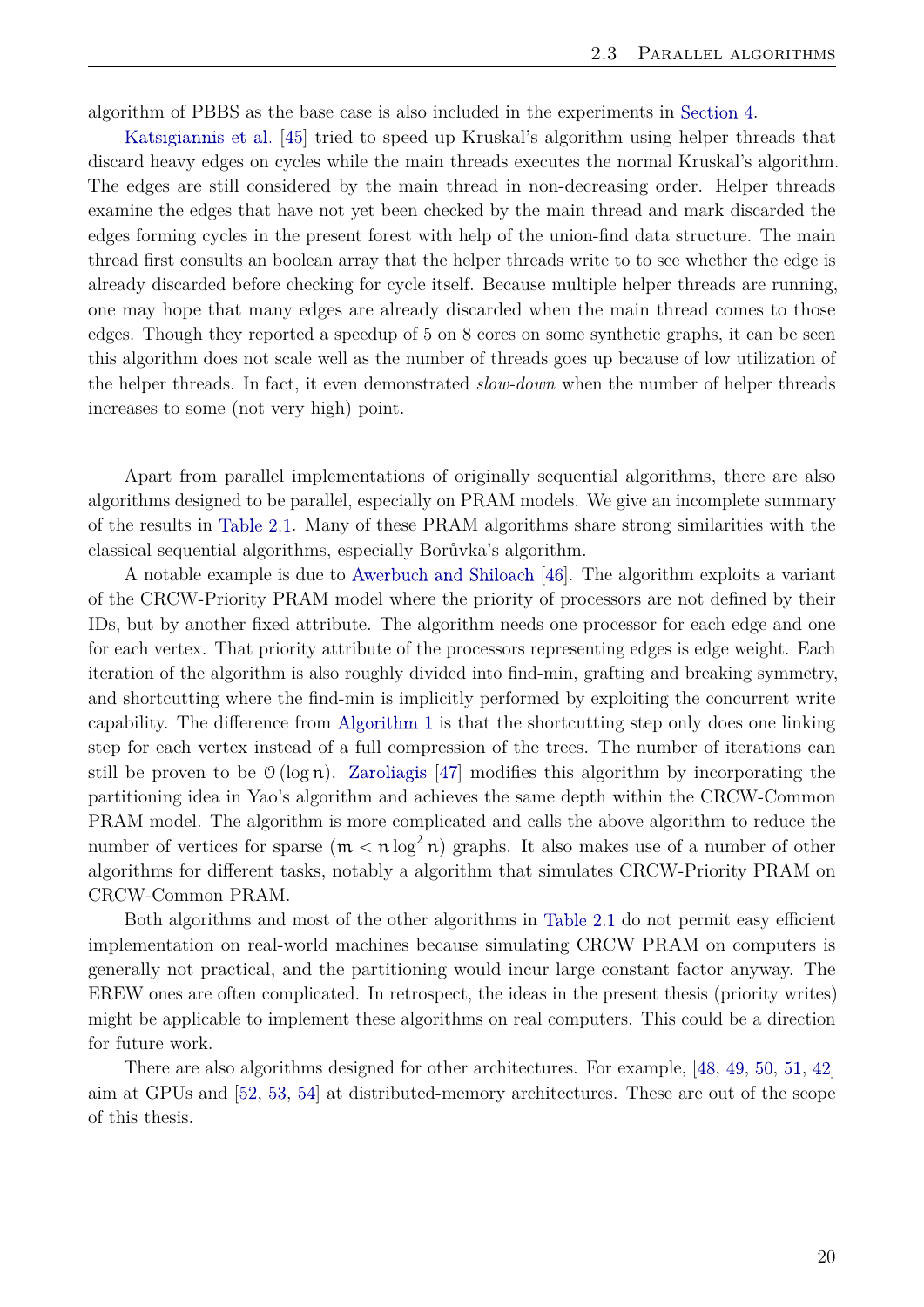<span id="page-26-1"></span><span id="page-26-0"></span>

| Algorithm                                     | $Depth - Work$                                                                            | Note*                 |
|-----------------------------------------------|-------------------------------------------------------------------------------------------|-----------------------|
| Chin et al. [55], 1982                        | $\mathcal{O}(\log^2 n) - \mathcal{O}(n^2)$                                                | <b>EREW</b>           |
| Cole and Vishkin $[56]$ , 1986                | $\mathcal{O}(\log n) - \mathcal{O}((m+n)\log\log\log n)$                                  | CRCW-P                |
| Awerbuch and Shiloach [46], 1987              | $\mathcal{O}(\log n) - \mathcal{O}((m+n)\log n)$                                          | CRCW-P                |
| Karger [57], 1992                             | $\mathcal{O}(\log n) - \mathcal{O}(m + n^{1+\epsilon} \log n)$                            | <b>EREW</b>           |
| Johnson and Metaxas [58], 1992                | $\mathcal{O}\left(\log^{3/2} n\right) - \mathcal{O}\left((m+n)\log^{3/2} n\right)$        | <b>EREW</b>           |
| Cole et al. [59], 1994                        | $\mathcal{O}\left(2^{\log^* n} \log n\right) - \mathcal{O}\left(m + n\right)$             | CRCW-A,<br>randomized |
| Cole et al. [60], 1996                        | $\mathcal{O}(\log n) - \mathcal{O}(m + n)$                                                | CRCW-A,<br>randomized |
| Poon and Ramachandran [61], 1997              | $\mathcal{O}\left(2^{\log^* n} \log n \log \log n\right) - \mathcal{O}\left(m + n\right)$ | EREW,<br>randomized   |
| Zaroliagis $[47]$ , 1997                      | $\mathcal{O}(\log^2 n) - \mathcal{O}((m+n)\log n)$                                        | <b>EREW</b>           |
| (same as above)                               | $\mathcal{O}(\log n) - \mathcal{O}((m+n)\log n)$                                          | CRCW-C                |
| Pettie and Ramachandran [62], $1999^{\alpha}$ | $\mathcal{O}(\log n) - \mathcal{O}(m + n)$                                                | EREW,<br>randomized   |
| Chong et al. [63], 2001                       | $\mathcal{O}(\log n) - \mathcal{O}((m+n)\log n)$                                          | <b>EREW</b>           |
| Chong et al. [64], 2003                       | $\mathcal{O}(\log n) - \mathcal{O}((m+n)\sqrt{\log n})$                                   | <b>EREW</b>           |
| (same as above)                               | $\mathcal{O}(\log n) - \mathcal{O}((m+n)\log\log n)$                                      | CRCW-A                |

**Table 2.1:** MST algorithms on PRAM.

- ※ CRCW-P stands for CRCW-Priority, CRCW-A for CRCW-Arbitrary, CRCW-C for CRCW-Common.
- $\alpha$  A preliminary version of the work appeared in 1999. The referenced version was published in 2002.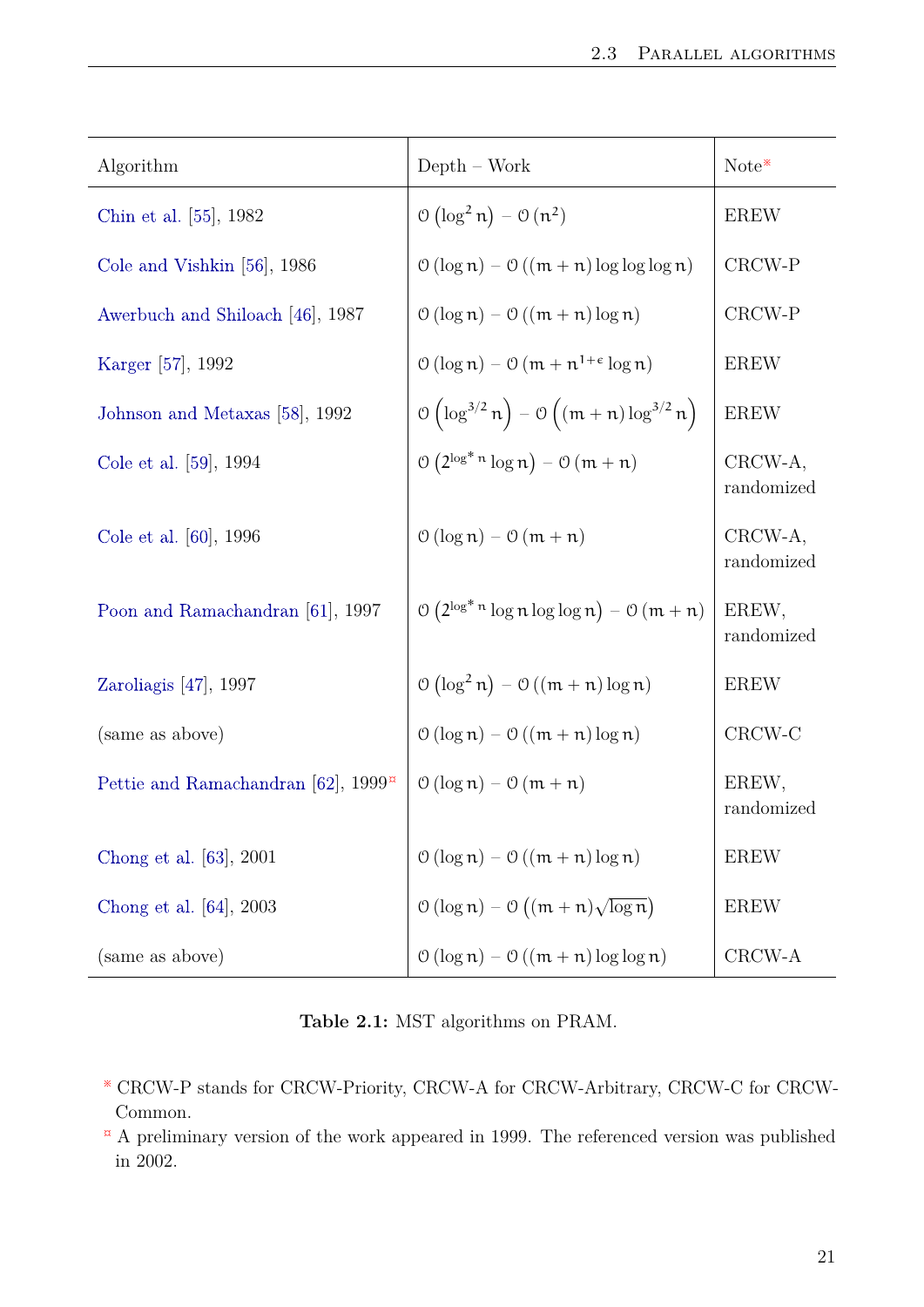# <span id="page-27-0"></span>**3 The New Algorithm**

In this section we describe a new parallel algorithm based on Borůvka's algorithm. The main steps of the algorithm do not differ from the original Borůvka's algorithm: we still have an outer loop that keeps invoking Borůvka step until we have a single connected component. The Borůvka step still has three main steps, i.e. find-min, grafting and shortcutting as in [Algorithm 1.](#page-10-0) We first describe the necessary building blocks of the algorithm and then describe the new algorithm incorporating these building blocks.

## <span id="page-27-1"></span>**3.1 Priority Write**

A main ingredient of the new algorithm is *priority write* or *priority update*. This primitive is used in Blelloch et al.'s parallel implementation of Kruskal's algorithm and briefly described in [Section 2.3.4.](#page-23-1) Priority write of the value v to a memory cell identified by x (thus x is a pointer or address) is denoted x. pwrite(v) or pwrite(x, v). The operation replaces the value at the destination of x with  $\nu$  if  $\nu$  is smaller than the original value stored there. More formally, the operation is functionally equivalent to [Algorithm 3:](#page-27-2)

**Algorithm 3:** Priority Write

<span id="page-27-2"></span><sup>1</sup> Function *pwrite(x: pointer to value, v: value)* 2 if  $\sqrt{x} > v$  then /\* "\* $x$ " is the value stored in the destination of x \*/ 3  $\vert \cdot \vert \cdot \cdot \infty \leftarrow v$ 

Problems arise when this operation is used in parallel settings. When multiple processors do this operation simultaneously, data race will occur. Take the following processor interleaving as an example where \*x is initialized to 5 and Processor 1 and 2 call  $\text{pwrite}(x, 3)$  and  $\text{pwrite}(x, 1)$ , respectively:

| // $*x$ is initialized to 5.   |                  |
|--------------------------------|------------------|
| Processor 1: if $5 > 3$ then   | $//$ true        |
| Processor 2: if $5 > 1$ then   | $//$ true        |
| Processor 2: $*x \leftarrow 1$ | // $*x$ is now 1 |
| $*x \le -3$<br>Processor 1:    | // $*x$ is now 3 |
| // $*x = 3$ at the end         |                  |

Here  $\ast x$  is incorrectly set to 3 after both pwrites. We therefore require pwrite to be *atomic*. On modern shared-memory architectures, pwrite is not readily available but can be easily implemented with atomic compare-and-swap (CAS) instructions. A CAS operation is functionally equivalent to [Algorithm 4,](#page-28-0) but guaranteed to be atomic by the hardware (see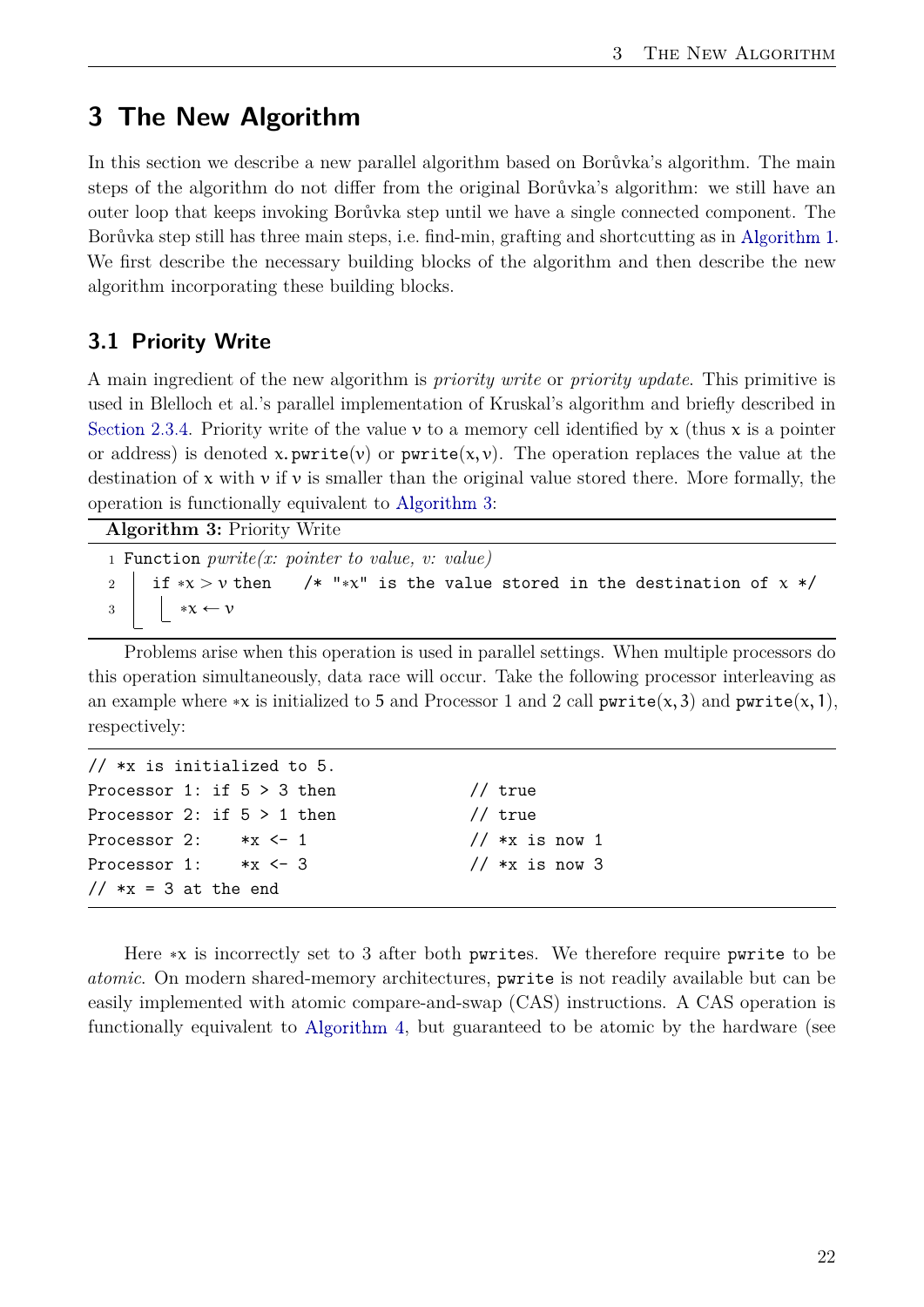<span id="page-28-2"></span>e.g. [\[65\]](#page-59-7)):

|  |  | Algorithm 4: Compare-and-Swap |
|--|--|-------------------------------|
|--|--|-------------------------------|

<span id="page-28-0"></span>

|                 | 1 Function $cas(x: pointer to value, old: value, new: value): boolean$                                   |                   |
|-----------------|----------------------------------------------------------------------------------------------------------|-------------------|
|                 | 2   if $\ast x =$ old then                                                                               |                   |
|                 | $\begin{array}{c c} 3 & \ast \mathbf{x} \leftarrow \mathbf{new} \\ 4 & \ast \mathbf{return} \end{array}$ |                   |
|                 |                                                                                                          | $/*$ success $*/$ |
| $5\overline{)}$ | else                                                                                                     |                   |
|                 | $\begin{array}{c c} 6 & \end{array}$ return false                                                        | $/*$ failure $*/$ |
|                 |                                                                                                          |                   |

With help of CAS instruction, the priority write operation can be implemented free of data race as follows in [Algorithm 5:](#page-28-1)

<span id="page-28-1"></span>

| <b>Algorithm 5: Priority Write with Compare-and-Swap</b> |                                                                                             |  |  |
|----------------------------------------------------------|---------------------------------------------------------------------------------------------|--|--|
|                                                          | 1 Function $pwrite(x: pointer to value, v: value)$                                          |  |  |
|                                                          |                                                                                             |  |  |
|                                                          | $\begin{array}{c c} 2 & \text{do} \\ 3 & \text{old} \leftarrow \ast \mathbf{x} \end{array}$ |  |  |
|                                                          | 4 while $v <$ old and cas(x, old, v) = false /* short-circuiting in effect */               |  |  |
|                                                          |                                                                                             |  |  |

This piece of code repeatedly reads the current value of  $\ast x$  to a variable old, checks if the intended new value v is still smaller than old, and does a CAS to store v into  $\star x$  if it is. The loop ends when at some point the newly read value old is no larger than the intended new value v or a CAS has succeeded. Note that the second condition is checked only if the first is true because of short-circuiting. From now on, pwrite denotes this version of priority write.

Priority writes may be defined for any value type with a total ordering. Due to hardware limitation on atomic compare-and-swap instruction, however, the size of supportable value types is normally restricted to that the largest supported primitive integral type, e.g. 16 bytes on current mainstream 64-bit processors (see e.g. [\[65,](#page-59-7) [66\]](#page-59-8)).

Priority writes have been first introduced in [\[26\]](#page-56-10) and extensively analyzed by [Shun et al.](#page-59-9) [\[67\]](#page-59-9). They may seem very inefficient at first glance due to the presence of the loop and CAS instruction. More careful reasoning reveals that the CAS (and a potential write) only occurs when the present value in  $\ast x$  is larger than the intended new value and the loop is broken immediately when this is not the case. Therefore the performance of the primitive depends on how often a new value is written by the CAS instruction by all processors. Intuitively, this does not happen all that often because a written value will prevent many future writes. In fact, if every of p processors attempts to call  $\text{pwrite}(x, v_i)$  where  $v_i$  is drawn uniformly at random from a range or  $v_i$  is the *i*-th value in a random permutation of values, the expected number of writes is only  $\ln p + O(1)$ . That is because a random permutation of length p only has  $H_p := \sum_{i=1}^p \frac{1}{i} = \ln p + O(1)$  prefix-minima in average with high probability, where  $H_p$  is the p-th harmonic number [\[68\]](#page-59-10). This is also the expected running time if p processors write to a single location with random values at the same time. The worst case happens when the values are written in decreasing order. This is extremely unlikely because that would mean the CAS supporting hardware somehow orders all writes in the hardware queue in descending order. Because it is the operating system that schedules concurrent processes invoking pwrite, and perfect synchronization, which does not exist in real world, would be needed for an adversary to forge such a situation, we may safely assume the expected running time is  $O(\ln p)$  regardless of the input. If we use p processors to make n pwrites and we assume the n operations are divided into batches of size p as is roughly the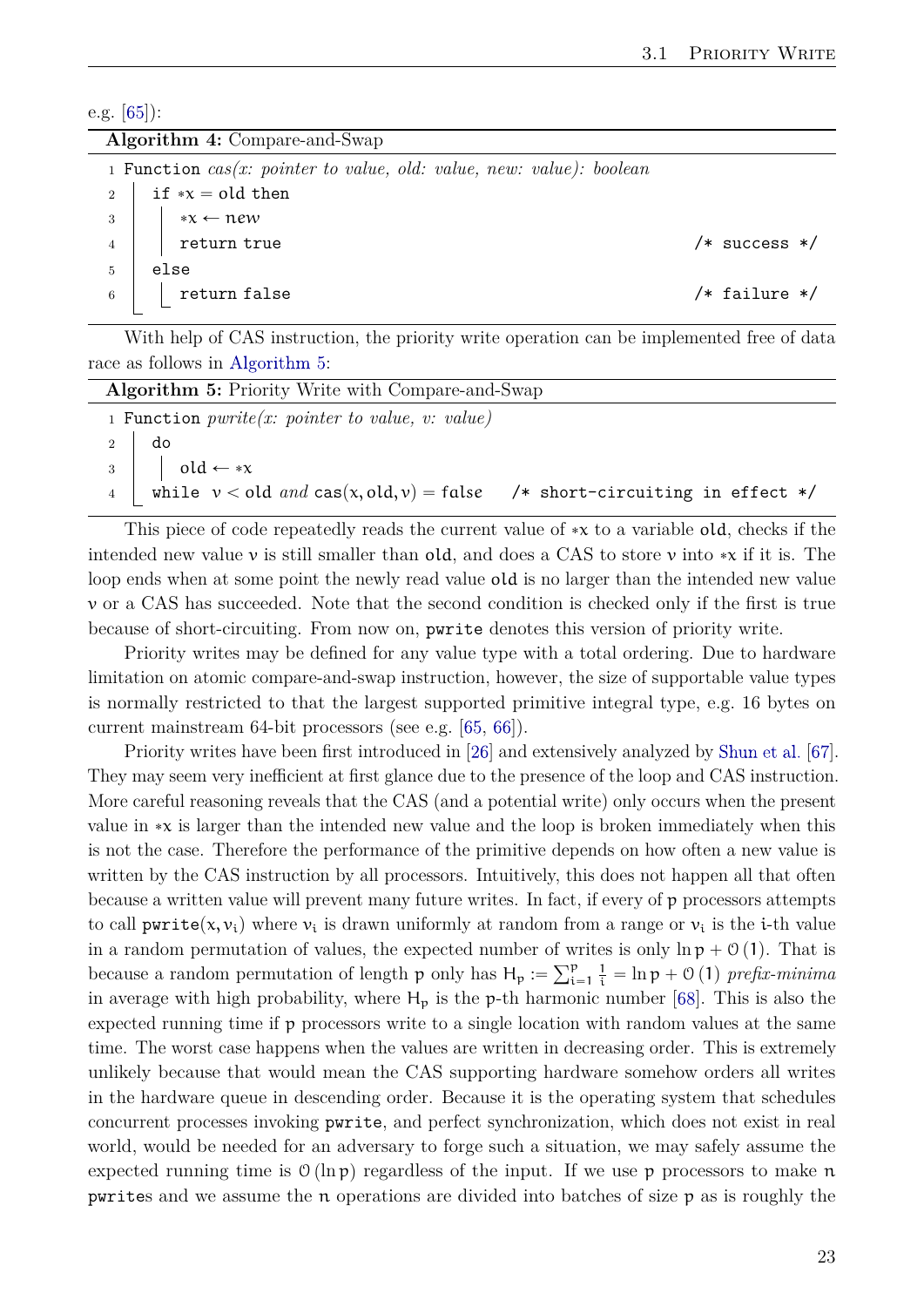<span id="page-29-4"></span>case with parallel for-loop, each of the batch takes  $\mathcal{O}(\log p)$  time. Thus the expected total time for all operations is  $\mathcal{O}\left(\frac{n}{n}\right)$  $\frac{n}{p} \log p$ . [Shun et al.](#page-59-9) [\[67\]](#page-59-9) gave a result of  $\mathcal{O}\left(\frac{n}{p}\right)$ us the expected total time<br>  $\frac{n}{p} + c \log n + cp$  where c is a constant characterizing the cost of the ensuring cache-coherence.

The situation becomes more obscure when p processors execute n pwrites to m different locations. If the pwrites are made to random locations, we can expect the contention on a single cell to reduce. The exact running time seems to be open at this time. [Shun et al.](#page-59-9) [\[67\]](#page-59-9) gave a bound of  $\mathcal{O}\left(\frac{n}{p} + \mathsf{cm} \log \frac{n}{m} + (\mathsf{cp})^2\right)$ . This result seems unfavorable, especially because of the second and third terms which do not decrease or even rise as p goes up. That is probably because their result makes a pessimistic assumption that a successful CAS by a processor results in a full invalidation of the cache of all other processors incurring time cost c. This is pessimistic because other processors do not have to be aware of the write unless they want to write to the same location. Despite the imperfect theoretical bound, they demonstrated good performance in practice, as we will also see later in the context of the new MST algorithm.

Note that there is a similarity between priority writes and the PRAM model with concurrent writes by priority (CRCW-Priority). The difference is that the argument defines the priority of a pwrite operation and not the processor ID which is the case with CRCW-Priority. Therefore pwrite is intuitively more flexible. On the other hand, CRCW-Priority can simulate pwrite, too, by first sorting the sequence of operations by their priorities and let the processor with the ID corresponding to the rank of the arguments perform the write. This, however, incurs extra cost due to the sorting.

## <span id="page-29-0"></span>**3.2 Compaction**

The new algorithm is based on Borůvka's algorithm, therefore it also has a shortcutting step that compacts the found connected components into super-vertices. We discuss this compaction step in this section.

**Definition 3.1** (compaction)**.** *Formally, the* **compaction** *operation receives the array of parents*  $R[0..n - 1]$  *as input and is supposed to shortcut the trees implicitly defined by the values so that at the end of the compaction process, every vertex* i *is either a root (characterized by*  $R[i] = i$  or is the child of a root  $(R[R[i]] = R[i])$ .

This can be solved in parallel on CREW PRAM with a pointer jumping (or path doubling) technique within  $\mathcal{O}(\log n)$  depth and  $\mathcal{O}(n \log n)$  work [\[38\]](#page-57-6) as shown in [Algorithm 6.](#page-29-1)

<span id="page-29-2"></span><span id="page-29-1"></span>

| <b>Algorithm 6:</b> Pointer Jumping            |                                                                                     |
|------------------------------------------------|-------------------------------------------------------------------------------------|
| Input: Parent array $R[0n-1]$                  |                                                                                     |
|                                                | <b>Output:</b> Compacted parent array: a node is either a root or a child of a root |
| 1 foreach $0 \le i < n$ do in parallel         |                                                                                     |
| while $R[i] \neq R[R[i]]$ do<br>$\mathfrak{D}$ | /* if i's parent is not i's grandparent */                                          |
| $R[i] \leftarrow R[R[i]]$<br>$3 \mid$          | /* graft i to its grandparent $*/$                                                  |

<span id="page-29-3"></span>Note that for parallel loops on PRAM, program code within the loop body is run by all processors simultaneously with perfect synchronization. That means all processors run [line 2](#page-29-2) at the same time and, after all processors are done checking the condition, all processors for which the condition holds run [line 3](#page-29-3) simultaneously. The synchronization is crucial for the correctness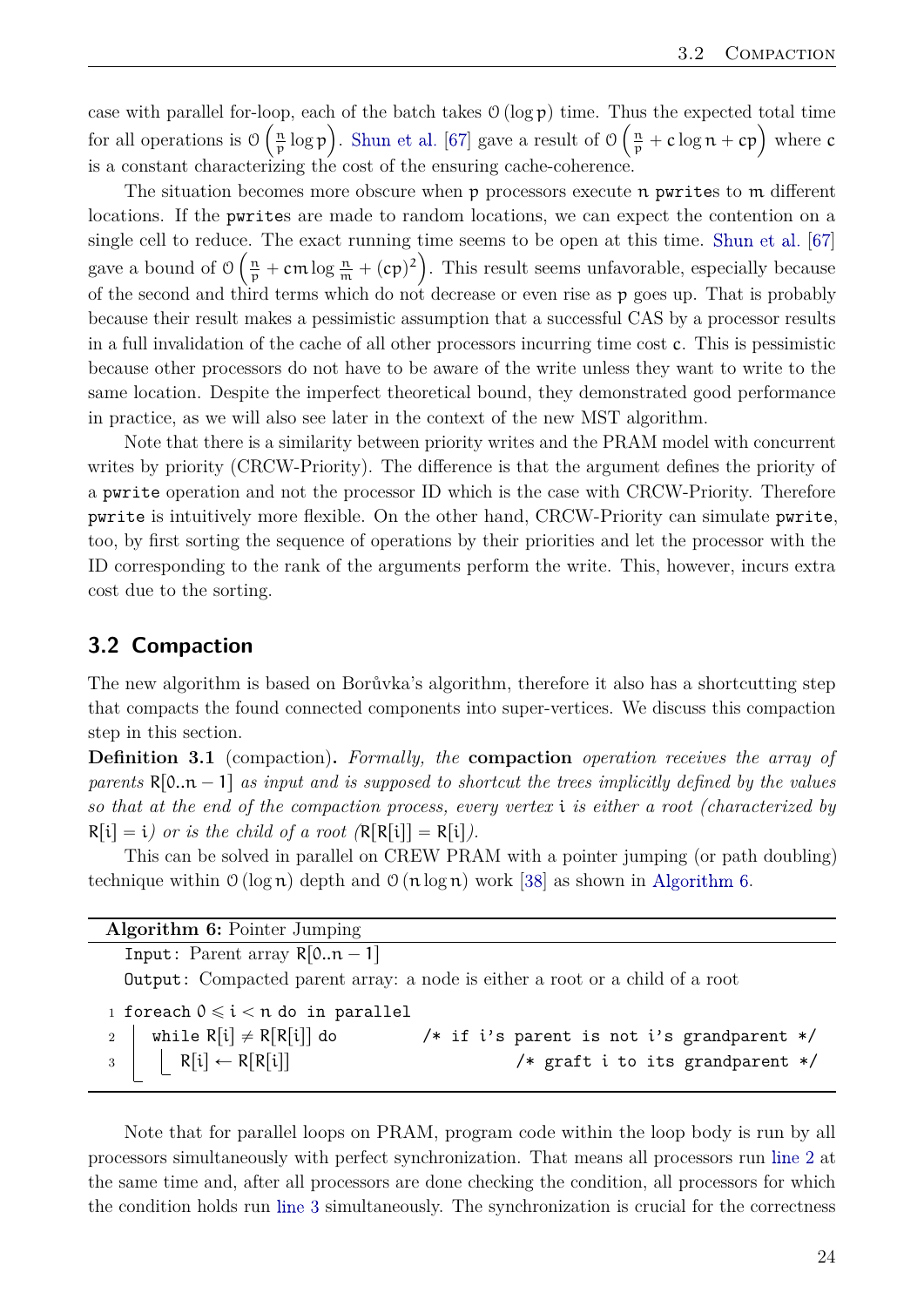<span id="page-30-1"></span>of the theoretical time bound  $\mathcal{O}(\log n)$ . Indeed, consider a chain: if we let all processors *wait* until the processor representing the leaf node finally reaches the root, the time is already  $\Omega(n)$ .

There are more efficient algorithm for this compaction problem that only needs  $\mathcal{O}(n)$ operations in total (see e.g. [\[38\]](#page-57-6)), but it turns out that this step only takes a marginally small proportion of the time of our MST algorithm, so we do not go further optimizing it. In fact, we may even run [line 2](#page-29-2) and [line 3](#page-29-3) *without synchronization* in practice because the operating system normally schedules processes more or less evenly so that every process benefits from the shortcutting work of other processes thanks to cache-coherency protocols. This way, we can also relieve ourselves of costly locks.

## <span id="page-30-0"></span>**3.3 The Algorithm**

On a high level, the new algorithm described here does not differ much from the sequential Borůvka's algorithm given in [Algorithm 2.](#page-11-1) The difference resides in how the Borůvka step is implemented. Assuming the same edge-list representation, we run through every edge in a parallel loop in the Borůvka step to determine the best edge for every current super-vertex, namely the representative of its current connected component. This is done by performing a priority write to each of the endpoints of every edge with the weight and ID as the argument. By the definition of priority writes, we will have the best edges for every connected component. After that we graft trees along the best edges, breaking symmetry just like in the sequential version, but this time in parallel. After that we perform a full compaction. A new set of active super-vertices is found with a filter operation. To improve locality of memory accesses, we change the endpoints of every edge to their corresponding representatives. Self-edges are filtered out at the end of the Borůvka step.

Now we describe our MST algorithm using the edge-list representation in detail. We say a tuple  $(a_1, a_2, \ldots, a_k)$  is smaller than another tuple  $(b_1, b_2, \ldots, b_k)$  if there is an i,  $1 \leq i \leq k$ , so that  $\forall_{1\leq i\leq i} : a_i = b_i$  and  $a_i < b_i$ . This also known as the *lexicographical order*. Two edges can be compared according to the lexicographical order of their corresponding (weight, index) pair, where index is the position of the edge in the original edge list. Operator "  $p^{\text{ar}}$ " stands for parallel assignment, i.e. all available processors divide the intended assignments evenly and execute their own portion in parallel. The full algorithm in given in [Algorithm 7.](#page-31-0) Note that before every Borůvka step, V always only holds vertices that are representatives of their components.

As we can see, the algorithm does not differ much from the sequential implementation in [Algorithm 1](#page-10-0) and [Algorithm 2.](#page-11-1) The first main difference is the use of pwrite in the find-min step in [line 7](#page-31-1) and [line 8.](#page-31-2) Conceptually, those pwrites try to store the edge into the locations for both its endpoints in best array. This solves the load-imbalance issue with known implementations which loop through all vertices in a parallel but process all edges for a vertex sequentially. Since CAS instructions and thus pwrites have limit on the size of the operands, we actually write the pair (weight, index) of the edge with pwrite. This is well suitable for double-precision or 64-bit integral weights (both are 8 bytes) and 4 to 8-byte indices since most of current 64-bit architectures support CAS instructions on 16-byte operands. This is also better than only storing the index because we save two random memory accesses when comparing an edge with the two present in the best array (for both endpoints).

The grafting step almost stays the same except that it is now parallel. If  $best[i] = sentinel$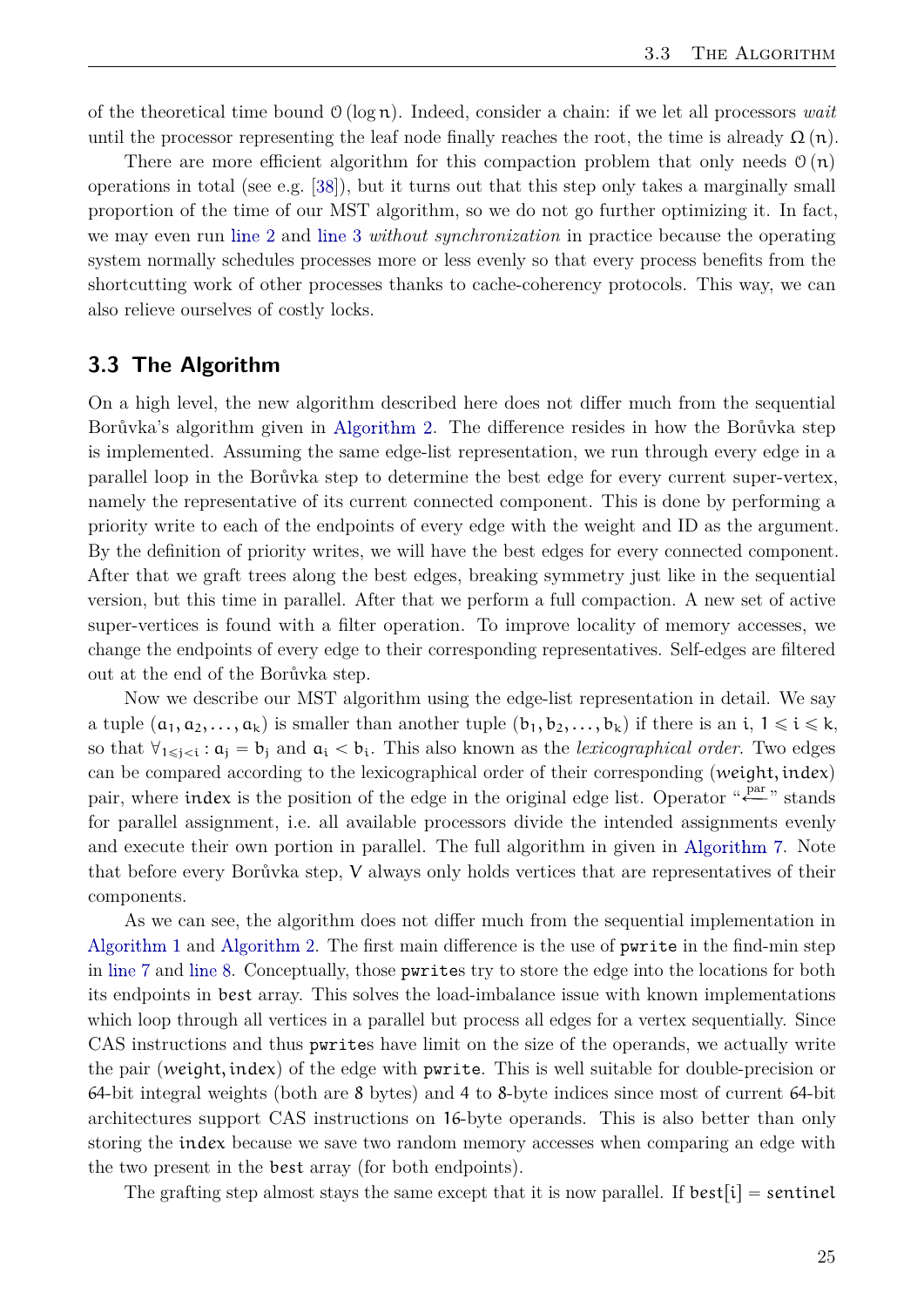```
Algorithm 7: New Parallel MST/MSF Algorithm
  Input: Graph G = (V, E)Output: The MST of G
1 begin
2 | R[i] \stackrel{\text{par}}{\longleftarrow} i, i \in V/* initialization */
3 \mid \text{MST} \leftarrow \varnothing /* all the MST/MSF edges */
4 while |V| > 1 and |E| > 0 do
       /* loop invariant: V only contains root vertices. * //* loop invariant: E contains no self-loops. */\mathfrak{g} | best[i] \stackrel{\text{par}}{\longleftarrow} sentinel, i \in V/* sentinel is an edge of weight \infty */
       /* find-min step */
\begin{array}{c|c} 6 & \end{array} foreach e \in E do in parallel
7 | | best[e.u]. pwrite(e)
8 | | best[e.v]. pwrite(e)
       /* best[i] is now the lightest edge leaving i's component;
          best[i] = sentinel if there is none. *//* grafting step */
9 foreach i \in V do in parallel
10 | | index \leftarrow index of i in the current V
11 | | if best[i] = sentinel then \prime* no edge found for component i */
12 | | | R[i] \leftarrow -1 /* inactivate that component */
13 | | | mst edge [index] \leftarrow sentinel
14 | else
15 \mid \cdot \cdot \cdot \cdot \cdot is \leftarrow the other endpoint of edge best[i]
16 | | | if best[i] = best[j] and i < j then
17 | | | Do nothing with R[i] /* break symmetry; R[i] stays i */
18 | | | | mst edge[index] \leftarrow sentinel
19 \vert \vert \vert \vert else
20 | | | | R[i] \leftarrow j /* graft i to j */
21 | | | mst_edge[index] \leftarrow best[i]
22 | | MST \leftarrow MST + {mst_edge[j] \neq sentinel | 0 \leq j < |V|} /* filtering */
       /* shortcutting step */
(Algorithm 6) on R for vertices in V to compact trees.
       /* relabeling step */
24 | E \leftarrow \{ (R[e.u], R[e.v], e.w) | e \in E \}/* filtering step */
25 E Ð te P E | e.u ‰ e.vu /* filtering */
26 \vert \quad \vert \quad V \leftarrow \{i \in V \mid R[i] = i\} /* new set of vertices; filtering */
27 return MST
```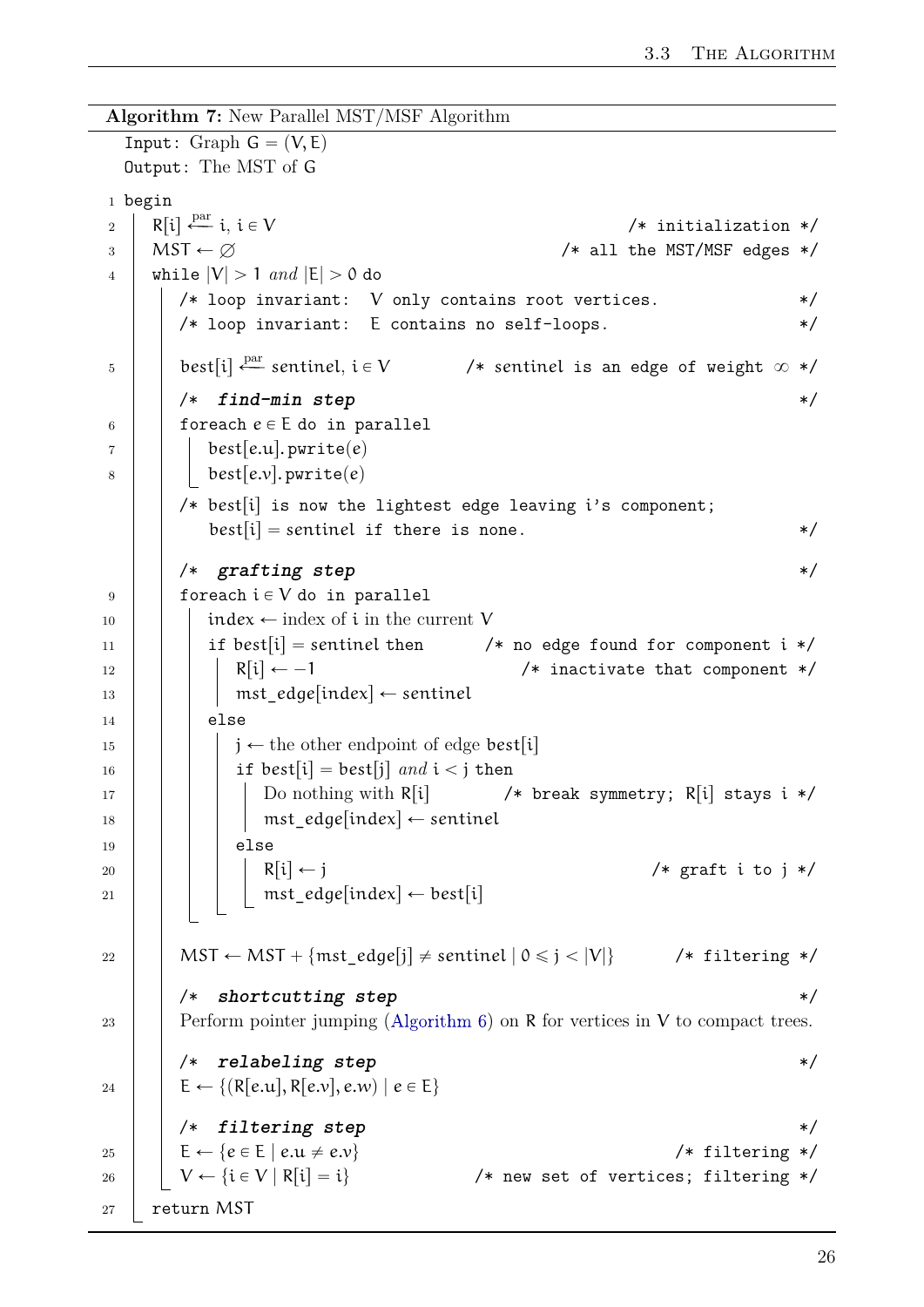<span id="page-32-0"></span>for some vertex i (recall that i is always a representative), that means the component of i did not get any edge in the find-min step. Thus we *inactivate* the component by setting the parent of i to a negative value in [line 12.](#page-31-3) If we graft a component to another, we also mark the edge we just used to be in the MST [\(line 21\)](#page-31-4). Subsequently, all those marked edges are added to the set of MST edges in [line 22](#page-31-5) with a parallel filtering.

As in the sequential case, we perform a shortcutting step to make every vertex either a root or a child of a root in [line 23.](#page-31-6) Note we should only do this for roots vertices that are not inactivated in [line 12](#page-31-3) (i.e. those with  $R[i] \ge 0$ ).

In order to further improve locality in the find-min step, we *relabel* the endpoints of the edges by changing the endpoints of every edge to their parents in [line 24.](#page-31-7) This way, the find-min step in the next iteration does not have to consult the R array to determine the representative of the endpoints for an edge, saving two random memory accesses. [Cong and Tanase](#page-57-11) [\[43\]](#page-57-11) have independently come up with the same idea and applied to their variant of Borůvka's algorithm very recently.

Finally, a filtering step takes place to remove self-edges, reducing the length of the edge list and saving time in the find-min step. The vertex set is also updated to the new set of roots (thus removing exhausted components and components that are grafted to other components). The loop invariant is restored this way and wo start the loop over unless the edge set becomes empty or only a single vertex remains.

Note that this algorithm also computes the minimum spanning forest if the original graph is not connected. That is because a component is inactivated in [line 12](#page-31-3) if it is exhausted, and it will be removed from the vertex set, so it will not prevent further progress of the algorithm.

An important remark is that the parallelism in this algorithm is very coarse-grained: we are only using data parallel primitives and no locks or other manual synchronization are needed within each such construct. This is favorable because locks are too expensive to guarantee good performance.

Since the algorithm is essentially Borůvka's algorithm, we still have  $\mathcal{O}(\log n)$  iterations where the number of active vertices at least halves after every iteration. In every iteration, the grafting takes  $\mathcal{O}\left(\frac{n_i}{p} + \min(p, \log n_i)\right)$  time where  $n_i$  is the number of vertices at the beginning of the *i*-th iteration and p is the number of available processors. Shortcutting takes  $\mathcal{O}\left(\frac{n_1 \log n_1}{n}\right)$ p time if we implement pointer jumping with synchronization. In the practice, however, we do not have to (and want to) use expensive locks to ensure synchronization, as discussed in [Section 3.2.](#page-29-0) The parallel filtering and parallel for-loops take time  $\mathcal{O}\left(\frac{m_i}{p} + \min(p, \log m_i)\right)$  in total, where  $m_i$  is the number of edges at the beginning of the iteration. The running time of the find-min step is still open as discussed in [3.1,](#page-27-1) but we conjecture it to be expected  $\mathcal{O}\left(\frac{m_i \log m_i}{n}\right)$  $\frac{\log m_i}{p}$ . In practice it runs very fast and is invulnerable to adversarial inputs. Summing up all terms, noticing  $n_{i+1} \leqslant \frac{n_i}{2}$ , the MSF algorithm is conjectured to finish in expected  $\theta$   $\left(\frac{n \log n + m \log m \log n}{p}\right)$  $\frac{\log m \log n}{p}$  time regardless of input, assuming  $n \gg p$ . The  $\frac{m \log m \log n}{p}$  term looks too large and does not seem to match the performance in practice. It is of theoretical interest to prove the bound or even a better one, but in practice, it appears that we can safely use pwrite without much thoughts on performance. Note that if the algorithm is run with a single thread, it degenerates to normal Borůvka's algorithm. The running time in that case becomes deterministically  $O(m \log n)$ because each Borůvka step does no more than  $\mathcal{O}(m)$  work. This makes the algorithm favorable for situations where we do not always have the full computing resources of the system.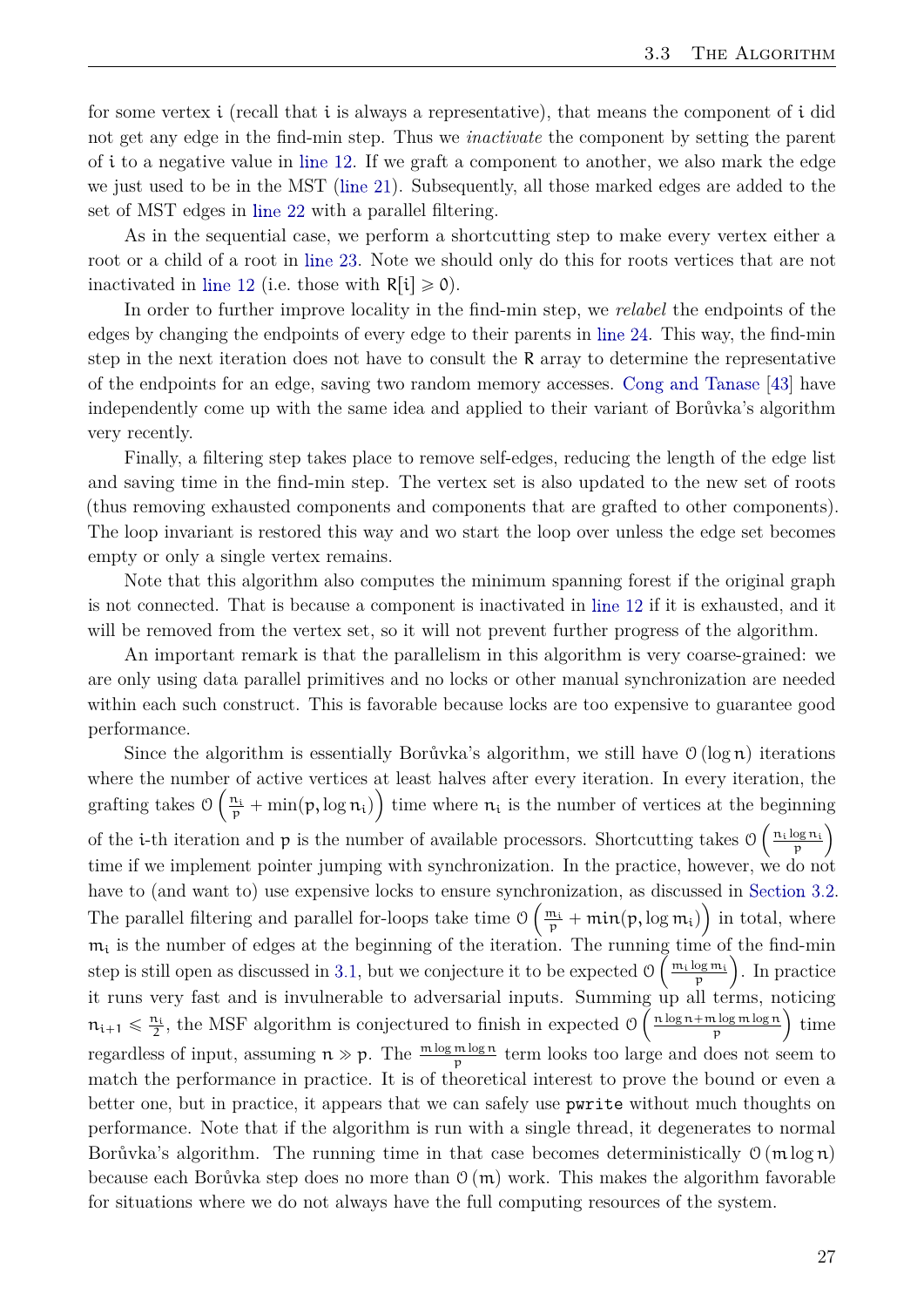<span id="page-33-0"></span>Other optimizations can be applied to the algorithm to improve the performance even further for some graphs. One such optimization has been introduced in [Section 2.3.4,](#page-23-1) namely we can run the algorithm on the lightest portion of all the edges, run a filtering on the remaining edges with help of the acquired information during the first run and run the algorithm for a second time on the edges surviving the filtering. Finding the lightest edges can be done with ideas similar to a parallel sample sort: we take a sample of all edges, sort them with a sample sort, and take the respective value in the sample according to the portion we want, and do a partitioning/splitting with that value as the pivot. The lightest edges are thereby moved to the beginning of the array. Note that we have to *reactivate* the inactivated components after the first run by setting  $R[i] \leftarrow i$  for all i with negative  $R[i]$  because they are inactivated only because we exhausted edges *in the lightest portion*. [Cong and Tanase](#page-57-11) [\[43\]](#page-57-11) have gone even further by partitioning the edges into many buckets (instead of two) where edges in earlier buckets are lighter than all edges in later buckets and always doing a filtering on the edges in a bucket before running their MST algorithm on it.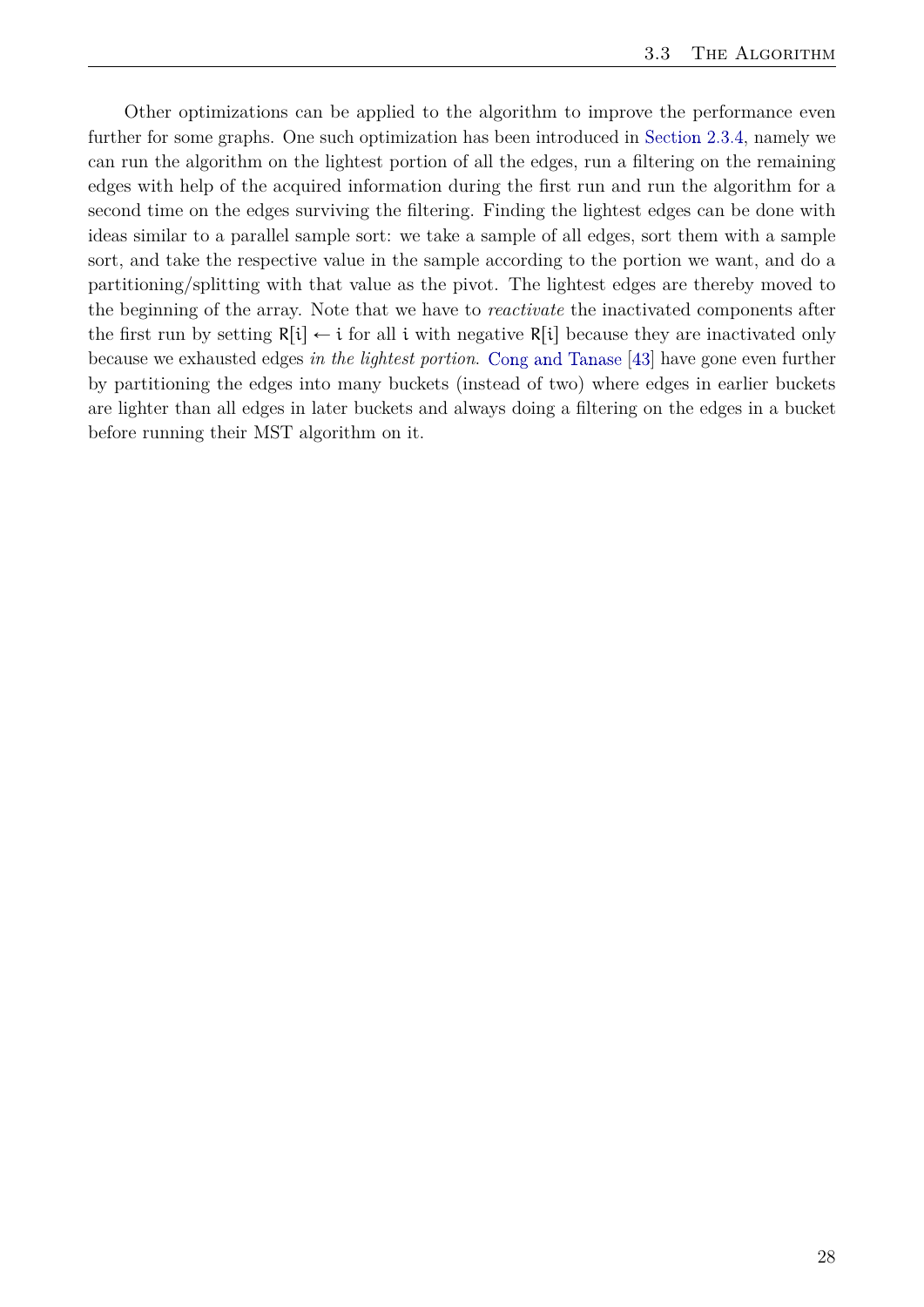# <span id="page-34-3"></span><span id="page-34-0"></span>**4 Experimental Results**

We have introduced the new algorithm for computing minimum spanning trees in [Section 3.](#page-27-0) In this section, we compare the new algorithm with some of the existing sequential and parallel algorithms introduced in [Section 2](#page-8-0) on synthetic and real-world graphs and present experimental results that demonstrate the practical performance of our new algorithm.

## <span id="page-34-1"></span>**4.1 Benchmark Configuration**

<span id="page-34-2"></span>Experiments are conducted on a workstation with the following technical characteristics:

| Name             | Value                                       |
|------------------|---------------------------------------------|
| OS.              | Ubuntu 14.04.5 64-bit                       |
| <b>CPU</b>       | Intel(R) Xeon(R) CPU E7-8867 v4 $@$ 2.40GHz |
| Sockets          | 4                                           |
| Cores per socket | 18                                          |
| Threads per core | $\overline{2}$                              |
| Cache line size  | 64 bytes                                    |
| Cache alignment  | 64-byte boundary                            |
| $L2$ cache size  | $256$ KB/core                               |
| L3 cache size    | $45$ MB/socket                              |
| RAM              | - TB                                        |

**Table 4.1:** System specifications.

The test programs and benchmark are based the *Problem Based Benchmark Suite (PBBS)* [\[69\]](#page-59-11). It is a framework that offers various data parallel primitives and can be used to compare different solutions to the same problem by their performance. Correctness can be checked against a reference implementation in a black-box manner.

The following implementations are included in the benchmark:

- **seq\_pbbs\_kruskal.** A sequential implementation of Kruskal's algorithm provided in PBBS. It uses union-find with path-compression and union-by-size to maintain the current components.
- **seq\_pbbs\_filtering\_kruskal.** Same as above, but it uses the filtering technique described in [Section 2.3.4](#page-23-1) and [Section 3,](#page-27-0) i.e. we first uses a partitioning algorithm to get the lightest edges, run Kruskal's algorithm on it, filter out self-edges with the current union-find data structure, and execute once more Kruskal's algorithm on the remaining edges.
- **par\_pbbs\_kruskal.** The parallel Kruskal's algorithm provided in PBBS, introduced in [Section 2.3.4,](#page-23-1) without filtering.
- **par pbbs filtering kruskal.** Same as above but with filtering.
- **par\_filter\_kruskal.** An implementation of the recursive Filter-Kruskal algorithm described in [\[24\]](#page-56-8) and briefly introduced in [Section 2.2.3.](#page-16-0) The parallel Kruskal's algorithm with filtering from PBBS serves as the base case of the algorithm and the needed partition and filter primitives are provided by PBBS.
- **seq prim binary.** An implementation of Prim's algorithm with binary heaps.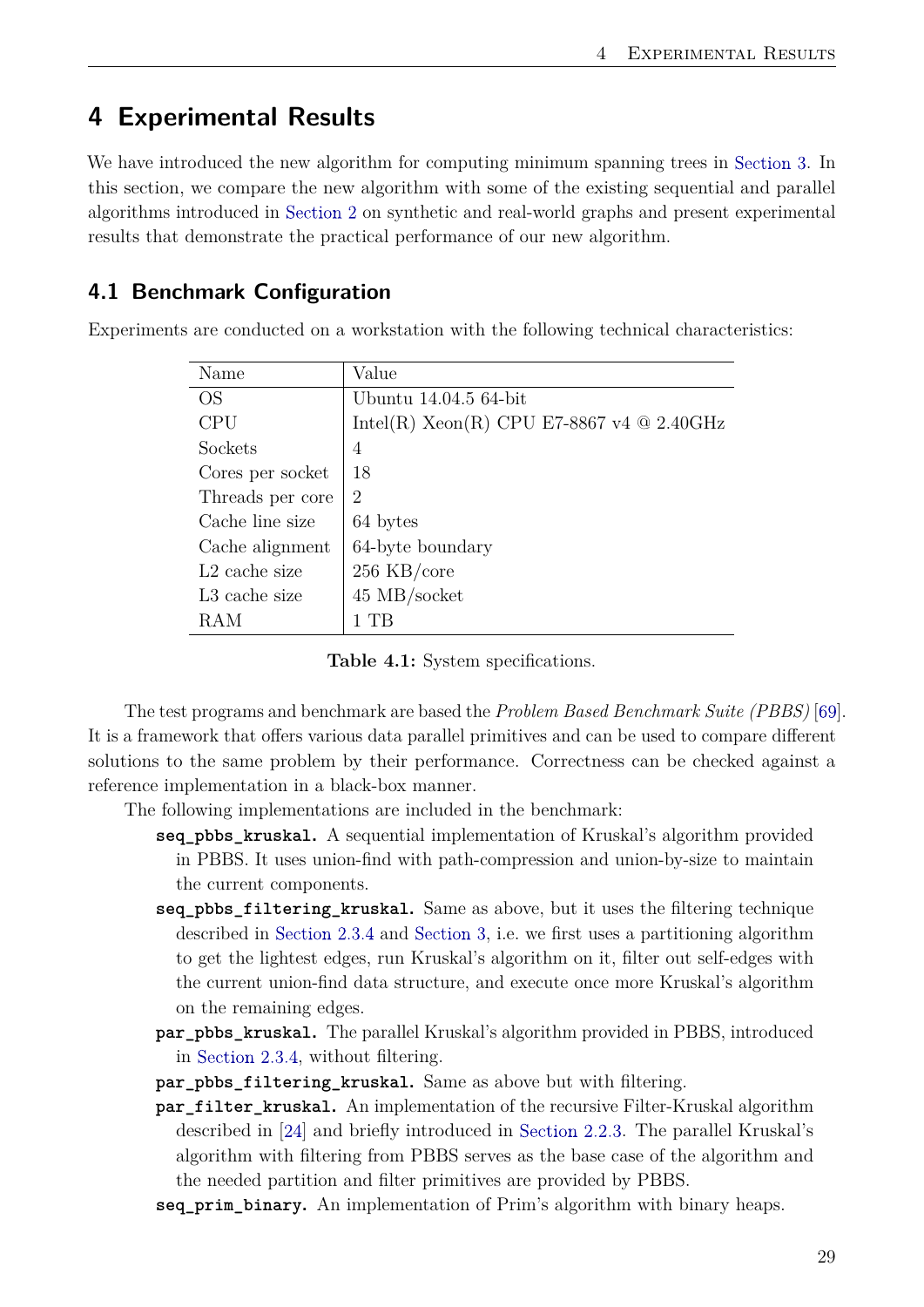- <span id="page-35-0"></span>**seq prim pairing.** An implementation of Prim's algorithm with pairing heaps. The pairing heaps are from the Policy-Based Data Structures included in the GNU C $++$  compiler [\[70\]](#page-59-12).
- **seq\_boruvka.** An implementation of Borůvka's algorithm given in [Algorithm 2.](#page-11-1)
- **par\_boruvka\_d.** A variant of Borůvka's described in [Section 2.3.2](#page-22-0) and [\[42\]](#page-57-10). Small changes were made to make it suitable for the PBBS framework including support for double-precision weights and graph format conversion. Time for conversion is not counted towards its running time.
- **par\_new\_boruvka.** An implementation of the new Borůvka's algorithm presented in this thesis.
- **par\_new\_filtering\_boruvka.** Same as above but with filtering.

All source codes are written in C++ and are compiled using GNU C++ compiler Version 5.4.1 with relevant compilation flags -O3 -march=native. Parallelization is generally achieved with the Cilk++ [\[71\]](#page-59-13) except for par boruvka d, which uses OpenMP and partly Intel Threading Building Blocks (TBB) for parallelization.

Various synthetic and real-world graphs are used in the benchmarks. These are listed below:

- **randLocal\_20M.** A random local graph with 20 million vertices and degree 5 for each vertex. The 5 edges for each vertex is chosen uniformly at random. This is generated with the graph generation utility provided in PBBS.
- **rMat\_20M.** A graph generated with the *Recursive Matrix (R-MAT)* algorithm proposed in [\[72\]](#page-60-0). The algorithm models real-world graphs like social networks nicely and produces ones with small diameter and power-law degree distributions. This is generated with the graph generation utility provided in PBBS.
- **2Dgrid\_20M.** A regular square 2-D grid with 20 million vertices. The side length, i.e. the number of vertices on a side, is therefore  $\sqrt{20}$  million. The vertices on the borders are also adjacent to their counterparts on the other side of the grid. This is generated with the graph generation utility provided in PBBS.
- **3Dgrid\_20M.** A regular 3-D grid with 20 million vertices with side length  $\sqrt[3]{20}$  million. The same edge-wrapping as above is also present. This is generated with the graph generation utility provided in PBBS.
- **stars\_20M.** A graph consisting of stars with 20 million edges. This is generated with the graph generation utility provided in PBBS.
- **chain\_20M.** A graph containing a single chain of increasing 20 million vertex IDs and edge weights. This is generated with the graph generation utility provided in PBBS.
- **delaunay\_20M.** A graph generated by randomly scattering 20 million points onto the unit square and building the Delaunay triangulation of the point set. The number of edges is roughly 60 million because Delaunay triangulations are in a sense planar graphs with the maximum number of edges and connected simple planar graphs never have more than  $3n-6$  edges (see e.g. [\[73\]](#page-60-1)). The edge weights are the Euclidean distances of the endpoints. This graph is generated with MathWorks Matlab [\[74\]](#page-60-2).
- **delaunay** 20M-n. Same as above, but n (which is 20 million) random edges of the triangulation are removed. This is to model a planar graph of "half fullness".
- **delaunay\_20M-2n.** Same as above but with 2n edges removed. The resulting graph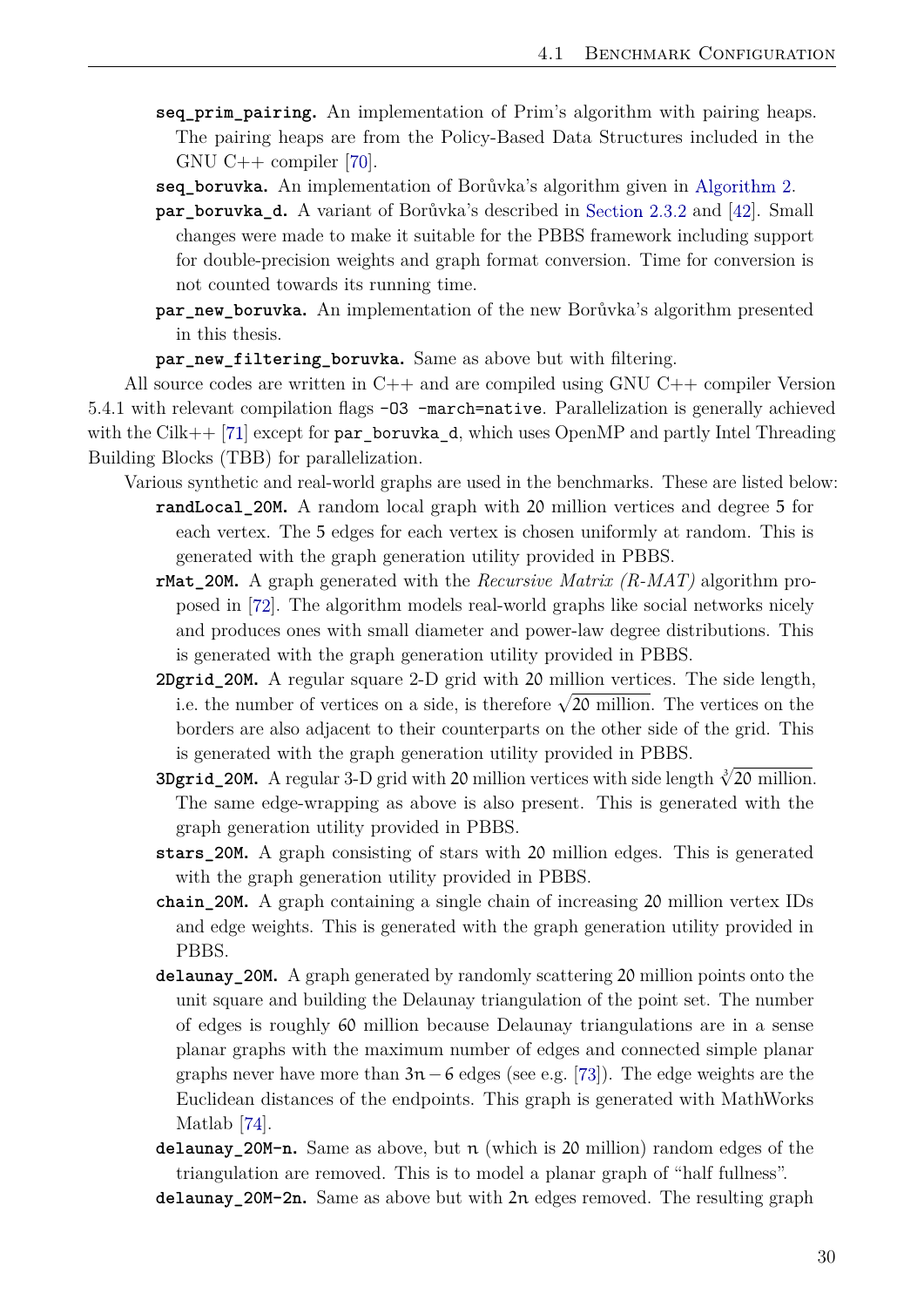<span id="page-36-0"></span>only has about n edges.

- **delaunay3d\_10M.** Similar to delaunay\_20M-n, but now 10 million points instead of 20 are drawn from a unit *cube* and the edges are those formed by a threedimensional Delaunay triangulation.
- **delaunay3d\_10M-2n.** Same as above, with 2n edges removed.
- **delaunay3d\_10M-4n.** Same as above, with 4n edges removed. Note the resulting graph still has about 40 million edges since the graph is not planar anymore and hence does not satisfy the same  $3n - 6$  upper bound as in the two-dimensional case.
- **uniform\_20M\_20M.** A graph uniformly drawn from the universe of all graphs of 20 million vertices and 20 million edges. The generation is done with the readily available functions RandomGraph and UniformGraphDistribution of Wolfram Mathematica [\[75\]](#page-60-3).
- **uniform\_2M\_20M.** Same as above but with 2 million vertices and 20 million edges, so that the density of the graph slightly increases.
- **uniform\_200K\_20M.** Same as above but with only 200 thousand vertices.
- **uniform\_20K\_20M.** Same as above but with only 20 thousand vertices.
- **nlpkkt240.** A graph from the SuiteSparse Matrix Collection, formerly The University of Florida sparse matrix collection [\[76\]](#page-60-4).
- **USA.** A real-world road network of the USA, provided by the 9th DIMACS Implementation Challenge [\[77\]](#page-60-5). Weights are the physical distances.
- **livejournal.** A graph taken from the Stanford Network Analysis Platform (SNAP) [\[78\]](#page-60-6) representing the friendship network of the LiveJournal social network.

Unless noted otherwise, the edges weights in the graphs are uniformly random. [Table 4.2](#page-37-0) summarizes the used graphs, their sizes and the final MST (MSF) edges.

All time measurements are calculated by executing the respective implementations ten times and taking the average of the running times after removing the minimum and the maximum.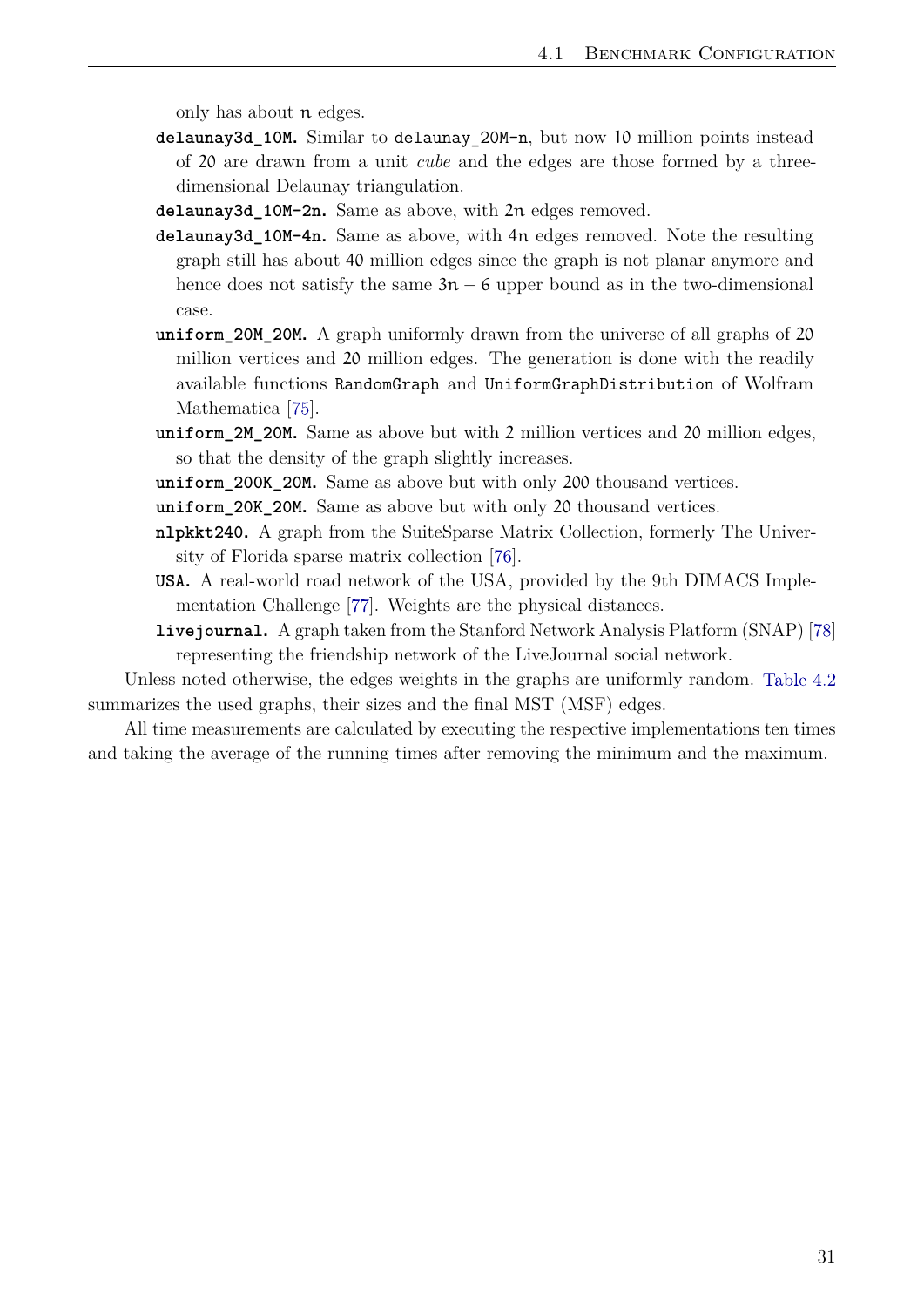<span id="page-37-0"></span>

| Name              | Vertices   | Edges          | MST edges  |
|-------------------|------------|----------------|------------|
| randLocal 20M     | 20 000 000 | 100 000 000    | 19999999   |
| rMat_20M          | 33 554 432 | 100000000      | 29 355 409 |
| 2Dgrid_20M        | 19998784   | 39 997 568     | 19998783   |
| 3Dgrid_20M        | 19902511   | 59707533       | 19902510   |
| stars_20M         | 20 000 004 | 20 000 000     | 20 000 000 |
| chain_20M         | 20 000 000 | 19999999       | 19999999   |
| delaunay_20M      | 20 000 000 | 59999950       | 19999999   |
| delaunay_20M-n    | 20 000 000 | 39 999 943     | 19932186   |
| delaunay_20M-2n   | 20 000 000 | 19999961       | 17214746   |
| delaunay3d_10M    | 10 000 000 | 77586968       | 9999999    |
| delaunay3d_10M-2n | 10000000   | 57587804       | 9999991    |
| delaunay3d 10M-4n | 10000000   | 37593541       | 9997509    |
| uniform_20M_20M   | 20 000 000 | 20 000 000     | 16762252   |
| uniform_2M_20M    | 2000000    | 20 000 000     | 1999999    |
| uniform_200K_20M  | 200000     | 20 000 000     | 199999     |
| uniform_20K_20M   | 20000      | 20 000 000     | 19999      |
| nlpkkt240         | 27 993 601 | 746478752      | 27 993 599 |
| <b>USA</b>        | 23 947 347 | 28 8 5 4 3 1 2 | 23 947 346 |
| livejournal       | 4036538    | 34 681 189     | 3997961    |

**Table 4.2:** Sizes of the graphs included in the benchmark and the number of MST edges in these graphs. If the number of MST edges is smaller than  $|V|$  - 1, the value is then the number of MSF edges.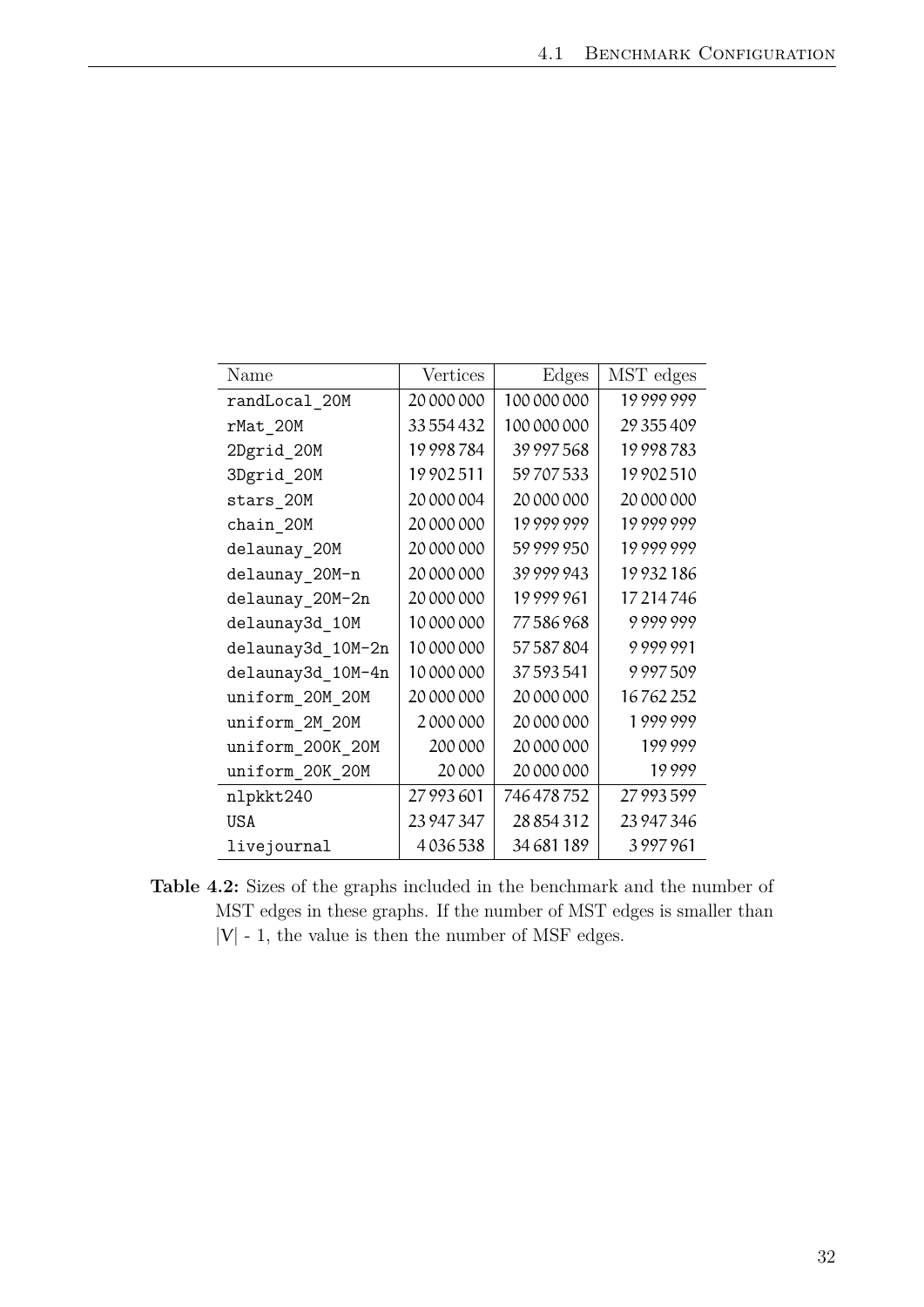## <span id="page-38-0"></span>**4.2 Benchmark Results**

The results of the benchmark are presented in this subsection. We first list the graphics of the benchmarks and then provide a detailed analysis. The x-axis of the graphics is always the number of used threads, and y the speedup over the fastest sequential implementation for that particular graph. Note that the y-axis has an unusual scaling to enhance the contrast below the  $y = 1$  line.

For a more precise reference, the running times for 1 and 144 threads are also tabulated after the graphics in [Table 4.3](#page-48-0) and [Table 4.4.](#page-49-0) The relative and absolute speedups are given in [Table 4.5.](#page-50-0)

#### <span id="page-38-2"></span><span id="page-38-1"></span>**4.2.1 Graphics and Tables for the Experiments**



randLocal\_20M

Figure 5: Benchmark results for randLocal 20M graph. The lines for seq boruvka and seq prim pairing overlap.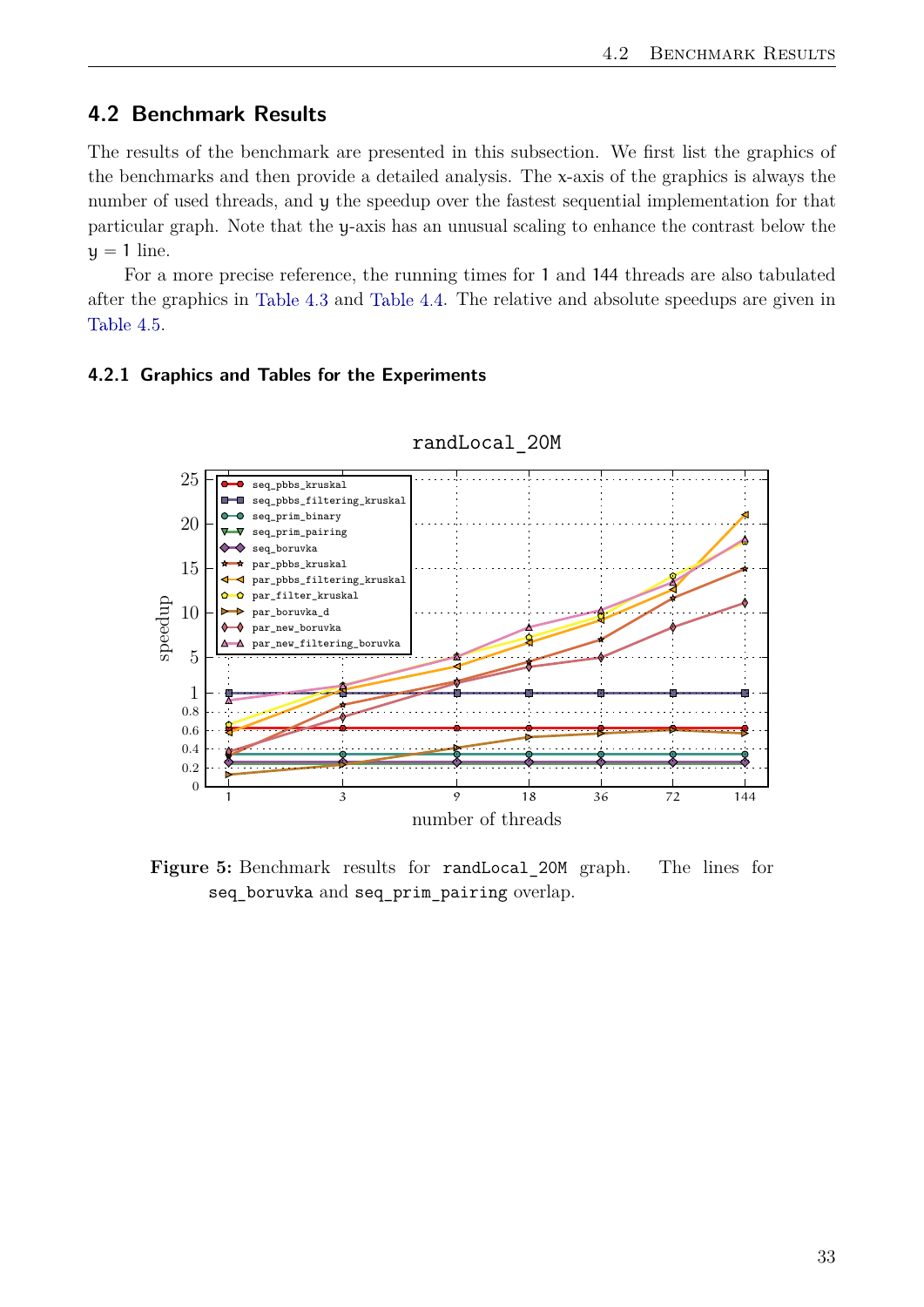

<span id="page-39-0"></span>

Figure 6: Benchmark results for rMat\_20M graph.

<span id="page-39-1"></span>

2Dgrid\_20M

**Figure 7:** Benchmark results for 2Dgrid\_20M graph.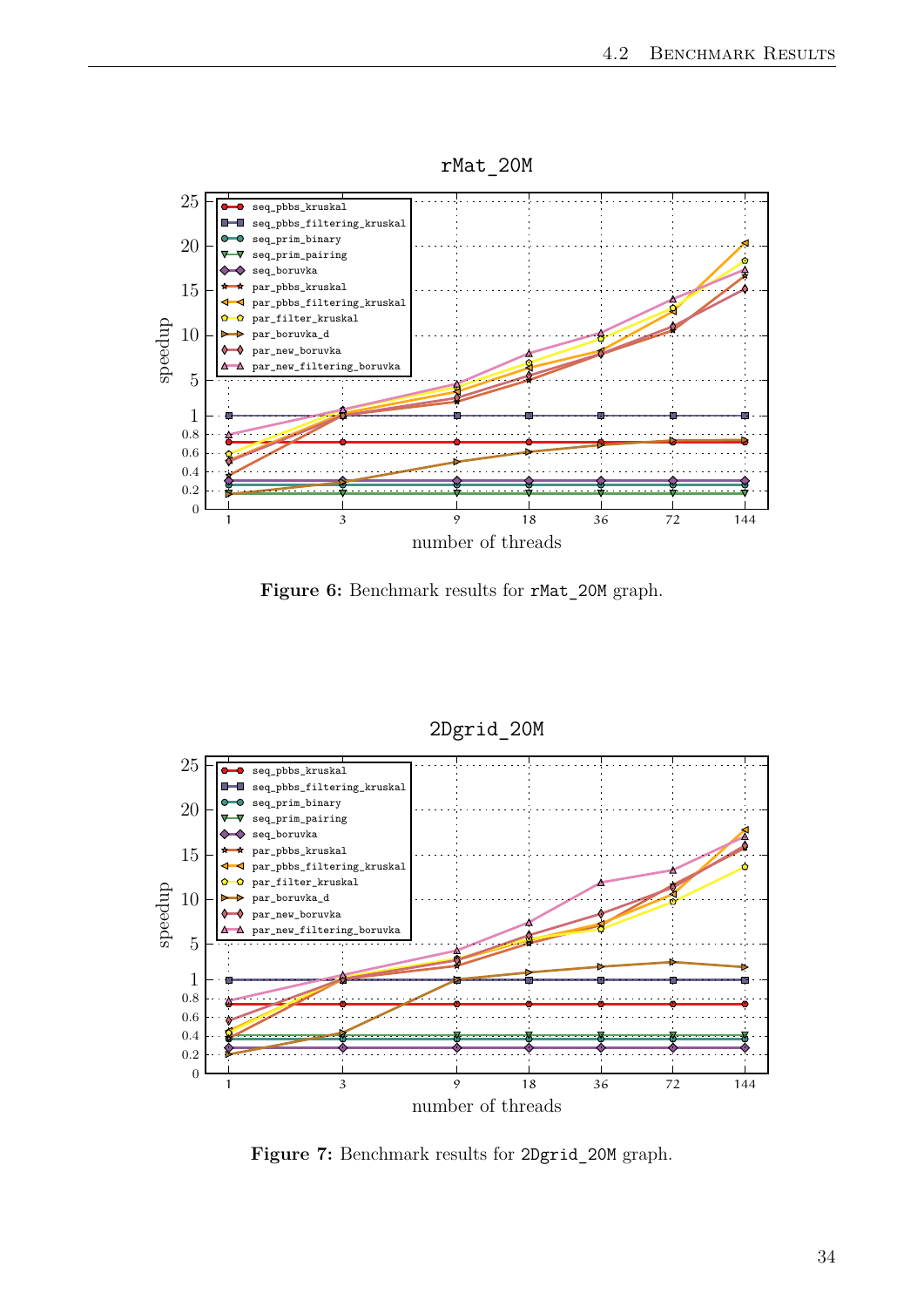

<span id="page-40-2"></span><span id="page-40-0"></span>

Figure 8: Benchmark results for 3Dgrid 20M graph. The lines for seq boruvka, seq\_prim\_binary and seq\_prim\_pairing are closely next to each other.

<span id="page-40-1"></span>

Figure 9: Benchmark results for stars 20M graph. Prim's algorithm performs very poorly on this graph because it needs  $\mathcal{O}(n \log n)$  time to execute n inserts or decrease-keys. Par\_boruvka\_d is excluded because the code the authors provide online [\[42\]](#page-57-10) seems to contain a bug and did not terminate for stars.

stars\_20M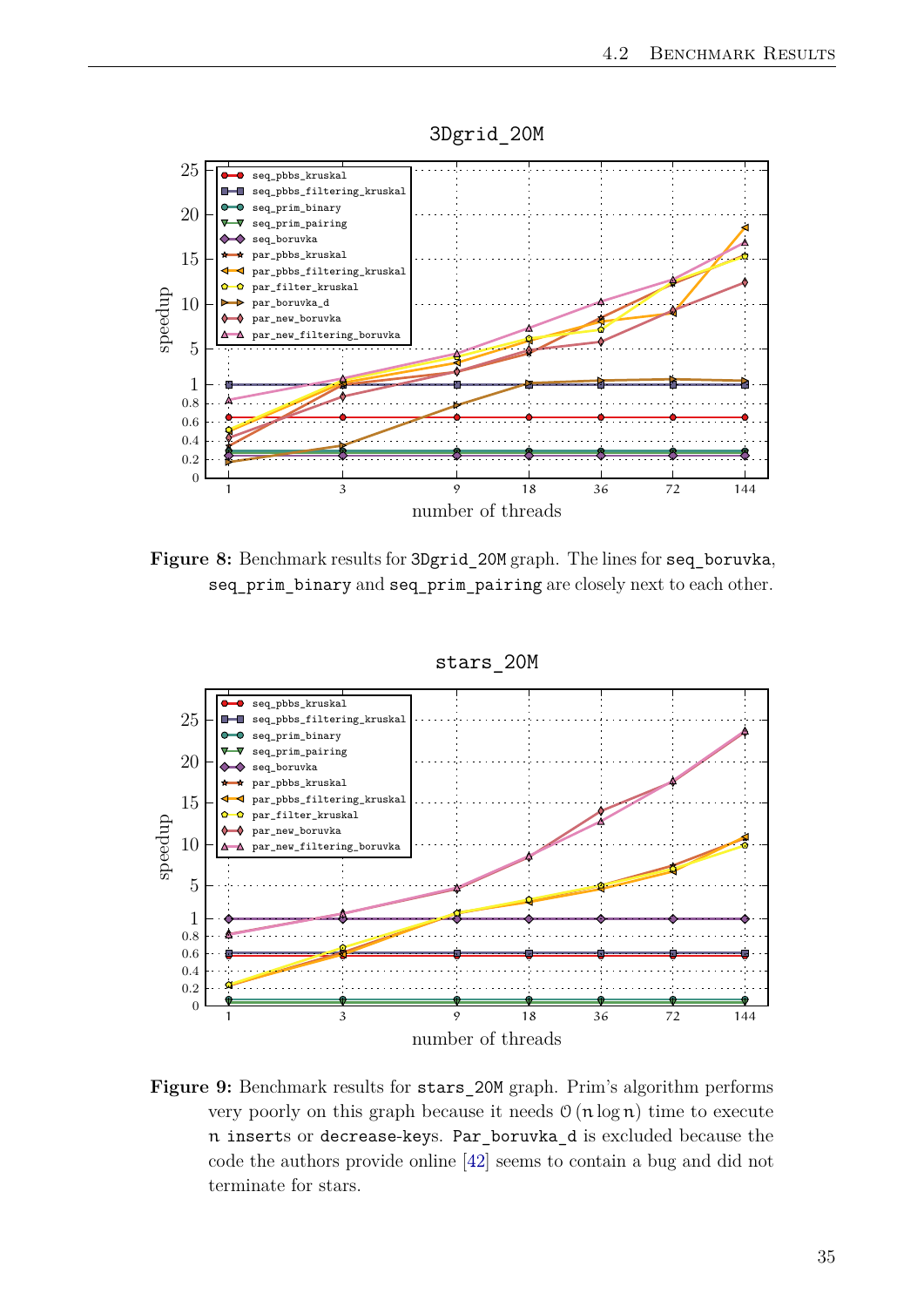<span id="page-41-0"></span>

Figure 10: Benchmark results for chain 20M graph. Kruskal's algorithm works badly here. The lines for seq\_boruvka and seq\_prim\_binary overlap and these for seq\_pbbs\_kruskal and seq\_pbbs\_filtering\_kruskal overlap.

<span id="page-41-1"></span>

delaunay\_20M

Figure 11: Benchmark results for delaunay\_20M graph.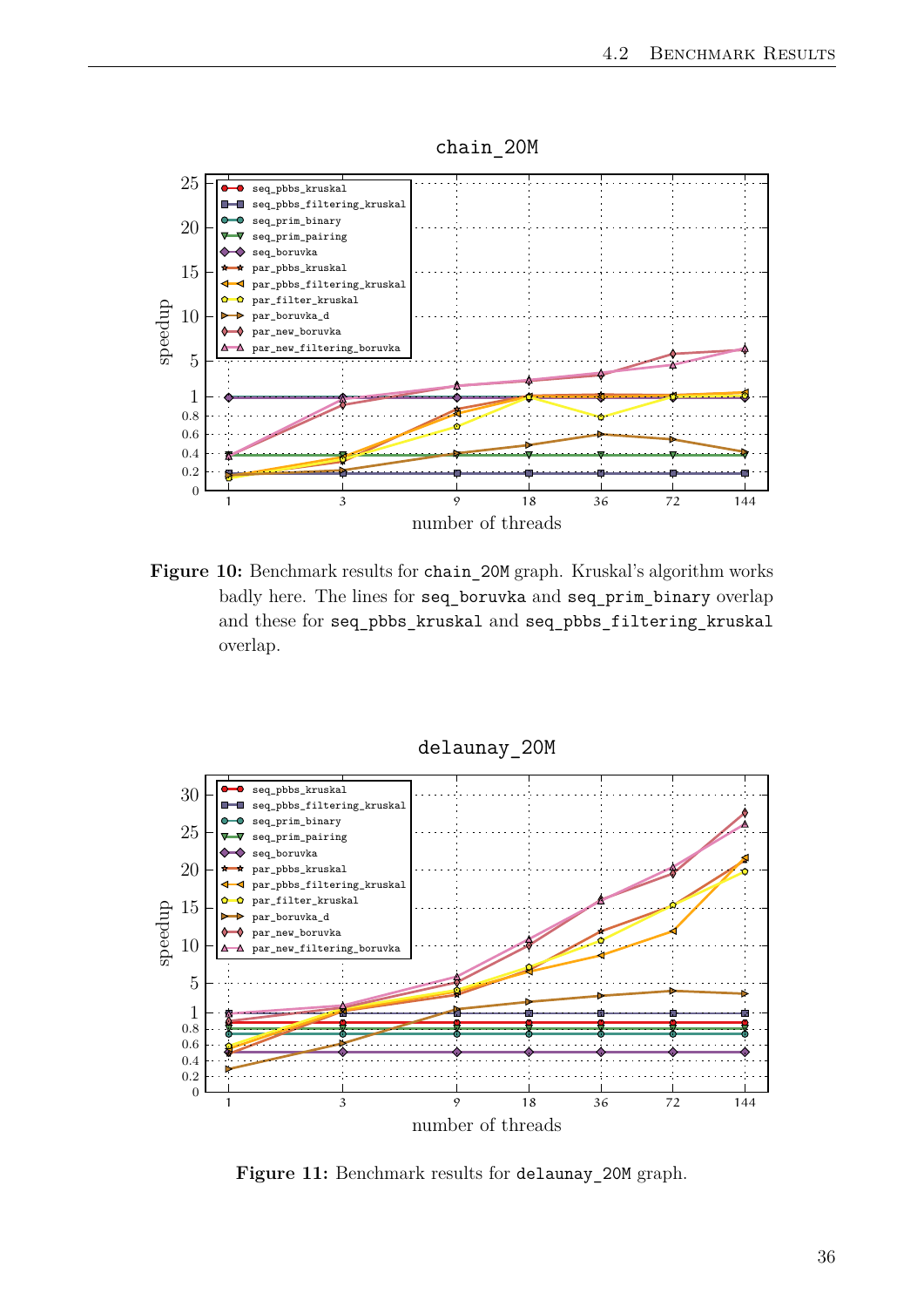<span id="page-42-0"></span>

delaunay\_20M-n

**Figure 12:** Benchmark results for delaunay\_20M-n graph.

<span id="page-42-1"></span>

Figure 13: Benchmark results for delaunay 20M-2n graph. Kruskal's algorithm, with or without filtering, is the fastest sequential algorithm.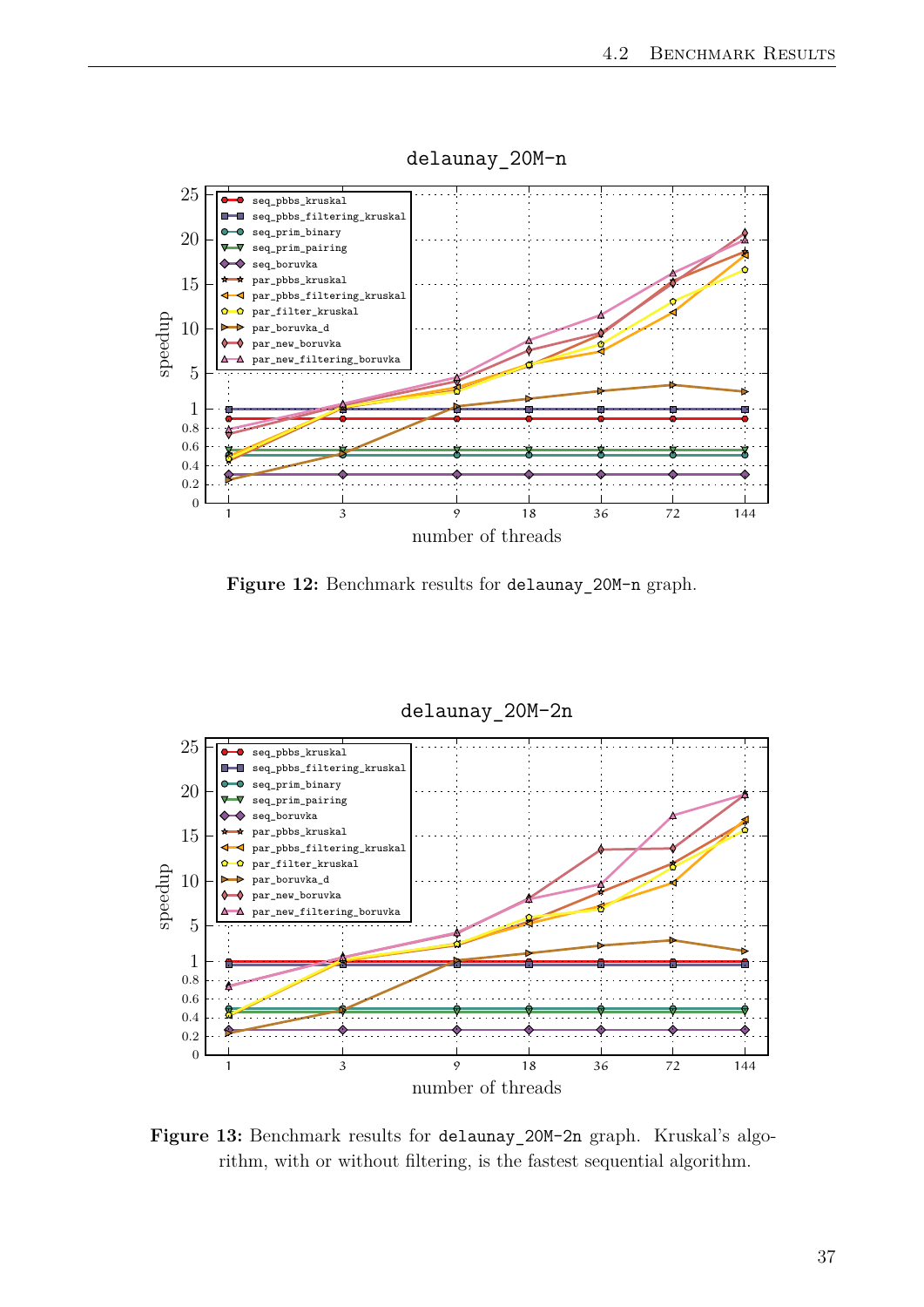<span id="page-43-0"></span>

delaunay3d\_10M

Figure 14: Benchmark results for delaunay3d 10M graph.

<span id="page-43-1"></span>

delaunay3d\_10M-2n

**Figure 15:** Benchmark results for delaunay3d\_10M-2n graph.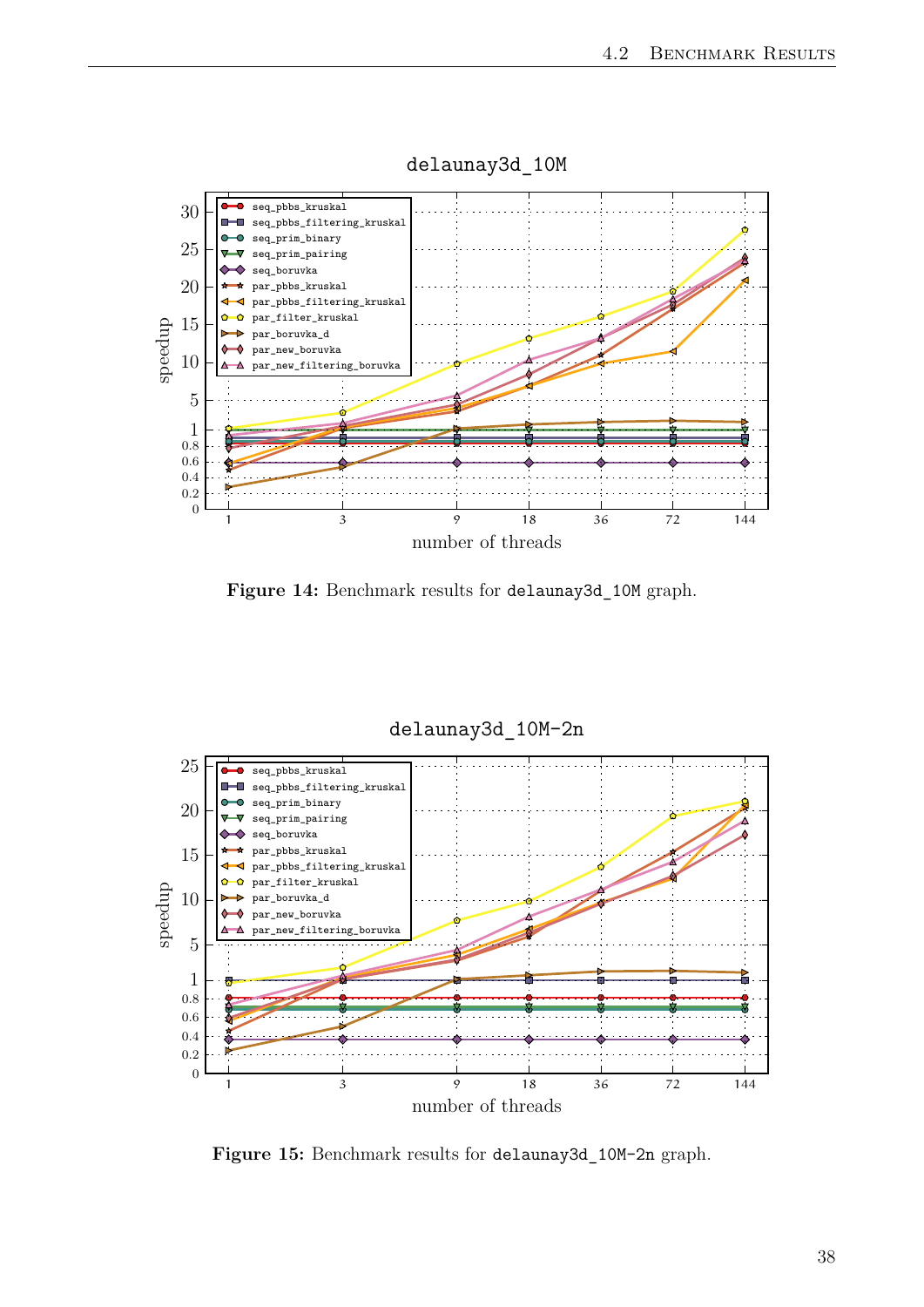<span id="page-44-0"></span>

delaunay3d\_10M-4n

**Figure 16:** Benchmark results for delaunay3d\_10M-4n graph.

<span id="page-44-1"></span>

Figure 17: Benchmark results for uniform 20M 20M graph. Kruskal's algorithm with and without filtering share the same straight line as the fastest sequential algorithms.

### uniform\_20M\_20M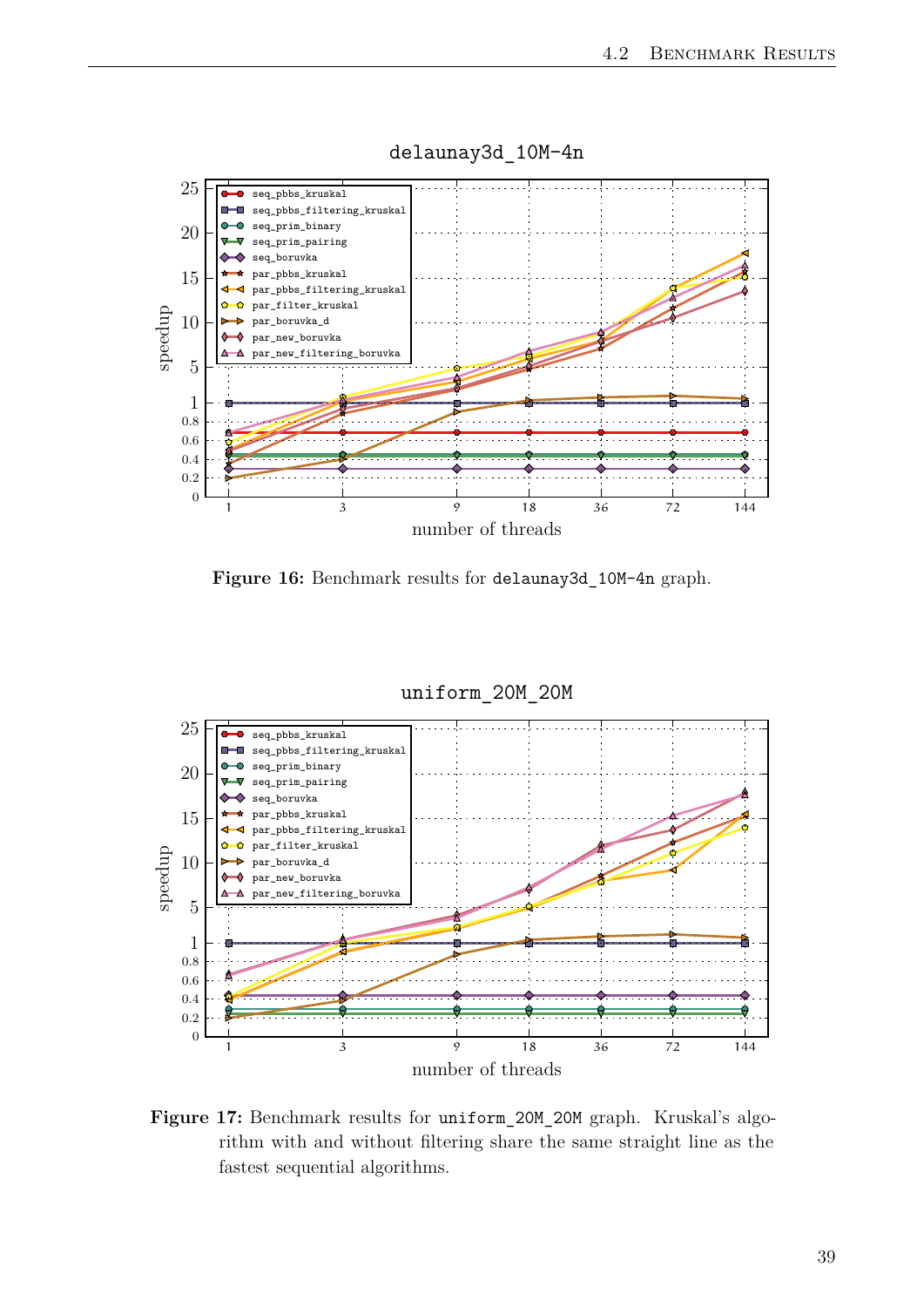<span id="page-45-0"></span>

uniform\_2M\_20M



<span id="page-45-1"></span>

Figure 19: Benchmark results for uniform 200K 20M graph. Seq\_pbbs\_kruskal is slow for this graph because of the full sorting, but it works better with filtering.

#### 40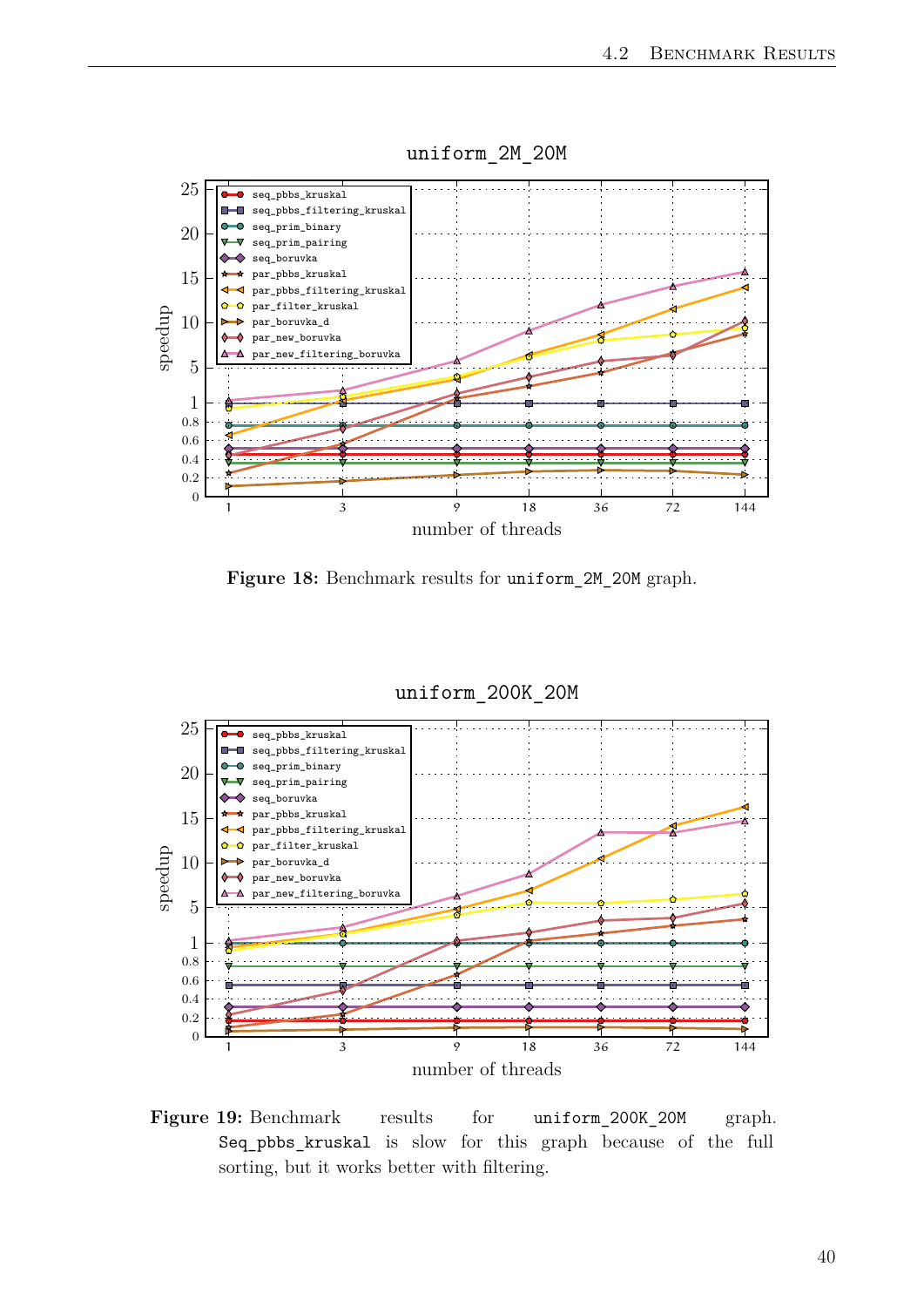<span id="page-46-0"></span>

Figure 20: Benchmark results for uniform\_20K\_20M graph. Seq\_pbbs\_kruskal is slow for this graph because of the full sorting, but filtering remedies a bit.

<span id="page-46-1"></span>

**Figure 21:** Benchmark results for nlpkkt240 graph. Kruskal's algorithm without filtering is slow because of the full sorting. With filtering, it becomes the fastest sequential algorithm.

## uniform\_20K\_20M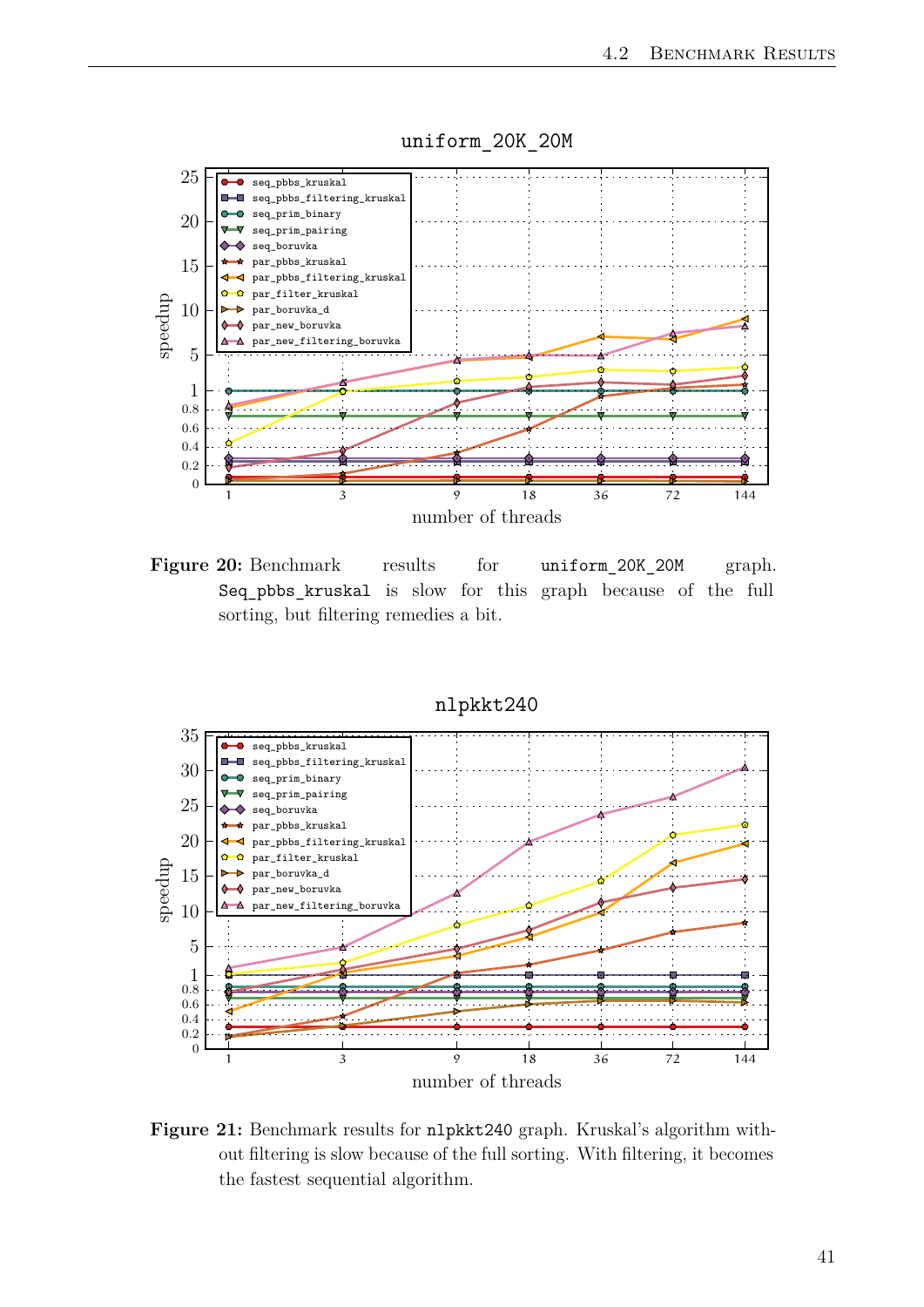<span id="page-47-0"></span>

Figure 22: Benchmark results for USA graph. Lines for seq\_pbbs\_kruskal, seq\_boruvka and seq\_prim\_binary overlap.

<span id="page-47-1"></span>

livejournal

**Figure 23:** Benchmark results for livejournal graph.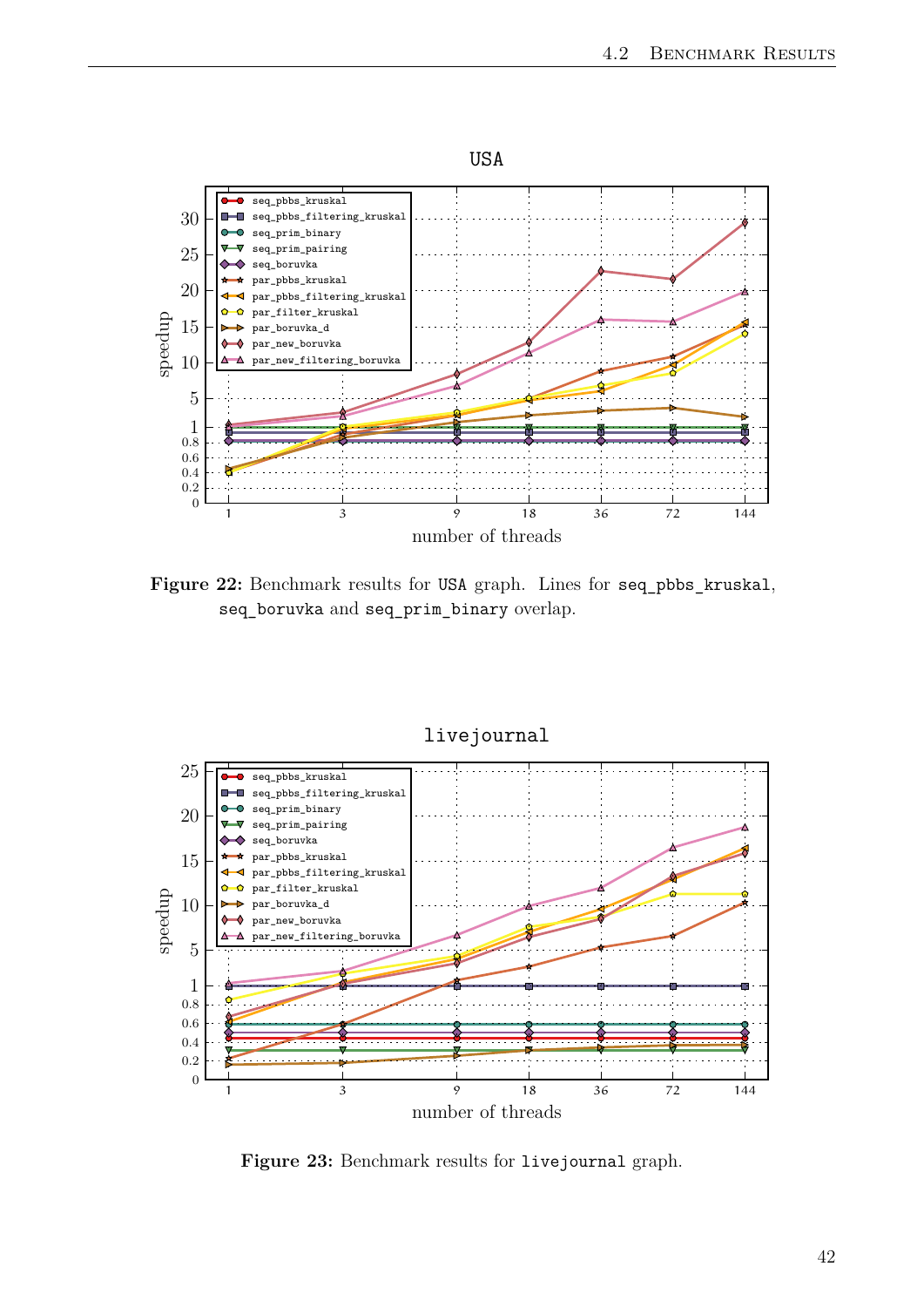<span id="page-48-0"></span>

|                   | seq     | seq       | seq    | seq     | seq     |  |
|-------------------|---------|-----------|--------|---------|---------|--|
|                   | pbbs    | pbbs      | prim   | prim    | boruvka |  |
|                   | kruskal | filtering | binary | pairing |         |  |
|                   |         | kruskal   |        |         |         |  |
| randLocal_20M     | 18.300  | 11.450    | 33.041 | 46.291  | 43.638  |  |
| rMat_20M          | 18.813  | 13.500    | 51.646 | 79.168  | 44.280  |  |
| 2Dgrid_20M        | 8.404   | 6.246     | 16.844 | 15.138  | 22.585  |  |
| 3Dgrid_20M        | 11.963  | 7.798     | 26.658 | 28.791  | 31.948  |  |
| stars_20M         | 3.285   | 3.110     | 25.281 | 47.348  | 1.891   |  |
| $chain_2$ OM      | 1.315   | 1.311     | 0.246  | 0.645   | 0.247   |  |
| delaunay_20M      | 13.113  | 11.538    | 15.670 | 14.292  | 22.692  |  |
| delaunay_20M-n    | 8.535   | 7.668     | 14.935 | 13.591  | 25.060  |  |
| delaunay_20M-2n   | 3.930   | 4.073     | 7.905  | 8.519   | 14.501  |  |
| delaunay3d_10M    | 14.375  | 13.213    | 13.943 | 11.987  | 20.353  |  |
| delaunay3d_10M-2n | 10.325  | 8.410     | 12.267 | 11.798  | 22.965  |  |
| delaunay3d 10M-4n | 6.828   | 4.708     | 10.417 | 10.844  | 15.587  |  |
| uniform_20M_20M   | 3.700   | 3.700     | 12.520 | 15.063  | 8.365   |  |
| uniform_2M_20M    | 2.986   | 1.360     | 1.776  | 3.729   | 2.627   |  |
| uniform_200K_20M  | 3.050   | 0.942     | 0.519  | 0.690   | 1.632   |  |
| uniform_20K_20M   | 2.730   | 0.888     | 0.219  | 0.298   | 0.778   |  |
| nlpkkt240         | 152.125 | 45.700    | 53.995 | 66.692  | 59.181  |  |
| <b>USA</b>        | 6.086   | 5.370     | 6.159  | 5.033   | 6.089   |  |
| livejournal       | 5.459   | 2.430     | 4.112  | 7.656   | 4.815   |  |

**Table 4.3:** Running times of sequential algorithms in seconds. The best time for each particular graph is underlined.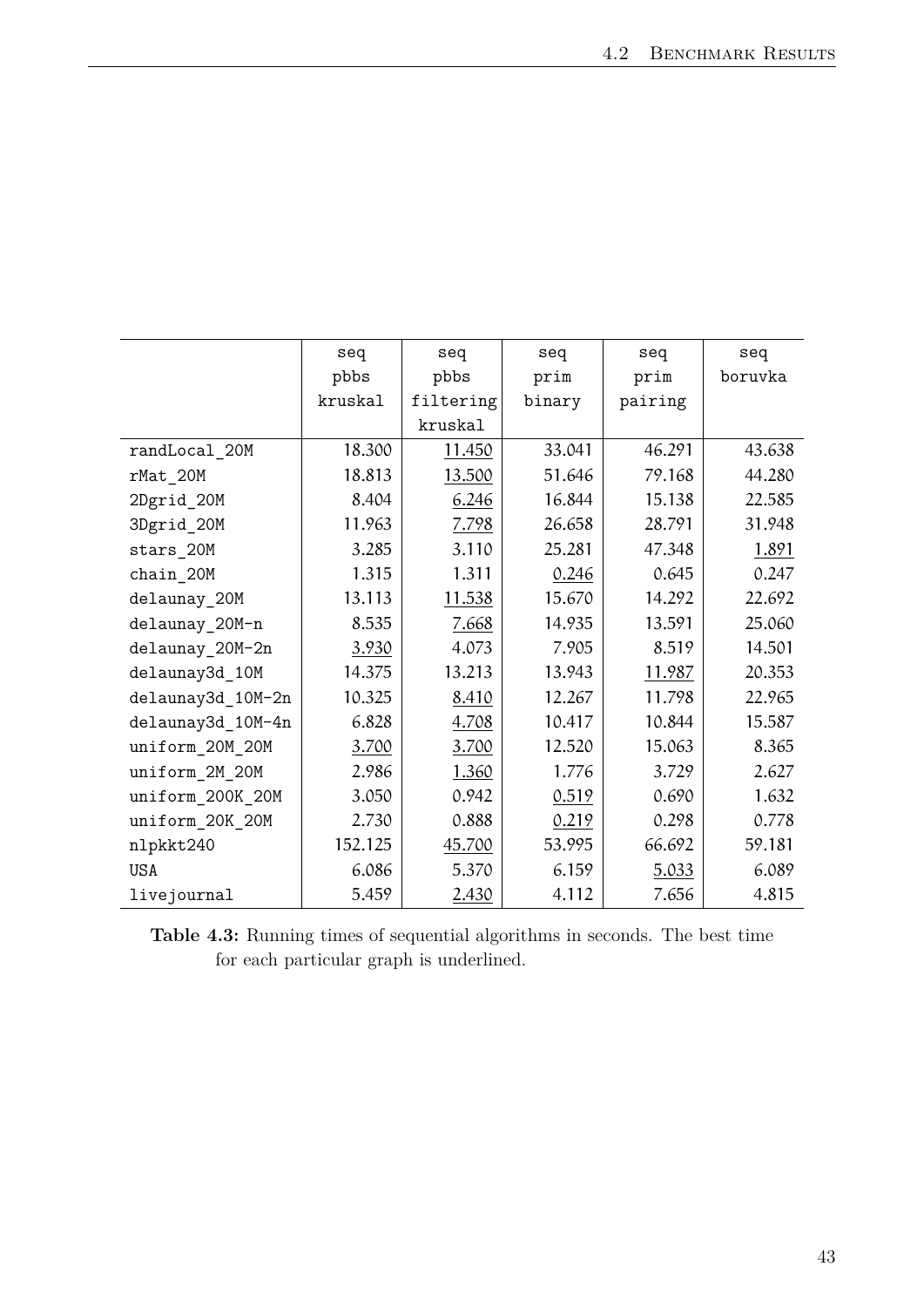|                   | par     | par       | par     | par     | par     | par       | par     | par       | par     | par     | par     | par       |
|-------------------|---------|-----------|---------|---------|---------|-----------|---------|-----------|---------|---------|---------|-----------|
|                   | pbbs    | pbbs      | filter  | boruvka | new     | new       | pbbs    | pbbs      | filter  | boruvka | new     | new       |
|                   | kruskal | filtering | kruskal | d       | boruvka | filtering | kruskal | filtering | kruskal | d       | boruvka | filtering |
|                   |         | kruskal   |         |         |         | boruvka   |         | kruskal   |         |         |         | boruvka   |
| $\#$ threads      |         |           |         |         |         |           | 144     | 144       | 144     | 144     | 144     | 144       |
| randLocal_20M     | 34.500  | 19.800    | 17.238  | 88.823  | 30.600  | 12.400    | 0.765   | 0.544     | 0.636   | 20.075  | 1.026   | 0.624     |
| rMat_20M          | 37.400  | 25.800    | 22.788  | 83.999  | 26.400  | 16.900    | 0.809   | 0.663     | 0.735   | 18.229  | 0.887   | 0.776     |
| 2Dgrid_20M        | 16.563  | 13.625    | 14.288  | 30.317  | 11.025  | 8.019     | 0.396   | 0.351     | 0.458   | 2.564   | 0.389   | 0.366     |
| 3Dgrid_20M        | 22.513  | 15.500    | 14.988  | 44.499  | 18.000  | 9.296     | 0.503   | 0.419     | 0.507   | 5.382   | 0.626   | 0.460     |
| stars_20M         | 8.143   | 7.890     | 7.779   |         | 2.290   | 2.305     | 0.176   | 0.173     | 0.191   |         | 0.080   | 0.080     |
| chain_20M         | 1.623   | 1.590     | 1.836   | 1.475   | 0.660   | 0.665     | 0.163   | 0.159     | 0.211   | 0.592   | 0.039   | 0.038     |
| delaunay_20M      | 23.688  | 20.938    | 19.688  | 39.243  | 12.813  | 11.600    | 0.541   | 0.532     | 0.582   | 3.207   | 0.417   | 0.441     |
| delaunay_20M-n    | 16.988  | 15.300    | 16.188  | 30.872  | 10.400  | 9.730     | 0.411   | 0.420     | 0.461   | 2.570   | 0.370   | 0.384     |
| delaunay_20M-2n   | 9.369   | 9.223     | 9.155   | 16.709  | 5.333   | 5.355     | 0.236   | 0.233     | 0.250   | 1.822   | 0.200   | 0.200     |
| delaunay3d 10M    | 24.063  | 20.600    | 9.584   | 42.447  | 15.500  | 12.800    | 0.515   | 0.573     | 0.434   | 5.708   | 0.501   | 0.509     |
| delaunay3d_10M-2n | 18.363  | 14.900    | 8.680   | 33.764  | 14.100  | 11.375    | 0.413   | 0.407     | 0.398   | 4.506   | 0.485   | 0.444     |
| delaunay3d_10M-4n | 13.263  | 9.320     | 8.085   | 23.375  | 9.601   | 6.858     | 0.299   | 0.265     | 0.312   | 3.103   | 0.347   | 0.286     |
| uniform_20M_20M   | 9.369   | 9.411     | 8.620   | 18.509  | 5.569   | 5.650     | 0.242   | 0.239     | 0.265   | 2.292   | 0.207   | 0.210     |
| uniform_2M_20M    | 5.340   | 2.061     | 1.440   | 11.752  | 3.070   | 1.016     | 0.155   | 0.097     | 0.144   | 5.691   | 0.133   | 0.086     |
| uniform_200K_20M  | 5.170   | 0.544     | 0.566   | 8.822   | 2.210   | 0.403     | 0.141   | 0.032     | 0.080   | 6.309   | 0.095   | 0.035     |
| uniform_20K_20M   | 4.500   | 0.268     | 0.496   | 5.013   | 1.200   | 0.259     | 0.128   | 0.024     | 0.060   | 6.395   | 0.081   | 0.026     |
| nlpkkt240         | 264.375 | 89.713    | 39.988  | 278.142 | 59.100  | 22.588    | 5.423   | 2.325     | 2.046   | 72.458  | 3.129   | 1.498     |
| <b>USA</b>        | 12.213  | 12.300    | 12.488  | 11.025  | 3.645   | 4.448     | 0.329   | 0.321     | 0.358   | 2.022   | 0.171   | 0.253     |
| livejournal       | 10.575  | 3.919     | 2.848   | 14.941  | 3.600   | 1.830     | 0.234   | 0.148     | 0.215   | 6.504   | 0.153   | 0.129     |

<span id="page-49-0"></span>**Table 4.4:** Running times of parallel algorithms with <sup>1</sup> and <sup>144</sup> threads in seconds. Underlined numbers mark the best times for the particular graph and particular number of threads. If the time for <sup>a</sup> parallel algorithm executed with one thread is even faster than the best sequentialalgorithm, that time is doubly underlined.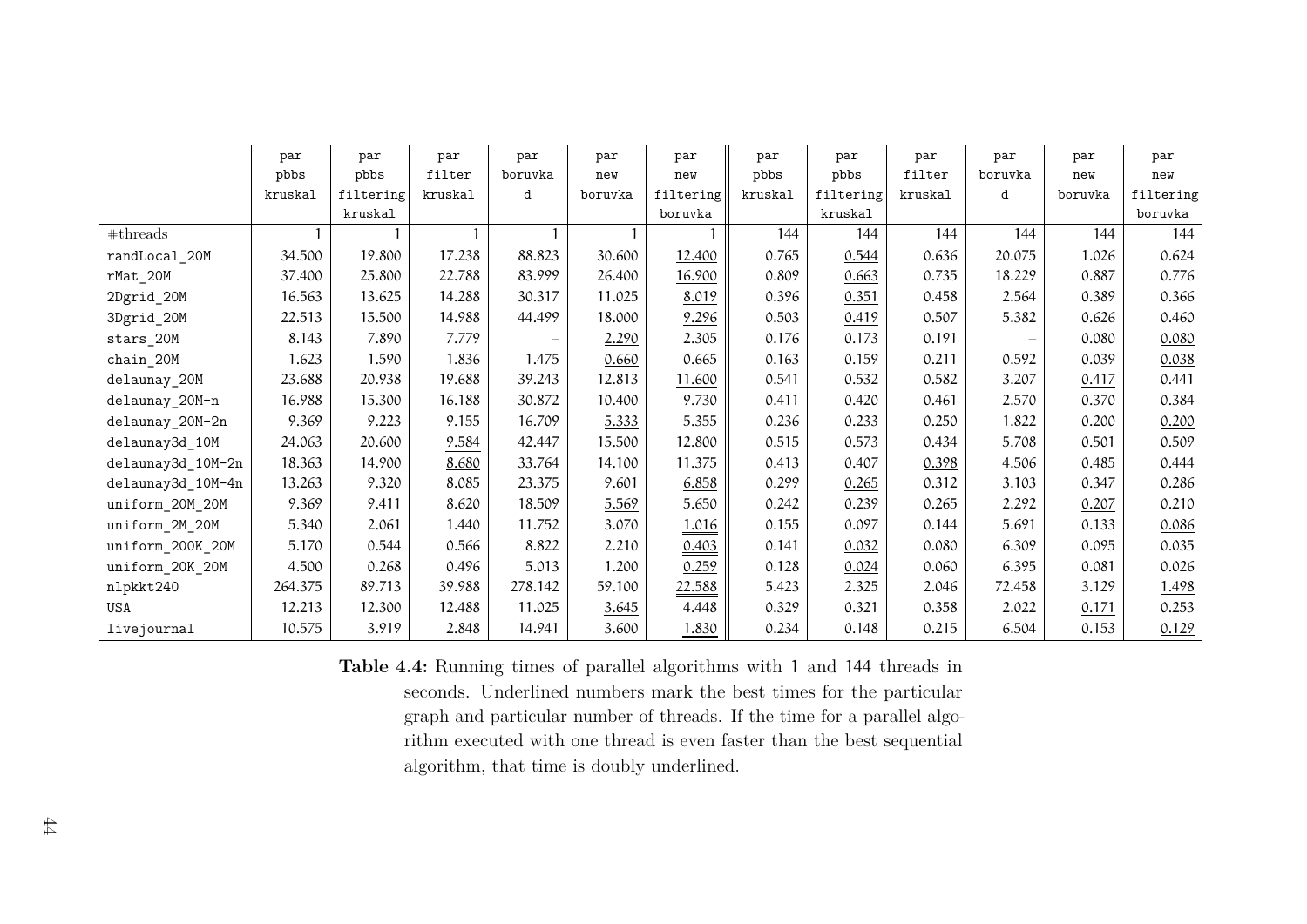<span id="page-50-0"></span>

|                   | par     | par       | par     | par     | par     | par       | par     | par       | par     | par     | par     | par       |
|-------------------|---------|-----------|---------|---------|---------|-----------|---------|-----------|---------|---------|---------|-----------|
|                   | pbbs    | pbbs      | filter  | boruvka | new     | new       | pbbs    | pbbs      | filter  | boruvka | new     | new       |
|                   | kruskal | filtering | kruskal | d       | boruvka | filtering | kruskal | filtering | kruskal | d       | boruvka | filtering |
|                   |         | kruskal   |         |         |         | boruvka   |         | kruskal   |         |         |         | boruvka   |
| relative/absolute | rel     | rel       | rel     | rel     | rel     | rel       | abs     | abs       | abs     | abs     | abs     | abs       |
| randLocal_20M     | 45.091  | 36.405    | 27.098  | 4.425   | 29.817  | 19.864    | 14.965  | 21.053    | 18.000  | 0.570   | 11.157  | 18.342    |
| rMat_20M          | 46.259  | 38.943    | 31.025  | 4.608   | 29.763  | 21.782    | 16.698  | 20.377    | 18.380  | 0.741   | 15.220  | 17.400    |
| 2Dgrid_20M        | 41.838  | 38.845    | 31.230  | 11.824  | 28.333  | 21.916    | 15.778  | 17.808    | 13.653  | 2.436   | 16.052  | 17.072    |
| 3Dgrid_20M        | 44.768  | 36.960    | 29.547  | 8.268   | 28.754  | 20.193    | 15.506  | 18.593    | 15.372  | 1.449   | 12.456  | 16.937    |
| stars_20M         | 46.366  | 45.673    | 40.699  |         | 28.580  | 28.948    | 10.767  | 10.946    | 9.893   |         | 23.599  | 23.747    |
| $chain_2$ OM      | 9.946   | 9.992     | 8.703   | 2.490   | 16.910  | 17.545    | 1.509   | 1.547     | 1.167   | 0.416   | 6.312   | 6.499     |
| delaunay_20M      | 43.805  | 39.356    | 33.849  | 12.237  | 30.707  | 26.304    | 21.336  | 21.687    | 19.837  | 3.598   | 27.651  | 26.162    |
| delaunay_20M-n    | 41.345  | 36.407    | 35.095  | 12.011  | 28.118  | 25.355    | 18.661  | 18.245    | 16.623  | 2.983   | 20.730  | 19.980    |
| delaunay_20M-2n   | 39.635  | 39.645    | 36.565  | 9.170   | 26.696  | 26.842    | 16.626  | 16.894    | 15.696  | 2.157   | 19.675  | 19.699    |
| delaunay3d_10M    | 46.689  | 35.943    | 22.082  | 7.437   | 30.915  | 25.154    | 23.259  | 20.915    | 27.620  | 2.100   | 23.908  | 23.556    |
| delaunay3d_10M-2n | 44.421  | 36.632    | 21.789  | 7.493   | 29.050  | 25.605    | 20.345  | 20.676    | 21.111  | 1.866   | 17.327  | 18.931    |
| delaunay3d_10M-4n | 44.338  | 35.236    | 25.933  | 7.533   | 27.639  | 23.956    | 15.738  | 17.798    | 15.100  | 1.517   | 13.552  | 16.445    |
| uniform_20M_20M   | 38.714  | 39.357    | 32.513  | 8.077   | 26.870  | 26.953    | 15.289  | 15.473    | 13.956  | 1.615   | 17.853  | 17.651    |
| uniform_2M_20M    | 34.563  | 21.223    | 10.000  | 2.065   | 23.126  | 11.783    | 8.803   | 14.003    | 9.444   | 0.239   | 10.245  | 15.768    |
| uniform_200K_20M  | 36.699  | 17.059    | 7.105   | 1.398   | 23.263  | 11.429    | 3.682   | 16.272    | 6.514   | 0.082   | 5.460   | 14.714    |
| uniform_20K_20M   | 35.294  | 11.093    | 8.308   | 0.784   | 14.907  | 9.806     | 1.721   | 9.093     | 3.671   | 0.034   | 2.725   | 8.317     |
| nlpkkt240         | 48.755  | 38.586    | 19.543  | 3.839   | 18.889  | 15.083    | 8.428   | 19.656    | 22.335  | 0.631   | 14.606  | 30.518    |
| USA               | 37.120  | 38.273    | 34.857  | 5.452   | 21.363  | 17.596    | 15.298  | 15.661    | 14.049  | 2.489   | 29.498  | 19.914    |
| livejournal       | 45.144  | 26.523    | 13.244  | 2.297   | 23.529  | 14.159    | 10.374  | 16.447    | 11.302  | 0.374   | 15.882  | 18.801    |

**Table 4.5:** Relative and absolute speedups of parallel algorithms. Underlined numbers mark the best relative and absolute speed-ups for the particulargraph with <sup>144</sup> threads.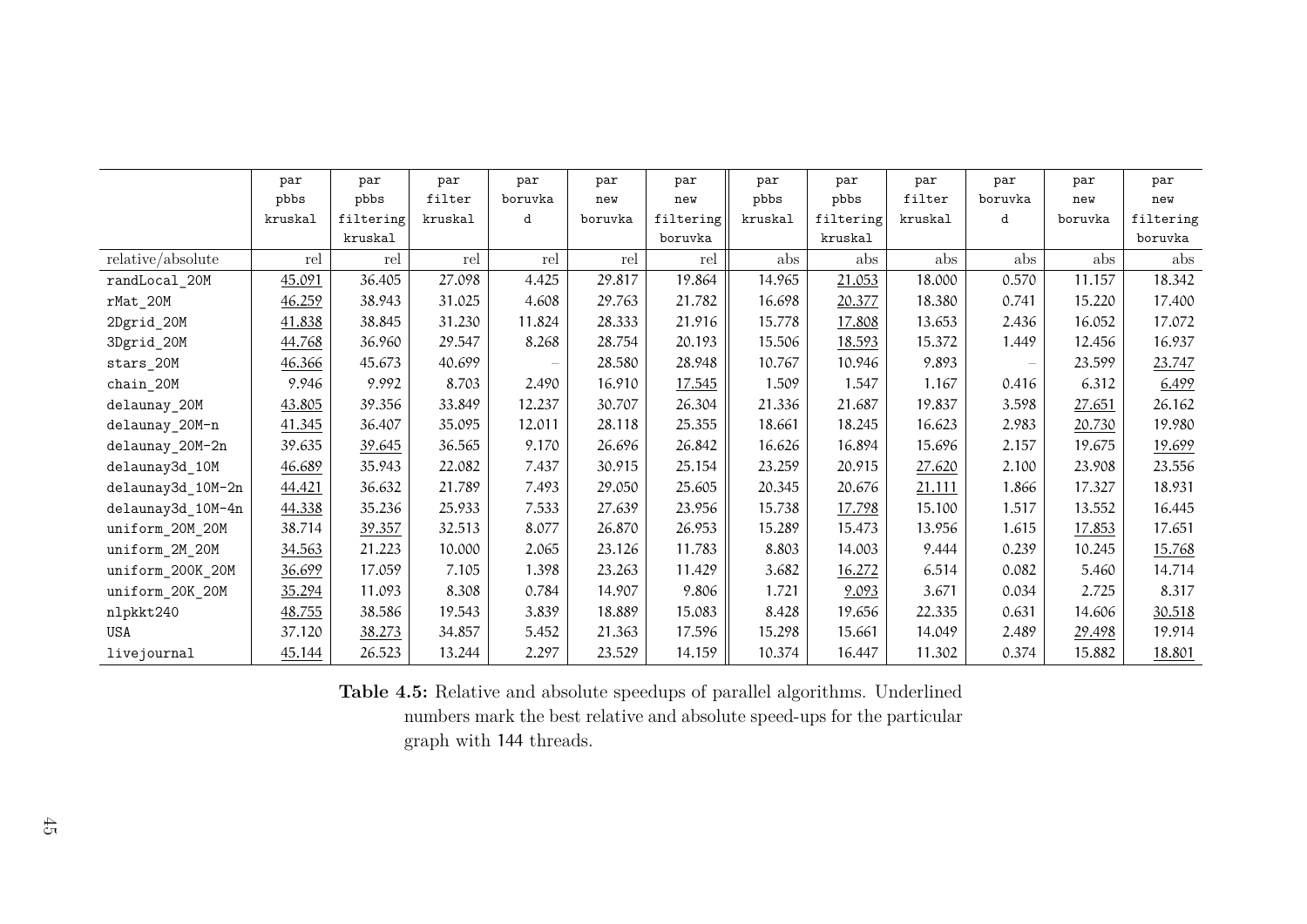#### <span id="page-51-0"></span>**4.2.2 Analysis for Sequential Algorithms**

For sequential algorithms, seq pbbs filtering kruskal is almost always the fastest. Notable exceptions include:

• stars 20M [\(Figure 9\)](#page-40-1). Borůvka's algorithm only needs a single Borůvka step here because the leaves of the star will choose their only outgoing edge as the minimum edge, connecting the graph in one step. Thus Borůvka's algorithm runs in linear time here. Kruskal's algorithm needs a full sorting of random weights, and Prim's algorithm has to perform  $\pi$ decrease-keys or inserts, therefore both algorithms have a running time of  $\Theta(n \log n)$ . Note that  $m = \mathcal{O}(n)$  for stars. The highly optimized sorting implementation from the standard library of GCC has a much lower constant factor, making Kruskal's algorithm considerably faster than Prim's algorithm and even comparable to the linear-time Borůvka's algorithm here. The case would be slightly different if Prim's algorithm first builds a priority queue in linear time and then calls n constant-time decrease-keys. However, a large constant factor would be inevitable.

• chain\_20M [\(Figure 10\)](#page-41-0), where seq\_boruvka and seq\_prim\_binary are equally fast. On chains with *increasing weights*, Borůvka's algorithm finds the MST in a single Borůvka step and requires only linear time. Prim's algorithm is also fast because the priority queue only has a single element in it during the whole execution. Seq prim pairing is slower because of the hidden constants in its time complexity. Kruskal's algorithm needs a sorting and is thus slower. However, because the edge weights are already in increasing order, the sorting is much cheaper than sorting random numbers, which is why its running time is less than half of that for stars\_20M.

• Dense uniform graphs like uniform\_200K\_20M [\(Figure 19\)](#page-45-1) and uniform\_20K\_20M [\(Fig](#page-46-0)[ure 20\)](#page-46-0). That is because the number of vertices is too small compared to the number of edges, which makes sorting of the edges too costly. Prim's algorithm excels here because it does not even have to process all the edges before finding the MST. As mentioned before in [Section 2.1.2,](#page-12-0) Prim's algorithm with binary heaps has an expected running time of  $\mathcal{O}(m + n \log n \log \log n)$ for graphs with random weights, which is  $\mathcal{O}(m)$  for denser graphs like these two.

On real-world graphs like nlpkkt240 [\(Figure 21\)](#page-46-1) and livejournal [\(Figure 23\)](#page-47-1), the effect of filtering is well demonstrated because vertices have a larger average degree and hence the graphs are relatively dense. Sorting the whole set of edges is too costly, but sorting only a portion and then doing a filtering reduces the total time to only one third to one half.

It is also interesting to note that Prim's algorithm with pairing heaps is generally slower than with binary heaps except on several graphs. That is because the effect of a faster decrease-key is only visible when it is needed many times due to larger constant hidden in the Big-Oh notation.

Due to the lack of removal of used edges, Borůvka's algorithm generally does not work well with the sole exceptions of stars\_20M [\(Figure 9\)](#page-40-1) and chain\_20M [\(Figure 10\)](#page-41-0) where the Borůvka step is executed a single time anyway. However, with filtering and removal of self-edges, the new *parallel* algorithm works quite well with one thread. That is because the algorithm only does linear work in each Borůvka step when it is executed with a single thread. As shown in [Table 4.4,](#page-49-0) the new parallel algorithm with or without filtering even beats the fastest sequential algorithm on all three real-world graphs and two uniform graphs. On other graphs, par new boruvka and par new filtering boruvka also have comparable performance to the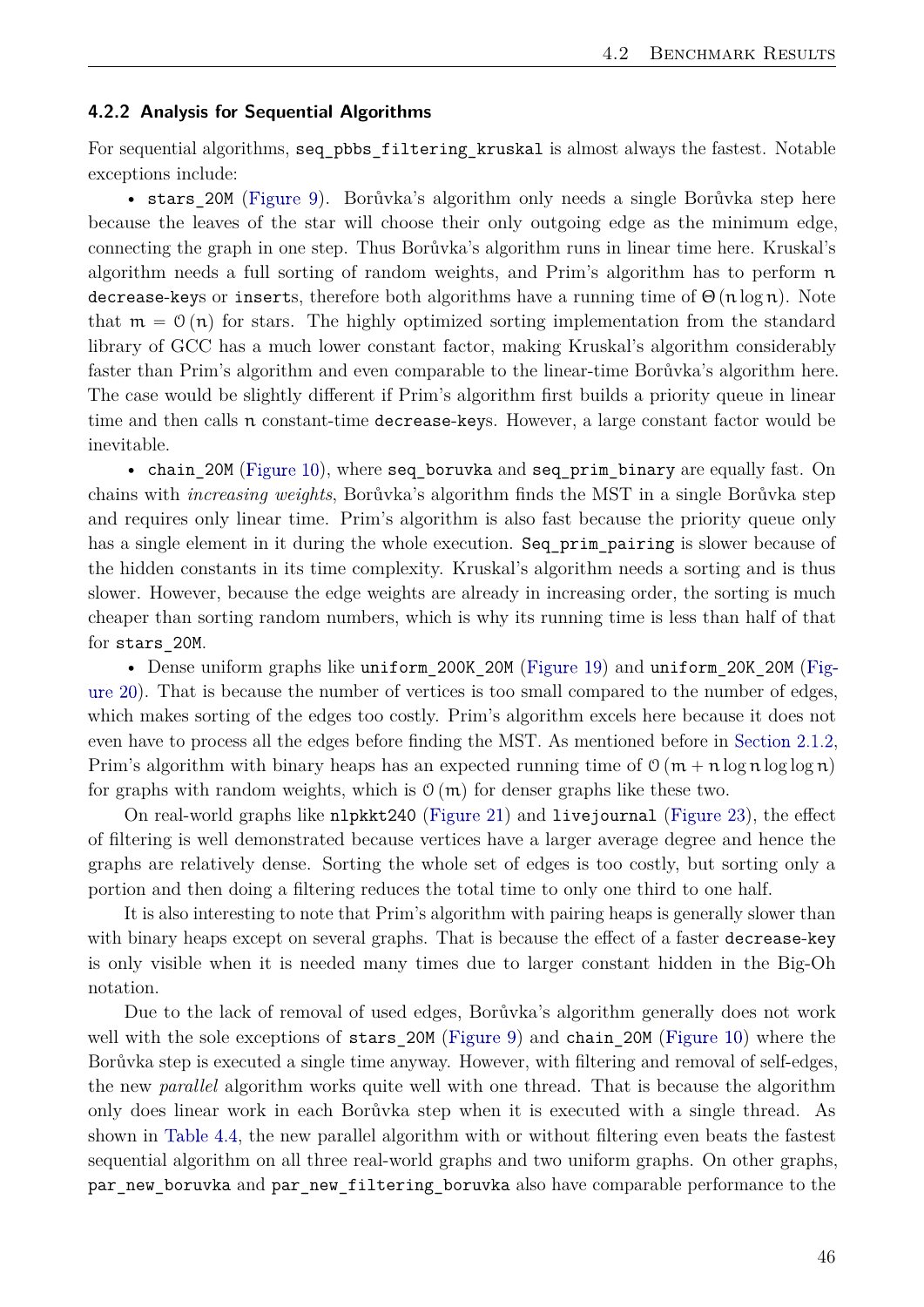<span id="page-52-1"></span>fastest sequential implementation. This suggests the new algorithm can be applied even when the number of available processors is small. Other algorithms do not have such a property. The only graphs where other parallel algorithms perform better with one thread are delaunay3d\_10M [\(Figure 14\)](#page-43-0) and delaunay3d 10M-2n [\(Figure 15\)](#page-43-1), where par filter kruskal excels because its multi-stage filtering removes most of the edges.

#### <span id="page-52-0"></span>**4.2.3 Analysis for Parallel Algorithms**

We now turn to the analysis of the running times of parallel algorithms.

par\_boruvka\_d [\[42\]](#page-57-10) does not perform well on our test graphs. On randLocal\_20M [\(Fig](#page-38-2)[ure 5\)](#page-38-2), rMat\_20M [\(Figure 6\)](#page-39-0), nlpkkt240 [\(Figure 21\)](#page-46-1) and livejournal [\(Figure 23\)](#page-47-1), the parallel algorithm with all available cores even runs longer than most of the sequential algorithms. Reading through the detailed logs reveals that more than  $\frac{2}{3}$  of the time is spent on the compaction step where atomic instructions are used in an unavoidably inefficient manner as described in [Section 2.3.2,](#page-22-0) in contrast to our new parallel algorithm where most of the atomic instructions are only reads rather than writes. Even on graphs where par boruvka d exhibits speedup against sequential algorithms, the speedup comes quite late, namely when at least 9 cores are used where 3 are enough for other algorithms most of the times. Even when a speedup is visible, the algorithm is not as fast as other algorithms. For example, on graph USA [\(Figure 22\)](#page-47-0), the algorithm needs 1.344 seconds with 72 cores, but all other algorithms are at least twice as fast. Its bottlenecks seem to be the compaction and, surprisingly, a step that marks MST edges. The latter involves a parallel for-loop of length  $\pi$  with one random read and one random write memory access in each Borůvka iteration.

The effect of filtering manifested itself also in the parallel settings: Borůvka's algorithm and Kruskal's algorithm with filtering are generally faster than without. The only notable exceptions are delaunay3d\_10M [\(Figure 14\)](#page-43-0) for Kruskal's algorithm and USA [\(Figure 22\)](#page-47-0) for Borůvka's. The former is because the filtering only removes about half of the edges and thus does not justify the extra cost for partitioning and filtering. The latter is because USA is very sparse so that the first partition already contains most of the edges. Therefore the cost for this partitioning does not pay off.

As shown in the graphics, par\_new\_filtering\_boruvka or par\_new\_boruvka are the fastest parallel implementation on more than half of the graphs, especially on stars\_20M [\(Figure 9\)](#page-40-1) and chain\_20M [\(Figure 10\)](#page-41-0), where the difference is large due to the reasons described above in the sequential part. On real-world graphs, i.e. nlpkkt240 [\(Figure 21\)](#page-46-1), USA [\(Figure 22\)](#page-47-0) and livejournal [\(Figure 23\)](#page-47-1), the new algorithm leads by a remarkable margin and reaches an absolute speedup of more than 30. The sole exceptions where the new algorithm loses by a noticeable margin are delaunay3d\_10M [\(Figure 14\)](#page-43-0) and delaunay3d\_10M-2n [\(Figure 15\)](#page-43-1). Par filter kruskal is faster on these graphs due to the random weights and the graph topology. The progressive multi-stage filtering of par filter kruskal works in its full ability and removes most of the edges. Par pbbs filtering kruskal only does one filtering and cannot achieve the same effect.

A remark on par\_pbbs\_filtering\_kruskal and par\_pbbs\_kruskal is that they even need slightly more time on the union-find loop than the sequential implementation on chain\_20M [\(Figure 10\)](#page-41-0) because the algorithm is forced to run sequentially after the sorting step by the structure and weights of the graph. Though this behavior would unlikely cause problems on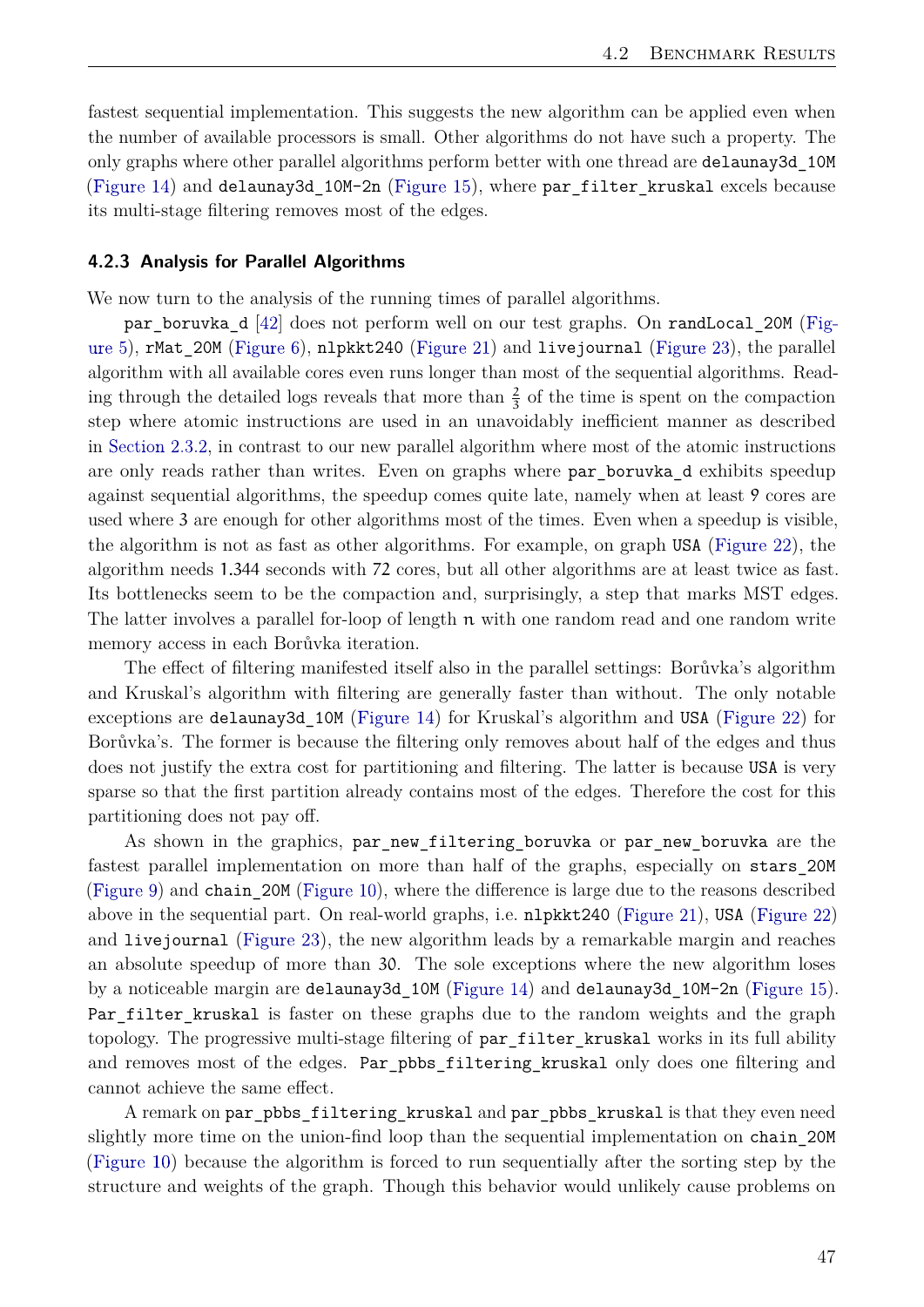graphs of practical size, it is of theoretical interest to note that this implementation can be forced to run sequentially by an adversary. The remarkable relative speedups shown in [Table 4.5](#page-50-0) are due to the highly efficient sample sort implementation in PBBS and the *slowness* of the algorithm with one thread.

The experiments have demonstrated that our new algorithm, together with filtering, is indeed efficient on a wide range of graphs. Unlike other parallel algorithms, the algorithm is also very efficient when only a small number of processors are available. The same even holds when only a single processor is present.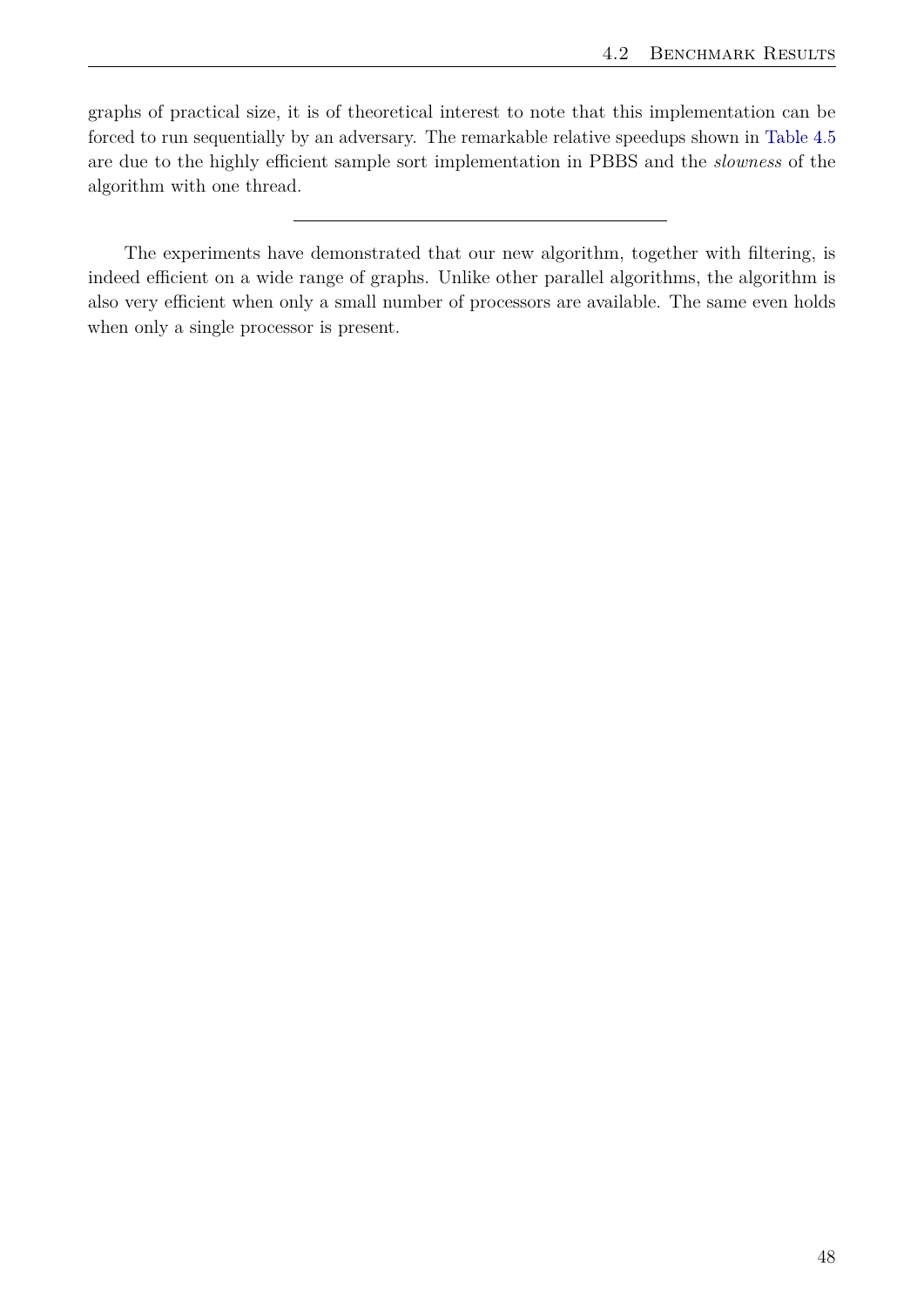# <span id="page-54-0"></span>**5 Conclusions and Outlooks**

In the present thesis we have briefly described known sequential and parallel algorithms for computing minimum spanning trees (MST) and forests (MSF) on shared-memory architectures. We also have presented a new conceptually quite simple yet remarkably efficient parallel algorithm for MST/MSF computation based on Borůvka's algorithm. The algorithm utilizes priority writes (pwrite) as a primitive to achieve its simplicity and reduced contention. pwrites can be easily and efficiently implemented with atomic compare-and-swap (CAS) which is widely supported by modern processors. Coarse-grained and balanced parallelism is realized nicely this way. Several optimizations that aim at improving locality of memory accesses are applied to achieve further speedup.

Experimental results on a rich set of synthetic and real-world graphs have demonstrated the extraordinary efficiency of the new algorithm. The new algorithm is faster than or as fast as its rivals on almost every graph in the benchmark. A reasonable speedup with respect to classical sequential algorithms is achieved even with only a few processors. The parallel algorithm outperforms many sequential implementations even with a single processor.

Though the algorithm proved to be efficient on many graphs, there is still room for improvement and future work. The following list gives some possible directions for future research:

**Outlook 1.** Theoretical time bound of the find-min step. The algorithm exhibits simplicity and excellent performance in practice. However, not much is known about its theoretical efficiency. Though we conjecture stars are the worst case for the find-min step, it remains to be carefully analyzed.

**Outlook 2.** Applying priority writes to other algorithms or problems. Priority writes (pwrites) are the key to the efficiency of the new MST algorithm. They seems to have the potential to be utilized to implement some known algorithms for the CRCW-Priority PRAM model on real computers. Whether this is possible or beneficial stays open for future research. It is also conceivable that they can be used in other algorithms that involve finding some minimum across multiple processors. It would be interesting to see more such examples.

**Outlook 3.** More thorough experiments. We have conducted benchmarks with a number of classical algorithms and state-of-the-art parallel ones. The new algorithm works very well on a wide range of test graphs. Yet the experiments did not, and could not, cover all known algorithms. An interesting future work might be a more thorough benchmark that includes more algorithms and more graphs.

**Outlook 4.** Generalization to other architectures. The algorithm is targeted at sharedmemory architectures and achieves good performance there. It would be natural to ask whether it can be generalized to other architectures like distributed-memory ones. At first glance it is not obvious how this can be done because synchronization is harder and more expensive on these architectures and atomic instructions are virtually nonexistent.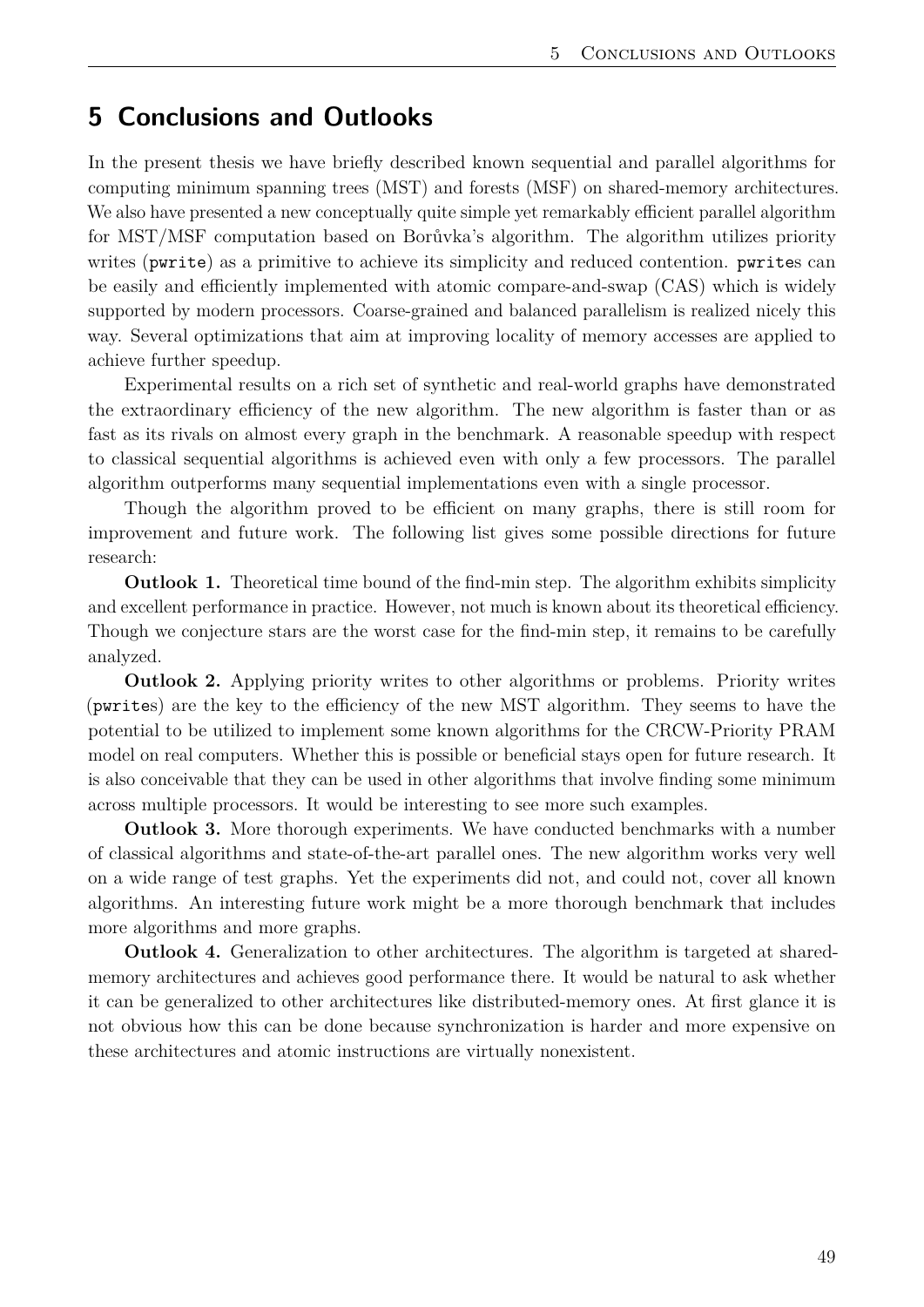## <span id="page-55-0"></span>**References**

- <span id="page-55-1"></span>[1] T. H. Cormen, C. E. Leiserson, R. L. Rivest, and C. Stein, *Introduction to Algorithms*, 3rd ed. MIT Press, 2009. (Pages [1,](#page-6-3) [3,](#page-8-5) [7,](#page-12-2) [10,](#page-15-3) [11,](#page-16-1) [12\)](#page-17-1).
- <span id="page-55-2"></span>[2] J. Shun, L. Dhulipala, and G. Blelloch, "A simple and practical linear-work parallel algorithm for connectivity," in *Proceedings of the 26th ACM symposium on Parallelism in algorithms and architectures*. ACM, 2014, pp. 143–153. (Page [2\)](#page-7-2).
- <span id="page-55-3"></span>[3] R. Motwani and P. Raghavan, *Randomized algorithms*. Chapman & Hall/CRC, 2010. (Page [3\)](#page-8-5).
- <span id="page-55-4"></span>[4] O. Borůvka, "O jistém problému minimálním (About a certain minimal problem) (in Czech and German)," *Práce Mor. Prírodoved. Spol. V Brne III*, vol. 3, pp. 35–78, 1926. (Page [3\)](#page-8-5).
- <span id="page-55-5"></span>[5] O. Borůvka, "Příspěvek k řešení otázky ekonomické stavby elektrovodních sítí (Contribution to the solution of a problem of economical construction of electrical networks) (in Czech)," *Elektrotechnick`y obzor*, vol. 15, pp. 153–154, 1926. (Page [3\)](#page-8-5).
- <span id="page-55-6"></span>[6] R. L. Graham and P. Hell, "On the history of the minimum spanning tree problem," *Annals of the History of Computing*, vol. 7, no. 1, pp. 43–57, 1985. (Pages [3,](#page-8-5) [7\)](#page-12-2).
- <span id="page-55-7"></span>[7] A. C.-C. Yao, "An  $O(|E| \log \log |V|)$  algorithm for finding minimum spanning trees," *Information Processing Letters*, vol. 4, no. 1, pp. 21–23, 1975. (Pages [4,](#page-9-1) [10\)](#page-15-3).
- <span id="page-55-8"></span>[8] R. C. Prim, "Shortest connection networks and some generalizations," *Bell Labs Technical Journal*, vol. 36, no. 6, pp. 1389–1401, 1957. (Page [7\)](#page-12-2).
- <span id="page-55-9"></span>[9] E. W. Dijkstra, "A note on two problems in connexion with graphs," *Numerische mathematik*, vol. 1, no. 1, pp. 269–271, 1959. (Page [7\)](#page-12-2).
- <span id="page-55-10"></span>[10] M. L. Fredman and R. E. Tarjan, "Fibonacci heaps and their uses in improved network optimization algorithms," *Journal of the ACM (JACM)*, vol. 34, no. 3, pp. 596–615, 1987. (Pages [7,](#page-12-2) [12\)](#page-17-1).
- <span id="page-55-11"></span>[11] H. Kaplan and R. E. Tarjan, "New heap data structures," Technical Report TR-597-99, Department of Computer Science, Princeton University, Tech. Rep., 1999. (Page [7\)](#page-12-2).
- <span id="page-55-12"></span>[12] B. M. Moret and H. D. Shapiro, "An empirical analysis of algorithms for constructing a minimum spanning tree," in *Workshop on Algorithms and Data Structures*. Springer, 1991, pp. 400–411. (Pages [7,](#page-12-2) [8,](#page-13-2) [11\)](#page-16-1).
- <span id="page-55-13"></span>[13] C. F. Bazlamaçcı and K. S. Hindi, "Minimum-weight spanning tree algorithms a survey and empirical study," *Computers & Operations Research*, vol. 28, no. 8, pp. 767–785, 2001. (Pages [7,](#page-12-2) [8\)](#page-13-2).
- <span id="page-55-14"></span>[14] M. L. Fredman, R. Sedgewick, D. D. Sleator, and R. E. Tarjan, "The pairing heap: A new form of self-adjusting heap," *Algorithmica*, vol. 1, no. 1-4, pp. 111–129, 1986. (Page [7\)](#page-12-2).
- <span id="page-55-15"></span>[15] M. L. Fredman, "On the efficiency of pairing heaps and related data structures," *Journal of the ACM (JACM)*, vol. 46, no. 4, pp. 473–501, 1999. (Page [7\)](#page-12-2).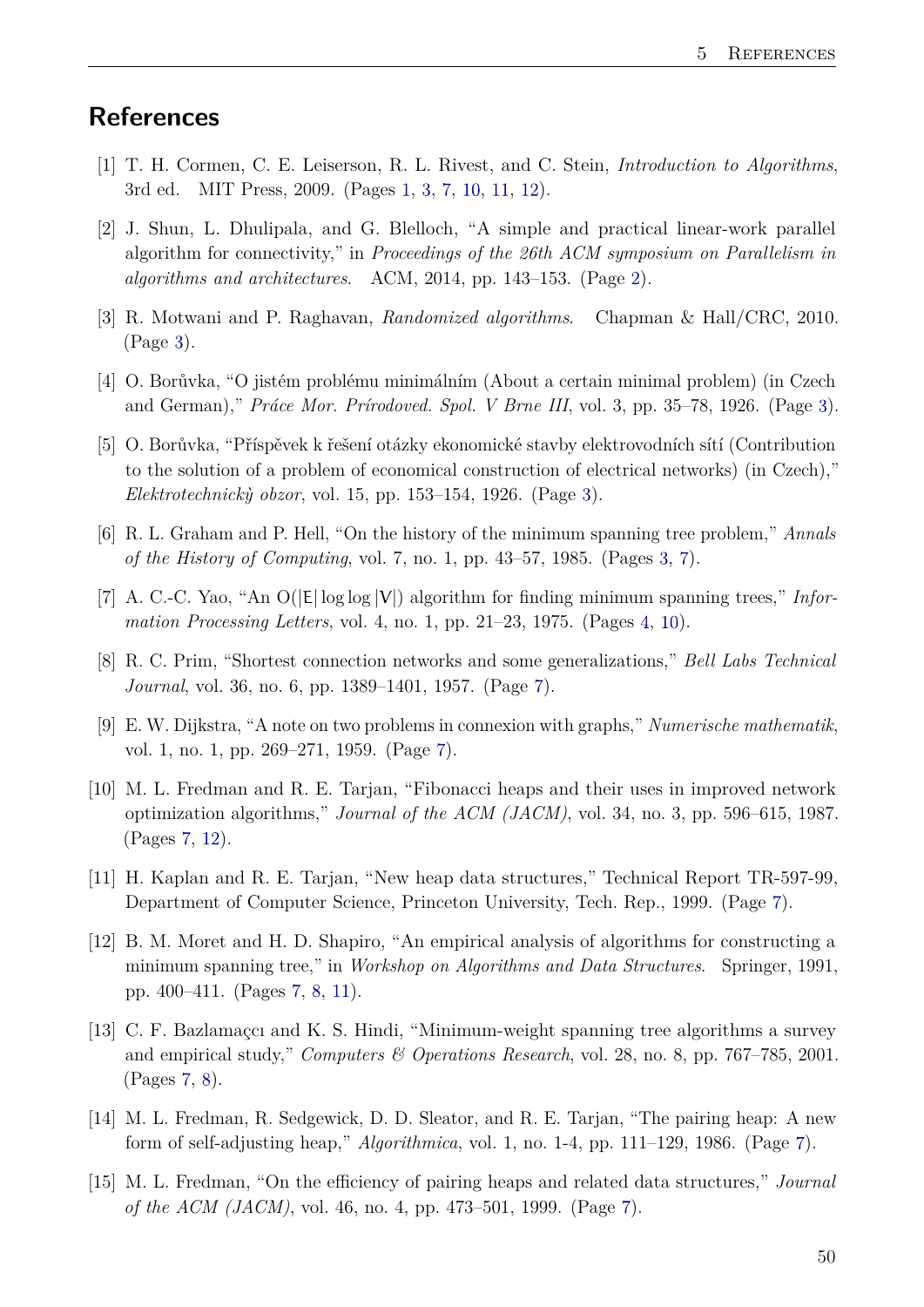- <span id="page-56-0"></span>[16] A. Elmasry, "Pairing heaps with O(log log n) decrease cost," in *Proceedings of the twentieth Annual ACM-SIAM Symposium on Discrete Algorithms*. SIAM, 2009, pp. 471–476. (Page [7\)](#page-12-2).
- <span id="page-56-1"></span>[17] C. Martel, "The expected complexity of Prim's minimum spanning tree algorithm," *Information processing letters*, vol. 81, no. 4, pp. 197–201, 2002. (Page [7\)](#page-12-2).
- <span id="page-56-2"></span>[18] J. B. Kruskal, "On the shortest spanning subtree of a graph and the traveling salesman problem," *Proceedings of the American Mathematical society*, vol. 7, no. 1, pp. 48–50, 1956. (Pages [8,](#page-13-2) [14\)](#page-19-2).
- <span id="page-56-3"></span>[19] R. E. Tarjan and J. van Leeuwen, "Worst-case analysis of set union algorithms," *Journal of the ACM (JACM)*, vol. 31, no. 2, pp. 245–281, 1984. (Page [8\)](#page-13-2).
- <span id="page-56-4"></span>[20] R. E. Tarjan, *Data structures and network algorithms*. SIAM, 1983. (Pages [10,](#page-15-3) [11\)](#page-16-1).
- <span id="page-56-5"></span>[21] D. Cheriton and R. E. Tarjan, "Finding minimum spanning trees," *SIAM Journal on Computing*, vol. 5, no. 4, pp. 724–742, 1976. (Pages [10,](#page-15-3) [11,](#page-16-1) [13\)](#page-18-0).
- <span id="page-56-6"></span>[22] C. A. Crane, "Linear lists and priority queues as balanced binary trees," Ph.D. dissertation, Stanford, CA, USA, 1972. (Page [11\)](#page-16-1).
- <span id="page-56-7"></span>[23] P. Erdős and A. Rényi, "On random graphs, I," *Publicationes Mathematicae (Debrecen)*, vol. 6, pp. 290–297, 1959. (Page [11\)](#page-16-1).
- <span id="page-56-8"></span>[24] V. Osipov, P. Sanders, and J. Singler, "The filter-Kruskal minimum spanning tree algorithm," in *2009 Proceedings of the Eleventh Workshop on Algorithm Engineering and Experiments (ALENEX)*. SIAM, 2009, pp. 52–61. (Pages [12,](#page-17-1) [29\)](#page-34-3).
- <span id="page-56-9"></span>[25] R. Paredes and G. Navarro, "Optimal incremental sorting," in *Proceedings of the Meeting on Algorithm Engineering & Expermiments*. Society for Industrial and Applied Mathematics, 2006, pp. 171–182. (Page [12\)](#page-17-1).
- <span id="page-56-10"></span>[26] G. E. Blelloch, J. T. Fineman, P. B. Gibbons, and J. Shun, "Internally deterministic parallel algorithms can be fast," in *ACM SIGPLAN Notices*, vol. 47, no. 8. ACM, 2012, pp. 181–192. (Pages [12,](#page-17-1) [18,](#page-23-2) [23\)](#page-28-2).
- <span id="page-56-11"></span>[27] H. N. Gabow, Z. Galil, T. Spencer, and R. E. Tarjan, "Efficient algorithms for finding minimum spanning trees in undirected and directed graphs," *Combinatorica*, vol. 6, no. 2, pp. 109–122, 1986. (Page [13\)](#page-18-0).
- <span id="page-56-12"></span>[28] B. Chazelle, "A minimum spanning tree algorithm with inverse-ackermann type complexity," *Journal of the ACM (JACM)*, vol. 47, no. 6, pp. 1028–1047, 2000. (Page [13\)](#page-18-0).
- <span id="page-56-13"></span>[29] B. Chazelle, "The soft heap: An approximate priority queue with optimal error rate," *J. ACM*, vol. 47, no. 6, pp. 1012–1027, Nov. 2000. (Page [13\)](#page-18-0).
- <span id="page-56-14"></span>[30] S. Pettie, "Finding minimum spanning trees in  $O(m\alpha(m, n))$  time," 1999. (Page [13\)](#page-18-0).
- <span id="page-56-15"></span>[31] S. Pettie and V. Ramachandran, "An optimal minimum spanning tree algorithm," *Journal of the ACM (JACM)*, vol. 49, no. 1, pp. 16–34, 2002. (Page [13\)](#page-18-0).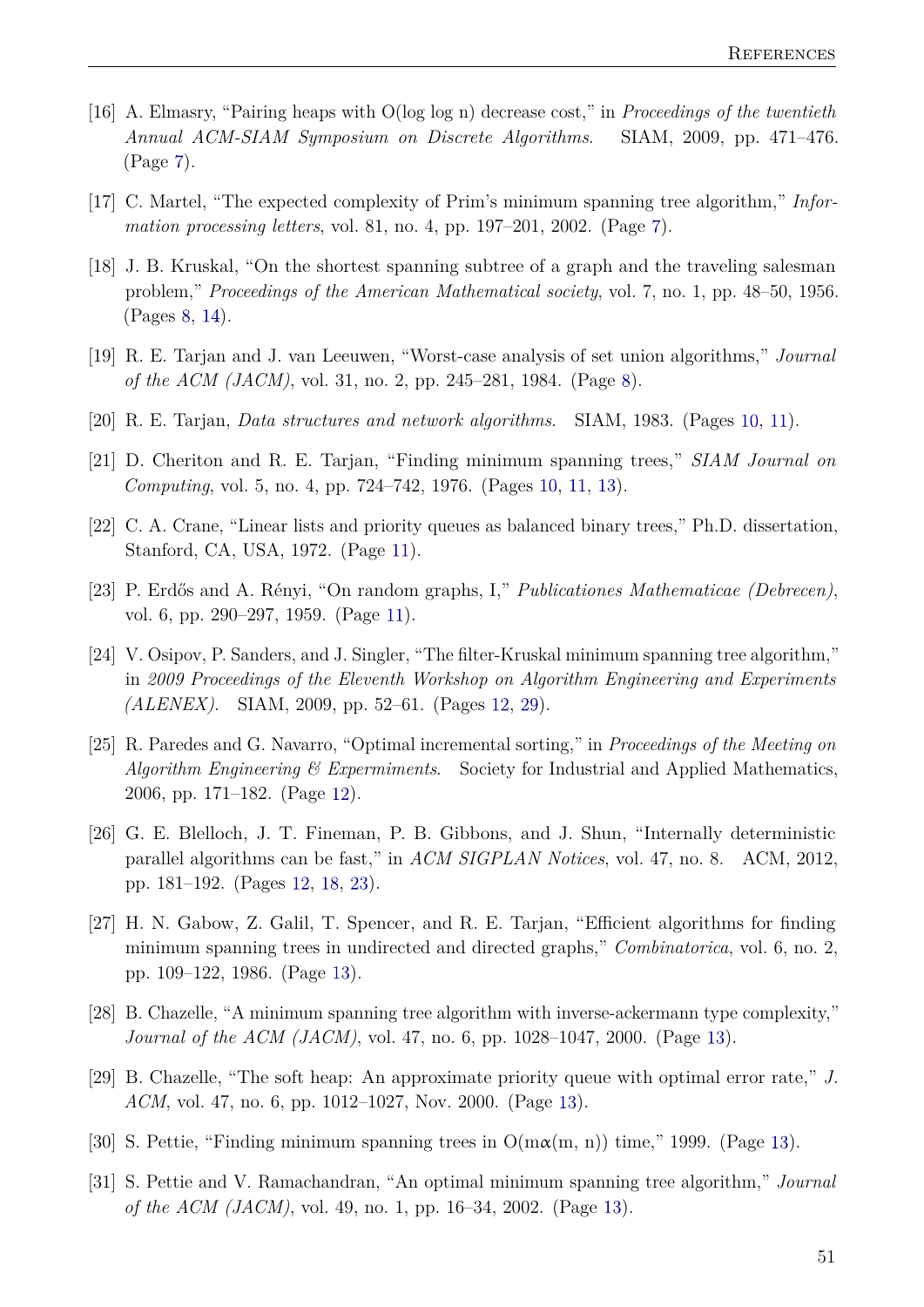- <span id="page-57-0"></span>[32] M. L. Fredman and D. E. Willard, "Trans-dichotomous algorithms for minimum spanning trees and shortest paths," *Journal of Computer and System Sciences*, vol. 48, no. 3, pp. 533–551, 1994. (Page [13\)](#page-18-0).
- <span id="page-57-1"></span>[33] D. R. Karger, P. N. Klein, and R. E. Tarjan, "A randomized linear-time algorithm to find minimum spanning trees," *Journal of the ACM (JACM)*, vol. 42, no. 2, pp. 321–328, 1995. (Page [14\)](#page-19-2).
- <span id="page-57-2"></span>[34] V. King, "A simpler minimum spanning tree verification algorithm," in *Proceedings of the 4th International Workshop on Algorithms and Data Structures*, ser. WADS '95. London, UK, UK: Springer-Verlag, 1995, pp. 440–448. (Page [14\)](#page-19-2).
- <span id="page-57-3"></span>[35] A. L. Buchsbaum, H. Kaplan, A. Rogers, and J. R. Westbrook, "Linear-time pointermachine algorithms for least common ancestors, mst verification, and dominators," in *Proceedings of the thirtieth annual ACM symposium on Theory of computing*. ACM, 1998, pp. 279–288. (Page [14\)](#page-19-2).
- <span id="page-57-4"></span>[36] I. Katriel, P. Sanders, and J. L. Träff, "A practical minimum spanning tree algorithm using the cycle property," in *European Symposium on Algorithms*. Springer, 2003, pp. 679–690. (Page [14\)](#page-19-2).
- <span id="page-57-5"></span>[37] M. Thorup, "Near-optimal fully-dynamic graph connectivity," in *Proceedings of the thirtysecond annual ACM symposium on Theory of computing*. ACM, 2000, pp. 343–350. (Page [14\)](#page-19-2).
- <span id="page-57-6"></span>[38] J. JáJá, *An introduction to parallel algorithms*. Addison-Wesley Reading, 1992, vol. 17. (Pages [15,](#page-20-0) [16,](#page-21-0) [18,](#page-23-2) [24,](#page-29-4) [25\)](#page-30-1).
- <span id="page-57-7"></span>[39] G. E. Blelloch, "Prefix sums and their applications," 1990. (Page [16\)](#page-21-0).
- <span id="page-57-8"></span>[40] W. D. Frazer and A. McKellar, "Samplesort: A sampling approach to minimal storage tree sorting," *Journal of the ACM (JACM)*, vol. 17, no. 3, pp. 496–507, 1970. (Page [16\)](#page-21-0).
- <span id="page-57-9"></span>[41] D. A. Bader and G. Cong, "Fast shared-memory algorithms for computing the minimum spanning forest of sparse graphs," *Journal of Parallel and Distributed Computing*, vol. 66, no. 11, pp. 1366–1378, 2006. (Pages [17,](#page-22-1) [18\)](#page-23-2).
- <span id="page-57-10"></span>[42] C. da Silva Sousa, A. Mariano, and A. Proença, "A generic and highly efficient parallel variant of Borůvka's algorithm," in *23rd Euromicro International Conference on Parallel, Distributed and Network-Based Processing (PDP)*. IEEE, 2015, pp. 610–617. [Online]. Available: <https://github.com/Beatgodes/BoruvkaUMinho> (Pages [17,](#page-22-1) [20,](#page-25-0) [30,](#page-35-0) [35,](#page-40-2) [47\)](#page-52-1).
- <span id="page-57-11"></span>[43] G. Cong and I. Tanase, "Composable locality optimizations for accelerating parallel forest computations," in *High Performance Computing and Communications*. IEEE, 2016, pp. 190–197. (Pages [18,](#page-23-2) [27,](#page-32-0) [28\)](#page-33-0).
- <span id="page-57-12"></span>[44] G. Cong, I. Tanase, and Y. Xia, "Accelerating minimum spanning forest computations on multicore platforms," in *European Conference on Parallel Processing*. Springer, 2015, pp. 541–552. (Page [18\)](#page-23-2).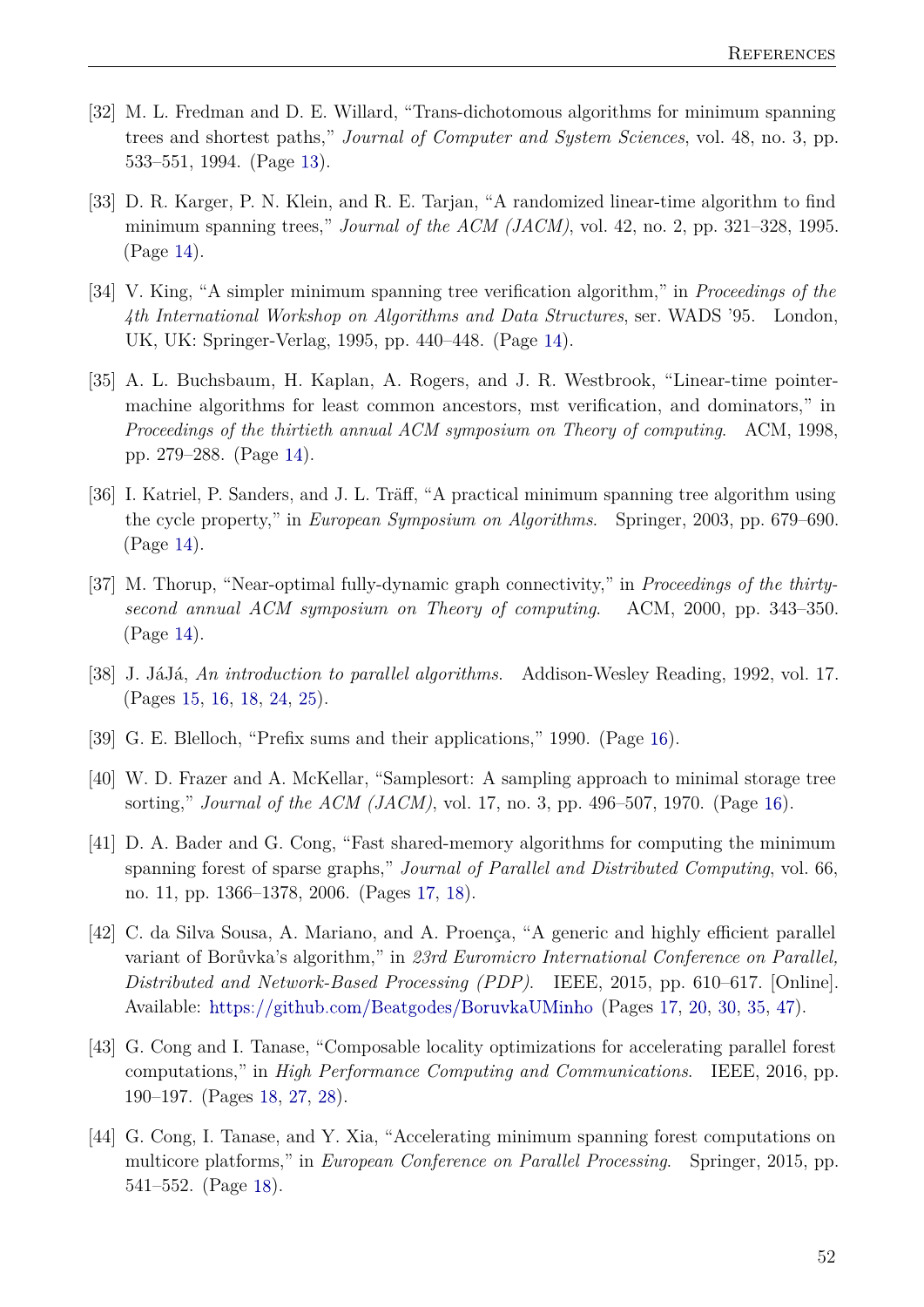- <span id="page-58-0"></span>[45] A. Katsigiannis, N. Anastopoulos, K. Nikas, and N. Koziris, "An approach to parallelize kruskal's algorithm using helper threads," in *Parallel and Distributed Processing Symposium Workshops & PhD Forum (IPDPSW), 2012 IEEE 26th International*. IEEE, 2012, pp. 1601–1610. (Page [20\)](#page-25-0).
- <span id="page-58-1"></span>[46] B. Awerbuch and Y. Shiloach, "New connectivity and msf algorithms for shuffle-exchange network and pram," *IEEE Transactions on Computers*, vol. 36, no. 10, pp. 1258–1263, 1987. (Pages [20,](#page-25-0) [21\)](#page-26-1).
- <span id="page-58-2"></span>[47] C. D. Zaroliagis, "Simple and work-efficient parallel algorithms for the minimum spanning tree problem," *Parallel processing letters*, vol. 7, no. 01, pp. 25–37, 1997. (Pages [20,](#page-25-0) [21\)](#page-26-1).
- <span id="page-58-3"></span>[48] V. Vineet, P. Harish, S. Patidar, and P. Narayanan, "Fast minimum spanning tree for large graphs on the GPU," in *Proceedings of the Conference on High Performance Graphics 2009*. ACM, 2009, pp. 167–171. (Page [20\)](#page-25-0).
- <span id="page-58-4"></span>[49] W. Wang, S. Guo, F. Yang, and J. Chen, "GPU-based fast minimum spanning tree using data parallel primitives," in *2nd International Conference on Information Engineering and Computer Science (ICIECS)*. IEEE, 2010, pp. 1–4. (Page [20\)](#page-25-0).
- <span id="page-58-5"></span>[50] W. Wang, Y. Huang, and S. Guo, "Design and implementation of GPU-based prim's algorithm," *International Journal of Modern Education and Computer Science*, vol. 3, no. 4, p. 55, 2011. (Page [20\)](#page-25-0).
- <span id="page-58-6"></span>[51] S. Nobari, T.-T. Cao, P. Karras, and S. Bressan, "Scalable parallel minimum spanning forest computation," in *ACM SIGPLAN Notices*, vol. 47, no. 8. ACM, 2012, pp. 205–214. (Page [20\)](#page-25-0).
- <span id="page-58-7"></span>[52] S. Chung and A. Condon, "Parallel implementation of Borůvka's minimum spanning tree algorithm," in *Parallel Processing Symposium, 1996., Proceedings of IPPS'96, The 10th International*. IEEE, 1996, pp. 302–308. (Page [20\)](#page-25-0).
- <span id="page-58-8"></span>[53] F. Dehne and S. Götz, "Practical parallel algorithms for minimum spanning trees," in *Seventeenth IEEE Symposium on Reliable Distributed Systems*. IEEE, 1998, pp. 366–371. (Page [20\)](#page-25-0).
- <span id="page-58-9"></span>[54] V. Lončar, S. Škrbić, and A. Balaž, "Parallelization of minimum spanning tree algorithms using distributed memory architectures," in *Transactions on Engineering Technologies*. Springer, 2014, pp. 543–554. (Page [20\)](#page-25-0).
- <span id="page-58-10"></span>[55] F. Y. Chin, J. Lam, and I.-N. Chen, "Efficient parallel algorithms for some graph problems," *Communications of the ACM*, vol. 25, no. 9, pp. 659–665, 1982. (Page [21\)](#page-26-1).
- <span id="page-58-11"></span>[56] R. Cole and U. Vishkin, "Approximate and exact parallel scheduling with applications to list, tree and graph problems," in *Foundations of Computer Science, 1986., 27th Annual Symposium on*. IEEE, 1986, pp. 478–491. (Page [21\)](#page-26-1).
- <span id="page-58-12"></span>[57] D. R. Karger, "Approximating, verifying, and constructing minimum spanning forests," 1992. (Page [21\)](#page-26-1).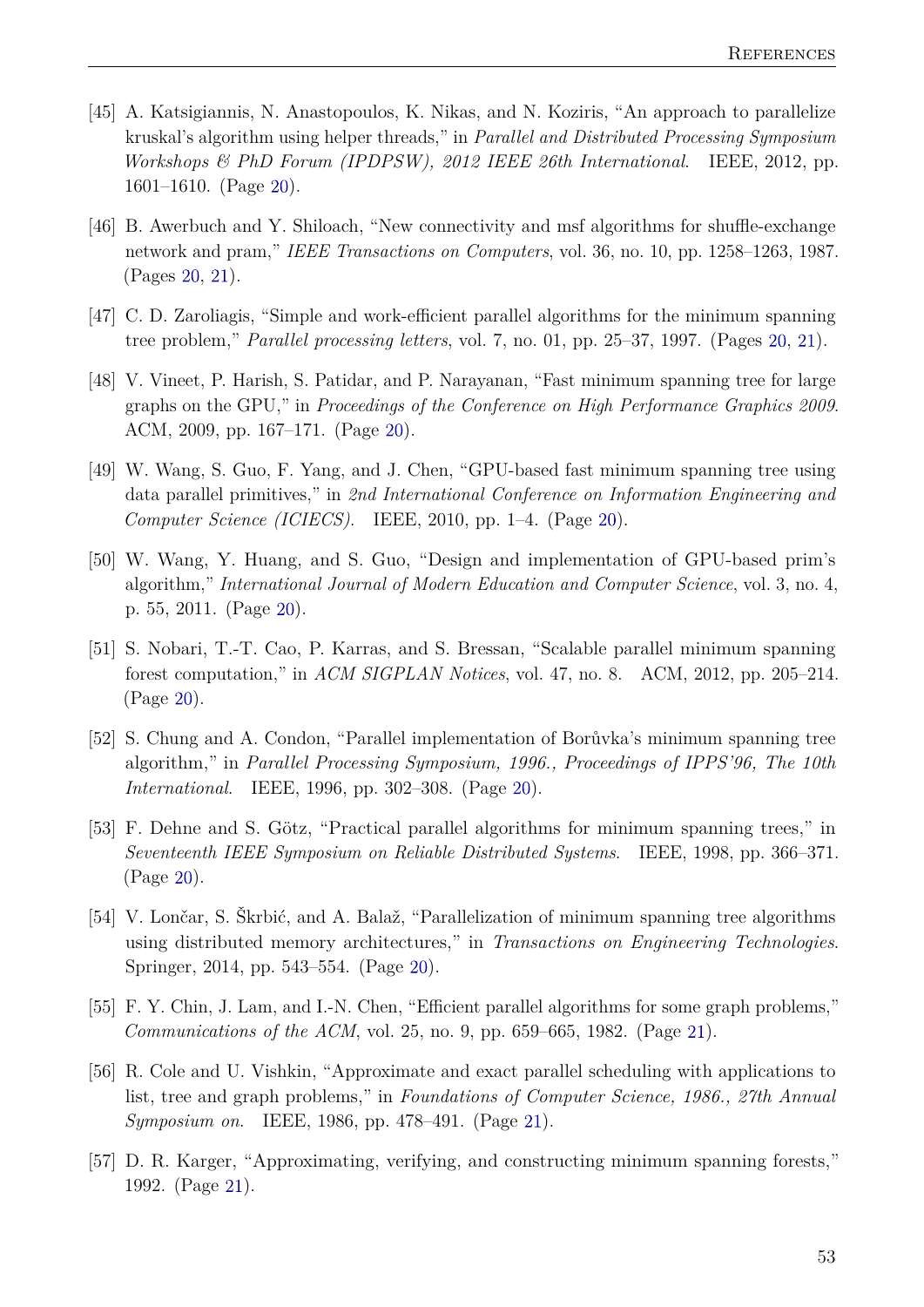- <span id="page-59-0"></span>[58] D. B. Johnson and P. Metaxas, "A parallel algorithm for computing minimum spanning trees," in *Proceedings of the fourth annual ACM symposium on Parallel algorithms and architectures*. ACM, 1992, pp. 363–372. (Page [21\)](#page-26-1).
- <span id="page-59-1"></span>[59] R. Cole, P. N. Klein, and R. E. Tarjan, *Linear-work Parallel Algorithm for Finding Minimum Spanning Trees*. Princeton University, Department of Computer Science, 1994. (Page [21\)](#page-26-1).
- <span id="page-59-2"></span>[60] R. Cole, P. N. Klein, and R. E. Tarjan, "Finding minimum spanning forests in logarithmic time and linear work using random sampling," in *Proceedings of the eighth annual ACM symposium on Parallel algorithms and architectures*. ACM, 1996, pp. 243–250. (Page [21\)](#page-26-1).
- <span id="page-59-3"></span>[61] C. K. Poon and V. Ramachandran, "A randomized linear work erew pram algorithm to find a minimum spanning forest," in *International Symposium on Algorithms and Computation*. Springer, 1997, pp. 212–222. (Page [21\)](#page-26-1).
- <span id="page-59-4"></span>[62] S. Pettie and V. Ramachandran, "A randomized time-work optimal parallel algorithm for finding a minimum spanning forest," *SIAM Journal on Computing*, vol. 31, no. 6, pp. 1879–1895, 2002. (Page [21\)](#page-26-1).
- <span id="page-59-5"></span>[63] K. W. Chong, Y. Han, and T. W. Lam, "Concurrent threads and optimal parallel minimum spanning trees algorithm," *Journal of the ACM (JACM)*, vol. 48, no. 2, pp. 297–323, 2001. (Page [21\)](#page-26-1).
- <span id="page-59-6"></span>[64] K. W. Chong, Y. Han, Y. Igarashi, and T. W. Lam, "Improving the efficiency of parallel minimum spanning tree algorithms," *Discrete Applied Mathematics*, vol. 126, no. 1, pp. 33–54, 2003. (Page [21\)](#page-26-1).
- <span id="page-59-7"></span>[65] Intel Corporation, *Intel ®64 and IA-32 Architectures Software Developer's Manual*, 2013. (Page [23\)](#page-28-2).
- <span id="page-59-8"></span>[66] Advanced Micro Devices Inc., *AMD64 Architecture Programmer's Manual*, 2013, vol. 3: General-Purpose and System Instructions. (Page [23\)](#page-28-2).
- <span id="page-59-9"></span>[67] J. Shun, G. E. Blelloch, J. T. Fineman, and P. B. Gibbons, "Reducing contention through priority updates," in *Proceedings of the twenty-fifth annual ACM symposium on Parallelism in algorithms and architectures*. ACM, 2013, pp. 152–163. (Pages [23,](#page-28-2) [24\)](#page-29-4).
- <span id="page-59-10"></span>[68] R. Sedgewick and P. Flajolet, *An introduction to the analysis of algorithms*. Addison-Wesley, 2013. (Page [23\)](#page-28-2).
- <span id="page-59-11"></span>[69] J. Shun, G. E. Blelloch, J. T. Fineman, P. B. Gibbons, A. Kyrola, H. V. Simhadri, and K. Tangwongsan, "Brief announcement: the problem based benchmark suite," in *Proceedings of the twenty-fourth annual ACM symposium on Parallelism in algorithms and architectures*. ACM, 2012, pp. 68–70. (Page [29\)](#page-34-3).
- <span id="page-59-12"></span>[70] A. Tavory, V. Dreizin, and B. Kosnik, "Policy-based data structures," 2004. [Online]. Available: [https://gcc.gnu.org/onlinedocs/libstdc++/ext/pb\\_ds/](https://gcc.gnu.org/onlinedocs/libstdc++/ext/pb_ds/) (Page [30\)](#page-35-0).
- <span id="page-59-13"></span>[71] C. E. Leiserson, "The Cilk++ concurrency platform," in *Design Automation Conference, 2009. DAC'09. 46th ACM/IEEE*. IEEE, 2009, pp. 522–527. (Page [30\)](#page-35-0).